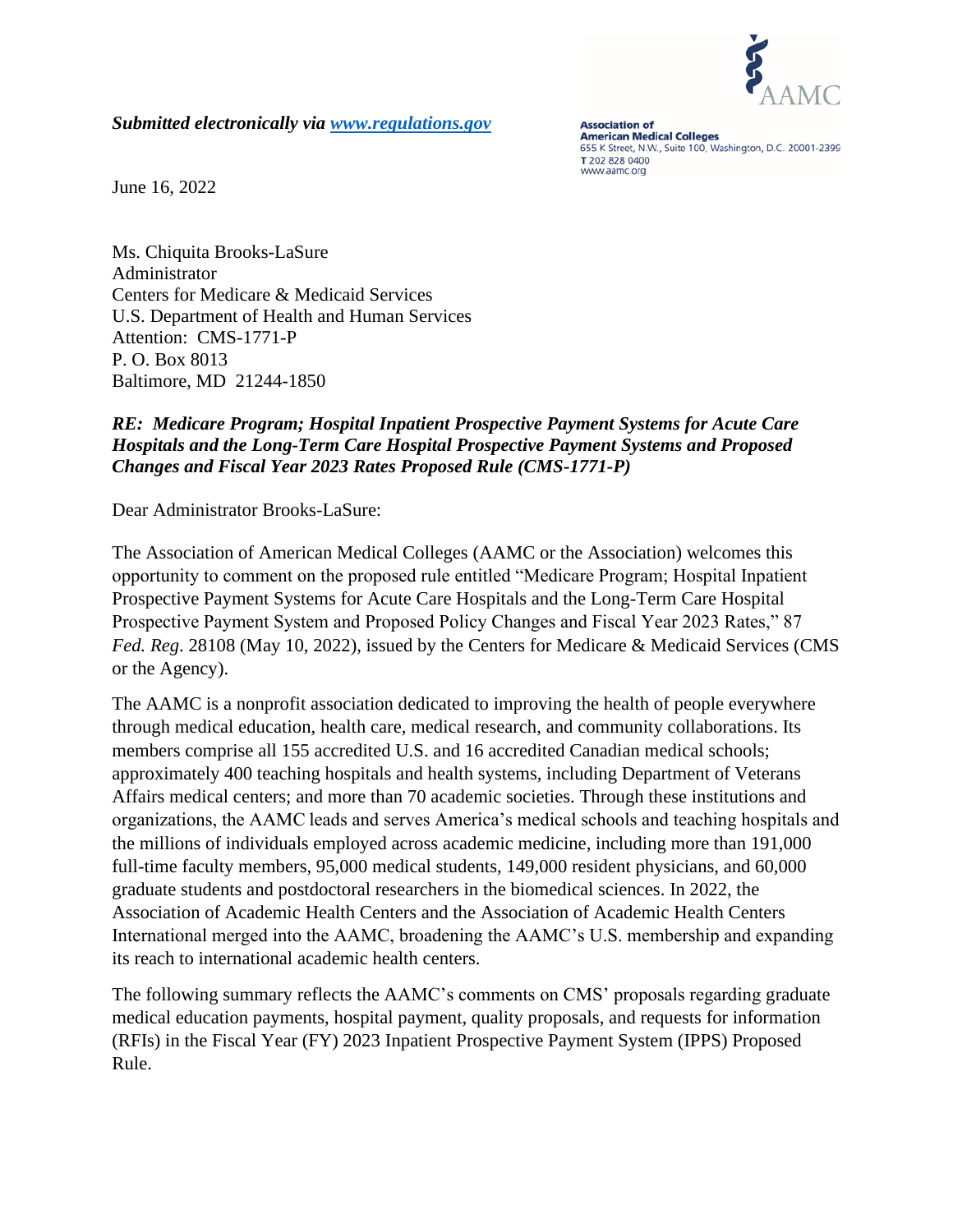- *Graduate Medical Education*. Finalize both graduate medical education proposals. Engage in future rulemaking to allow rural track programs to enter into affiliation agreement following the conclusion of the cap-building period.
- *Market Basket Update and Ratesetting.* Increase the market basket update under the "exceptions and adjustments" authority to account for increased labor and supply costs. Finalize the proposal to blend COVID-19 and non-COVID-19 cases for FY 2023 ratesetting.
- *Outlier Fixed-Loss Threshold*. Consider removing COVID-19 cases from the fixed-loss outlier threshold calculation.
- *Disproportionate Share Hospital and Uncompensated Care Payments*. Account for the potential of high rates of uninsurance when the public health emergency ends in Factor 2.
- *Medicaid Fraction*. Include all Medicaid beneficiaries covered under an 1115 demonstration waiver in the Medicaid fraction.
- *Wage Index.* Consider the impact of the COVID-19 public health emergency on the wage index.
- *COVID-19 and Seasonal Influenza Reporting.* Do not finalize the proposal to require continued COVID-19 and seasonal influenza reporting as a hospital condition of participation.
- *Payment Adjustment for N95 Masks.* Continue stakeholder engagement to ensure that Medicare is the proper program to incentivize the purchase of wholly domestically made N95 masks.
- *Social Determinants of Health Diagnosis Codes (Z-codes).* Explore tying the Z59.0 (Homelessness) code to payment by reclassifying it to a complication or comorbidity (CC) code for purposes of MS-DRG grouping and encourage involvement of stakeholders to determine the best way to proceed.
- *Climate Change Impacts on Health Equity*. Commit more broadly to a collaborative approach to developing innovative solutions to address the health care sector's role in climate change.
- *Measuring Disparities.* (1) Focus on development of the Within Hospital Method to measure inequities; (2) Prioritize process and access measures; (3) Carefully evaluate the precise health-related social needs (HRSNs) and social risk factors to evaluate inequities, and (4) Focus primarily on how to use inequities measurement to inform providers and interventions.
- *Measure Suppressions and Technical Changes to Address Impacts of COVID-19 in the Pay-for-Performance Quality Programs.* Finalize measure suppressions as proposed for FY 2023 and consider additional changes to proposed risk adjustment changes based upon history of COVID-19.
- *Adoption of New Measures for the Inpatient Quality Reporting (IQR) Program.* Consider the burden of adopting ten new measures in the Program in a single year and prioritize those measures that are most meaningful to hospitals and patients.
- *Promoting Interoperability (PI) Program.* Balance increasing emphasis on public health reporting through proposed scoring changes with the need for greater investment in public health departments to better support improvements to electronic health record (EHR) reporting and data exchange.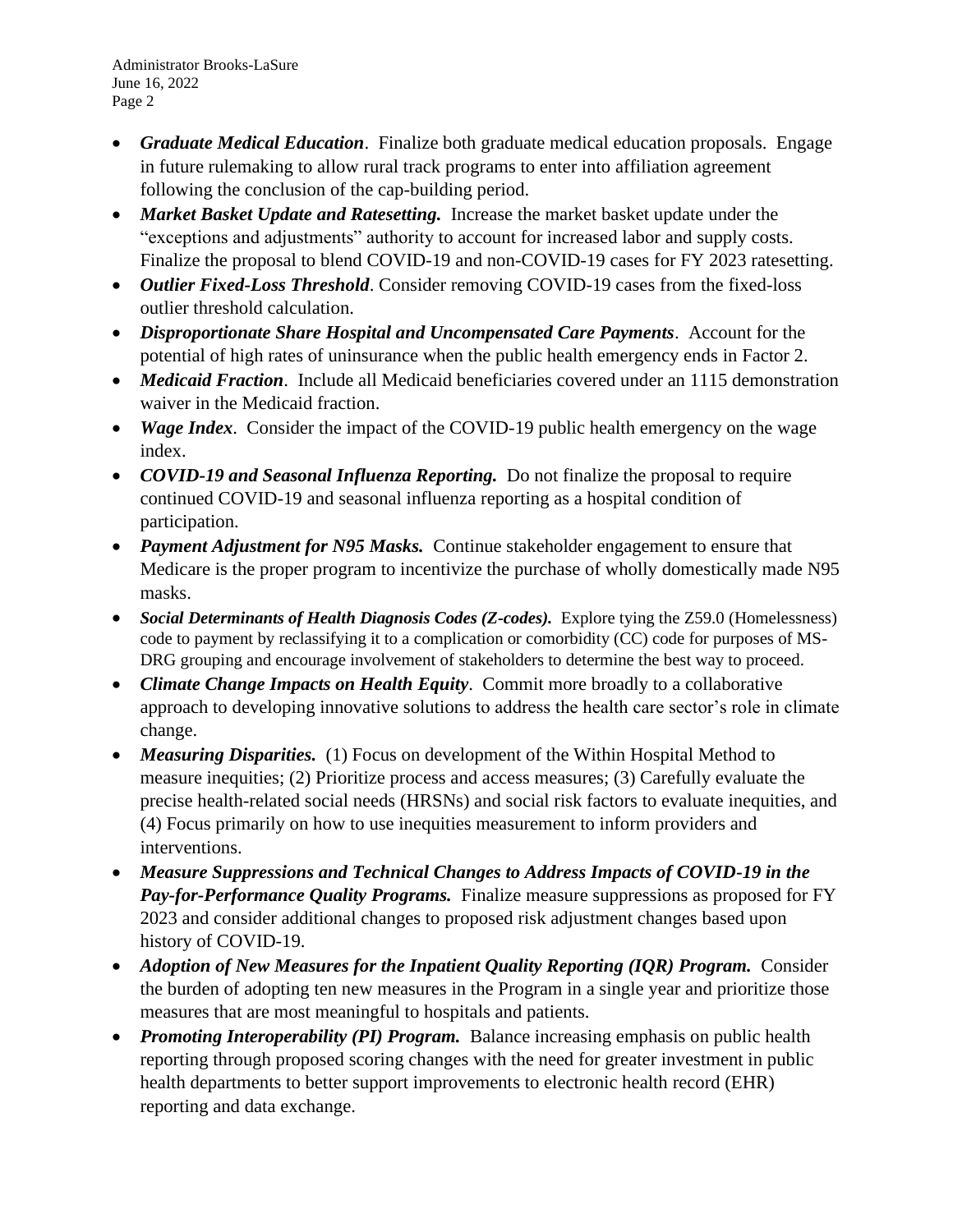# **GRADUATE MEDICAL EDUCATION PROPOSALS**

# *Payment for Direct Graduate Medical Education Costs: Milton S. Hershey Medical Center et al. v. Becerra Litigation*

The direct graduate medical education (DGME) payment calculation considers the number of weighted full-time equivalent (FTE) residents that train at a hospital. Statutorily, each resident is counted as a 1.0 full-time equivalent (FTE) trainee while they train within their initial residency period (IRP), not to exceed five years, and 0.5 FTE for additional training in an approved post graduate training program. Prior to 1996, hospitals used the total weighted FTE count to calculate the DGME payment. In response to Congress capping the number of residents for which a hospital can be reimbursed, CMS developed a "proportional reduction methodology" to ensure that a hospital's adjusted weighted FTE count did not exceed their 1996 cap. In May 2021, the United States District Court for the District of Columbia held that the proportional reduction method inappropriately reduced the statutorily mandated weighting factors for hospitals that had a weighted FTE count higher than their 1996 cap, and trained residents beyond their IRP.<sup>1</sup> In effect, the proportional reduction method reduced the statutorily mandated weighting factors to less than their required weights under the law.

In response to the District Courts holding, CMS has proposed a new methodology to arrive at an adjusted weighted FTE count that would have only one consideration: whether the hospital's weighted FTE count exceeds the hospital's 1996 cap. Where a hospital's weighted FTE count is greater than the 1996 cap, a hospital would adjust the weighted FTE count to their 1996 cap. Hospitals that have a weighted FTE count that does not exceed the 1996 cap would use their weighted FTE count. CMS has also proposed making the change effective for hospitals with open or openable cost reports as of October 1, 2001. The AAMC appreciates the proposed changes to the adjusted weighted FTE count calculation and agrees with the American Hospital Association's comments regarding retroactive rulemaking.

The proposed methodology preserves the statutorily mandated weighting factors and is equitable to teaching hospitals. Under the proposed change, hospitals that train residents in excess of their 1996 caps would no longer experience a reduction in their FTE count, if the excess is because they train residents beyond their IRP. **The AAMC supports CMS's proposed changes to the calculation for the adjusted weighted DGME count, and thanks CMS for its thoughtful proposal.**

## *Proposal to Allow Medicare GME Affiliation Agreements Within Certain Rural Track FTE Limitations*

For the first time, CMS is proposing to allow hospitals that established an ACGME separately accredited 1-2 family medicine program prior to October 1, 2022, to create Rural Track Medicare GME Affiliation Agreements. Once hospitals participating in a 1-2 family medicine program have finished their cap-building period, these affiliation agreements would allow them

<sup>&</sup>lt;sup>1</sup> Milton S. Hershey Medical Center v. Becerra, 2021 WL 1966572(D.D.C. May 17, 2021).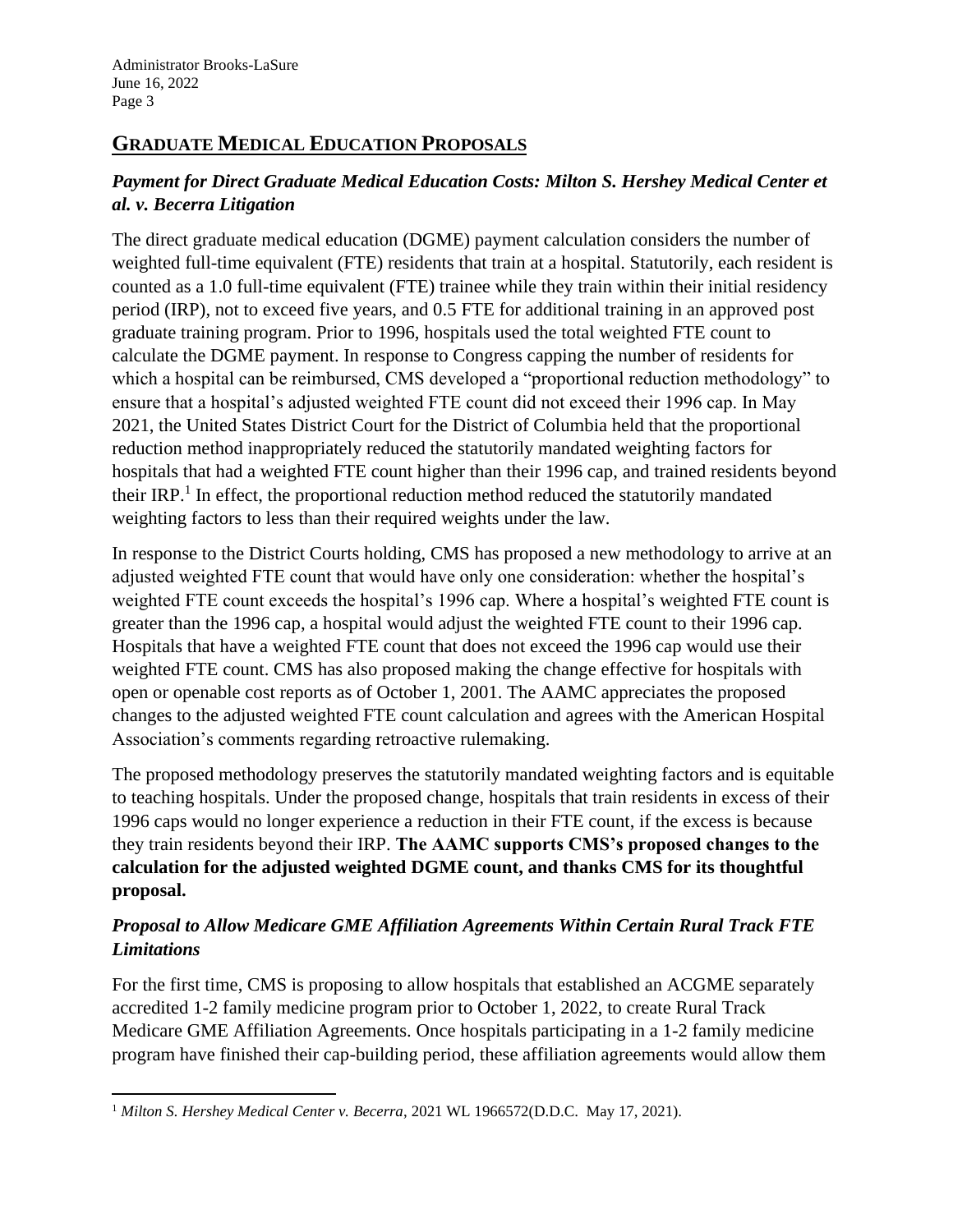to share FTE caps for agreed upon-academic years while providing flexibility to match resident rotation schedules where needed. This would allow training experiences for residents that may be required but not available in certain areas. **The AAMC supports this proposal and encourages CMS to engage in future rulemaking that will allow rural track programs that were established under §127 of the Consolidated Appropriations Act, 2021 to also engage in affiliation agreements to strengthen the training of residents following the conclusion of the cap-building period.**

## **PAYMENT PROPOSALS**

#### **MARKET BASKET, OUTLIER FIXED-LOSS THRESHOLD**

## *Increase the Market Basket Update for FY 2023 to Reflect Higher Growth in Labor and Supply Costs*

CMS is proposing an increase to the standardized amount of 2.7 percent reflecting a market basket update of +3.1 percent and a total factor productivity adjustment of minus 0.4 percent for FY 2023.<sup>2</sup> We are concerned that the data used to calculate the FY 2023 market basket update are not representative of the significantly higher growth in labor and supply costs hospitals have experienced as a result of the public health emergency (PHE).

The data used to calculate the market basket update does not accurately reflect the dramatic increase in labor and supply costs that hospitals and health systems have experienced in FY 2021 and FY 2022. We do not see this cost trend lessening in FY 2023 or the foreseeable future. Recent reporting indicates that labor costs are 11 percent higher than May 2021 and 26 percent higher than May 2020.<sup>3</sup> CMS calculates the market basket based on forecasts rather than actual historical labor and supply cost increases; it does not incorporate the challenging circumstances brought on by the pandemic. Therefore, using the current methodology to calculate the payment update inaccurately estimates the financial strain hospitals have experienced and will continue to experience in FY 2023 and is insufficient to address these cost increases. Given the exceptional times we are in, the increase in labor costs that are expected to remain and the continuing financial struggles of hospitals as they try to maintain access to services, we call on CMS to utilize its "exceptions and adjustments<sup>4</sup>" authority to use hospital data that shows larger increases in costs than is being recognized by the Bureau of Labor Statistics and other forecasts thus basing the payment update for FY 2023 on more accurate and timely hospital data.

#### *Finalize the Proposal to Blend COVID-19 and Non-COVID-19 Cases for FY 2023 Ratesetting*

CMS is proposing to modify the historical methodology for FY 2023 rate setting. The proposal reflects CMS' belief that there will be a decline in COVID-19 hospitalizations in FY 2023 as

<sup>&</sup>lt;sup>2</sup> Hospitals that successfully report quality measures and are meaningful users of electronic health records are eligible for the full payment update.

<sup>3</sup> <https://www.kaufmanhall.com/sites/default/files/2022-05/KH-NHFR-05-2022-May.pdf>

 $4$  Section 1886(d)(5)(I) of the Social Security Act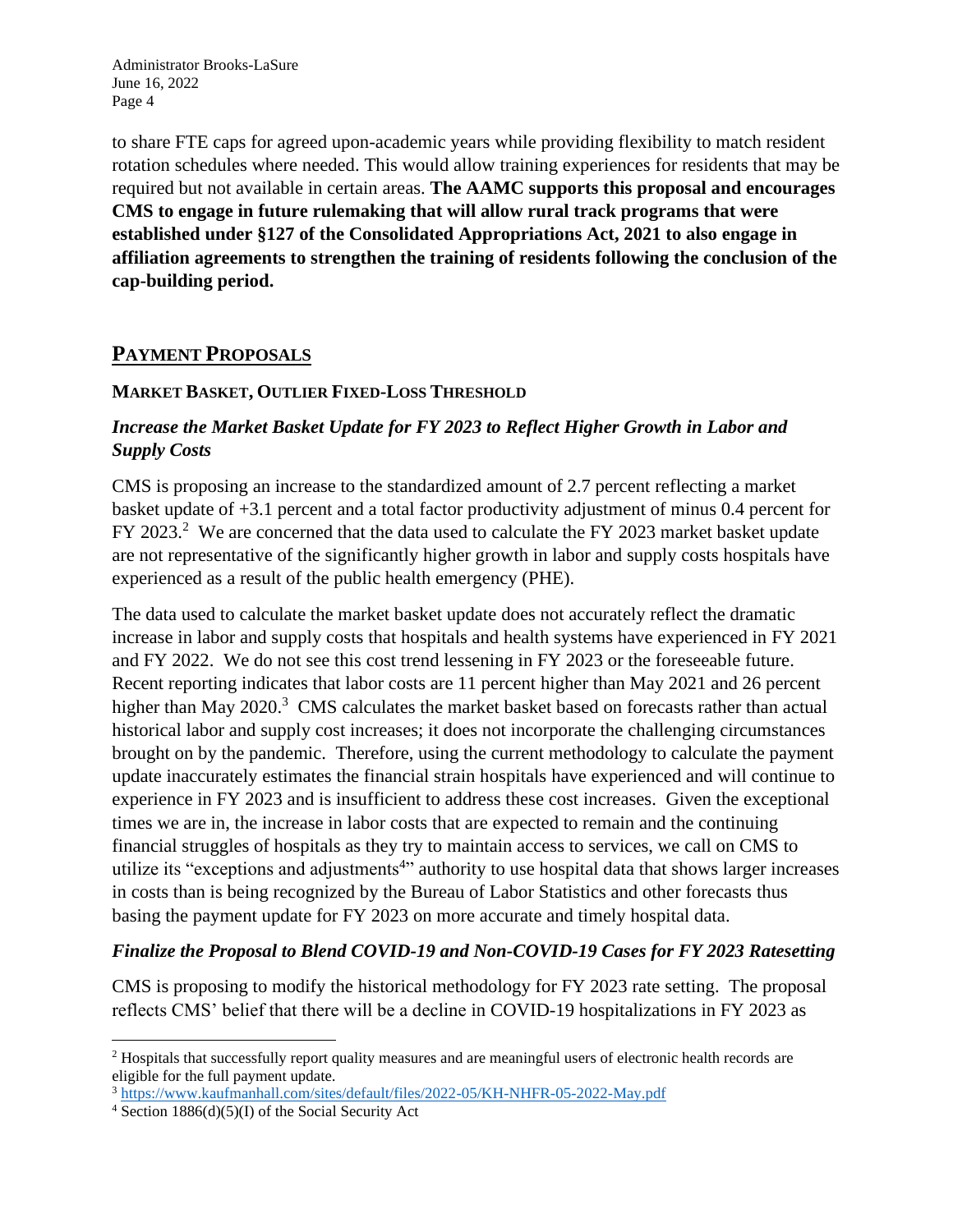compared with FY 2021 based on CDC data. (p. 28124). Under the proposal, two sets of relative weights would be calculated using FY 2021 MedPAR data and FY 2020 HCRIS data. One set would include COVID-19 claims and one would exclude COVID-19 claims. CMS would average the relative weights in two sets of data to determine the relative weights for FY 2023. The AAMC supports this proposal and urges CMS to finalize it. Hospitals are hopeful that COVID-19 cases will decline and the cases that require inpatient care will be less severe than those cases during the baseline period. This proposal would more accurately account for the anticipated change in case mix as COVID-19 cases decline.

## *Consider Removing COVID-19 Cases from the Fixed-Loss Outlier Threshold Calculation*

CMS proposes to adopt a fixed-loss outlier threshold for FY 2023 of \$43,214. This is a \$12,266, (39.5 percent) increase from the FY 2022 amount. (p. 28669). CMS projects that the proposed outlier threshold for FY 2023 would result in outlier payments equal to 5.1 percent of operating MS-DRG payments. We are concerned that the threshold for FY 2023 is significantly higher that it would otherwise be because of a concentration of high-cost COVID-19-related cases used in the baseline calculation. We, therefore, ask CMS to recalculate the outlier threshold by removing high-cost cases in MS-DRGs identified as COVID-19 related. As mentioned in the proposed rule, CMS anticipates that COVID-19 cases will decrease in FY 2023. Removing these high-cost cases from the outlier threshold would be a better predictor of the anticipated case mix in FY 2023. Also, including COVID-19 cases could cause CMS to fall short of its target of outlier payments equal to 5.1 percent of operating DRG payments. The proposed threshold is intended to be as close as possible to the 5.1 percent targeted based on the assumption that the distribution of high-cost cases will follow a trend from the baseline year. However, if the number of high-cost COVID-19 cases declines in FY 2023 relative to the baseline year FY 2021, as CMS has referenced, the proposed threshold risks generating less than 5.1 percent of operating MS-DRG payments in FY 2023.

CMS should consider using a different baseline for its calculation such as a blend of 2019 and 2020 data to reflect an expected decrease in COVID-19 cases in FY 2023 similar to the proposal to determine ratesetting. In this alternative, COVID-19 cases should also be removed to determine the threshold to acknowledge that COVID-19 cases will have a continued effect in FY 2023, but the impact will likely be lessened as compared with previous years.

#### *Finalize the Proposal to Place a 10 Percent Cap on Decreases to MS-DRG Relative Weights*

CMS is proposing a permanent cap on year-over-year decreases of MS-DRG relative values. If finalized, there would be a cap on MS-DRG relative weight decreases of more than 10 percent for a fiscal year as compared to the previous fiscal year. The AAMC supports this proposal and urges CMS to finalize it. The proposed rule acknowledges stakeholders' concerns about significant decreases in the relative weights, particularly for some low-volume MS-DRGs.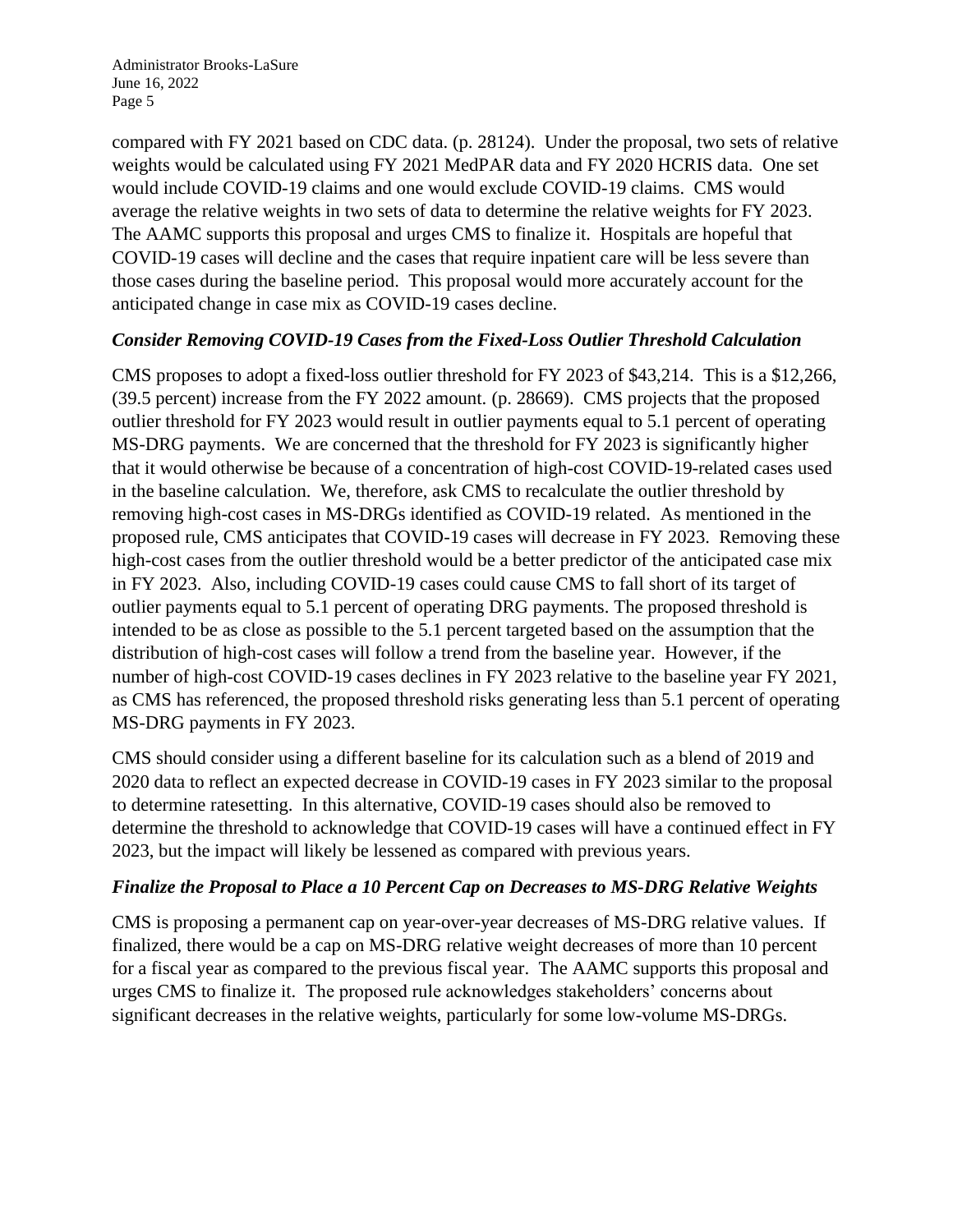Based on AAMC's analysis of the data in Table  $5<sup>5</sup>$  included with the proposed rule and AAMC membership data as of April 2022, many of these low-volume MS-DRGs are specialty services that are predominantly furnished at AAMC-member academic institutions. For example, MS-DRG 927, Extensive Burns or Full Thickness Burns with MV >90 hours with Skin Graft, is one of the MS-DRGs that would be impacted. As AAMC member hospitals account for 67 percent of all burn unit beds, they are likely to benefit from the proposal. Other complex procedures such as heart transplants and the implantation of cardiac mechanical assistive devices – MS-DRG 002, Heart Transplant or Implant of Heart Assist System – are almost exclusively performed at AAMC member teaching hospitals. This proposal would help to sustain these critically important tertiary and quaternary services. AAMC supports this proposal to ensure Medicare beneficiaries have access to these life-saving treatments. The positive impact that this proposal will have on many AAMC member hospitals underscores the importance of these institutions in providing complex services to their communities.

#### **MEDICARE DISPROPORTIONATE SHARE HOSPITAL AND UNCOMPENSATED CARE PAYMENTS**

## *Account for the Potential of High Rates of Uninsurance When the Public Health Emergency Ends in the Calculation of Factor 2*

CMS calculates Factor 2 of the uncompensated care payment methodology to determine the total available uncompensated care payment pool. Factor 2 is an annually determined percentage amount that represents the percent change in the rate of uninsured individuals in FY 2013 and the estimated percent of uninsured in the most recent year where data is available. The CMS Office of the Actuary determines Factor 2 based on data from the National Health Expenditures Accounts. CMS is proposing to calculate Factor 2 for FY 2023 as it has for previous years.

The COVID-19 PHE upended insurance coverage for many individuals and families resulting in a significant increase in the uninsured.<sup>6</sup> Some of those impacted were eligible for enrollment in Medicaid. Enhanced subsidies authorized under the American Rescue Plan (Pub.L. 117-2) allowed others to afford COBRA or purchase coverage through the Marketplace. However, when the PHE ends, many of these individuals could find themselves uninsured again due to the expiration of these expanded coverage options.

We are concerned that the proposed Factor 2 calculation does not account for the potential dramatic increase in uninsured individuals due in large part to the requirement for states to begin redeterminations on all individuals currently enrolled in Medicaid at the end of the PHE. Moreover, some premium tax credits and cost-sharing subsidies for individuals enrolled in Marketplace insurance plans could expire, leaving these individuals without affordable coverage. Given these scenarios, we urge the Agency to recalculate Factor 2 to account for the potential for more uninsured individuals than is currently included in the proposed calculation of Factor 2.

<sup>5</sup> <https://www.cms.gov/medicare/acute-inpatient-pps/fy-2023-ipps-proposed-rule-home-page#Tables>

<sup>6</sup> <https://sanford.duke.edu/story/new-study-health-insurance-coverage-declined-during-pandemic/>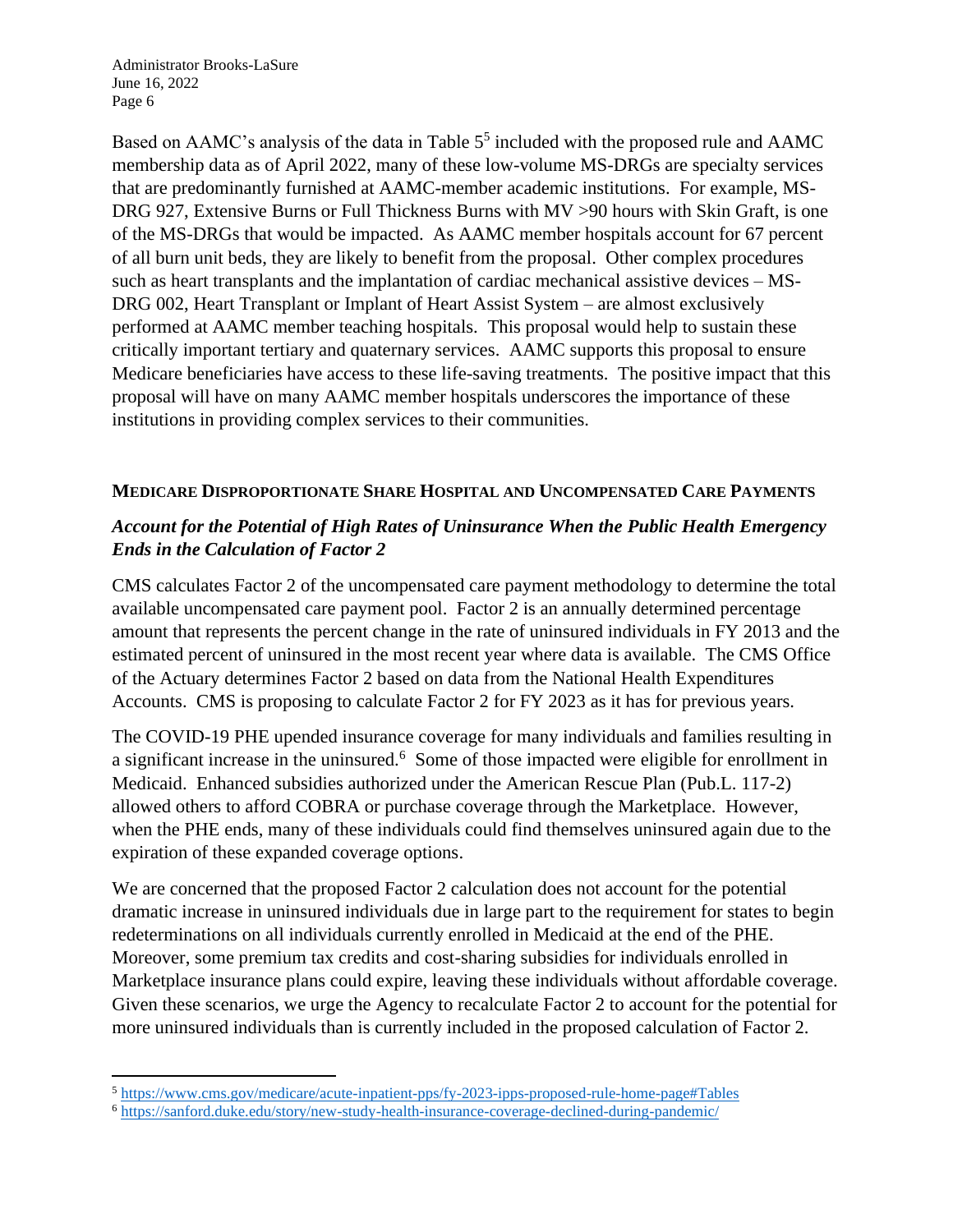*Medicaid Unwinding*. Medicaid and the Children's Health Insurance Program (CHIP) enrollment increased during the COVID-19 PHE due to pandemic-related job losses. The Families First Coronavirus Response Act (FFCRA, Pub.L. 116-127) provided states with enhanced Medicaid funding if states maintain continuous coverage for Medicaid beneficiaries during the PHE. States claiming the temporary federal medical assistance percentage (FMAP) increase must maintain beneficiary enrollment and coverage of all Medicaid beneficiaries through the end of the month in which the COVID-19 PHE ends. According to CMS, Medicaid and CHIP enrollment has grown to nearly 85 million individuals due, in large part, to the continuous enrollment condition.<sup>7</sup>

However, due to disruptions of state operations during the COVID-19 PHE and the continuous coverage requirements of FFCRA, it is expected that states will face a large number of eligibility and enrollment actions which they will need to complete once the PHE ends. Renewal processes will likely rely heavily on state Medicaid agencies communicating with enrollees by mail if the agency is unable to redetermine eligibility based on available data sources. Because many changes have occurred relating to enrollees' income, residence and family composition, the potential for loss of coverage among eligible individuals as states address the backlog of pending eligibility and enrollment actions is very high.

*Expiration of Marketplace Subsidies*. The American Rescue Plan expanded premium and costsharing subsidies to individuals purchasing Marketplace insurance coverage. According to CMS, 5.8 million people were able to gain coverage because of the expanded subsidies.<sup>8</sup> However, these enhanced subsidies are set to expire at the end of 2022. Without an extension of these subsidies, some individuals will no longer be able to afford insurance coverage through the Marketplace and more families could become uninsured. Moreover, these individuals are likely not eligible for Medicaid. Therefore, FY 2023 Factor 2 calculations should account for the possibility of a larger pool of uninsured individuals.

#### **MEDICAID FRACTION**

## *Continue to Include in the Medicaid Fraction Individuals Receiving Benefits Under an 1115 Demonstration Waiver*

The Medicaid fraction is used to calculate a hospital's disproportionate share hospital payment adjustment. Some states provide medical benefits under a section 1115 demonstration waiver to individuals who are otherwise not eligible for medical assistance under the Medicaid state plan. CMS states in the proposed rule that for certain individuals receiving medical benefits under an 1115 waiver that are similar to benefits provided to traditional Medicaid beneficiaries, including inpatient hospital days, could be included as patient days in the calculation of the Medicaid fraction.

<sup>7</sup> <https://www.medicaid.gov/federal-policy-guidance/downloads/sho22001.pdf>

<sup>8</sup> <https://www.cms.gov/files/document/american-rescue-plan-fast-facts-cms.pdf>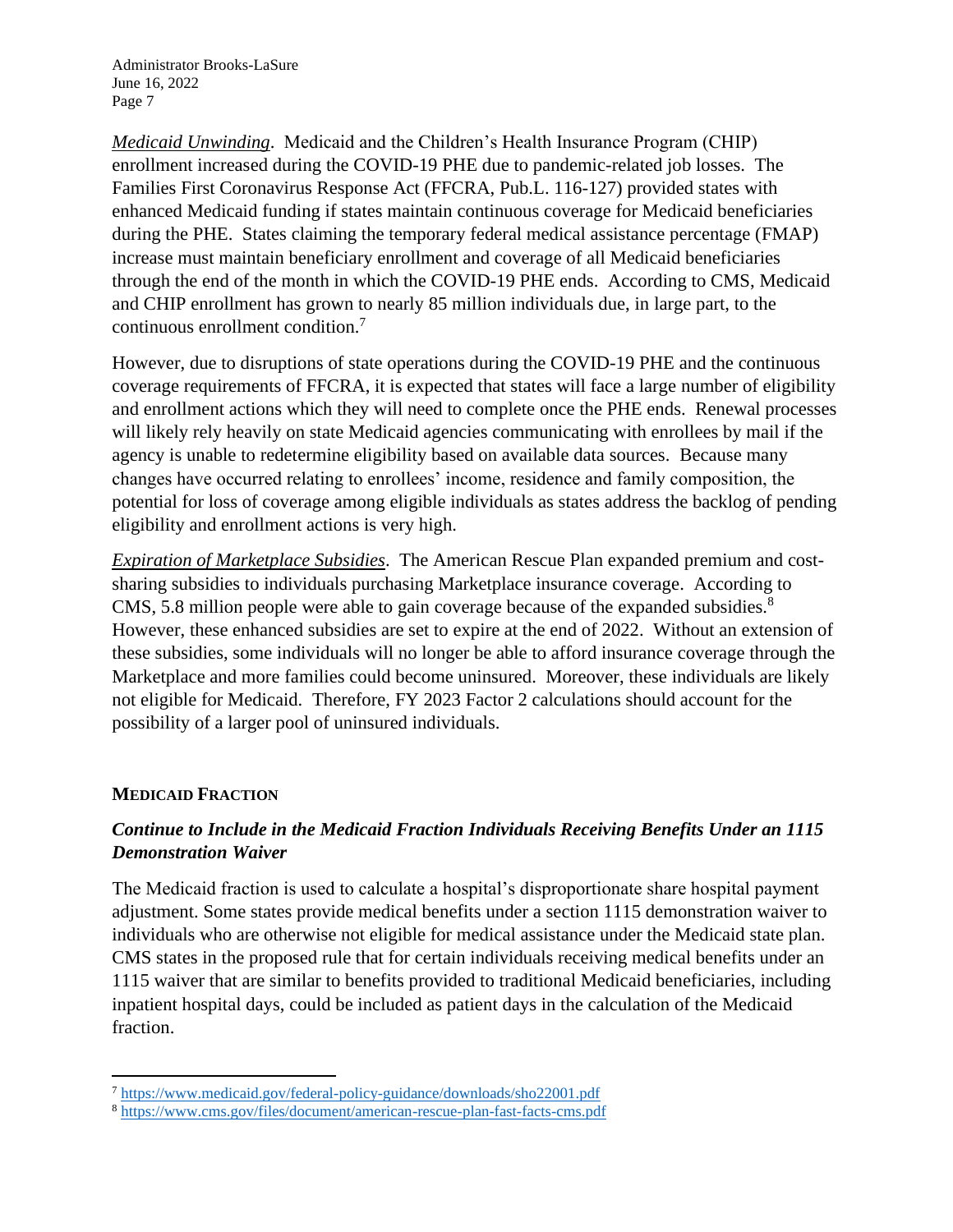CMS is proposing to revise the regulation to explicitly state its interpretation of the statute's reference to "regarded as" eligible for Medicaid with respect to expansion populations under a section 1115 waiver. Under this proposal, only patients who receive health insurance provided by an 1115 demonstration waiver where state expenditures to provide the insurance may be matched with funds from Title XIX (Medicaid) would be "regarded" as eligible. Only the days of those patients who receive hospital health insurance that provides essential health benefits, and if bought with premium assistance, for which the premium assistance is equal to at least 90 percent (i.e., "all or substantially all") of the cost of the health insurance, would be included in the Medicaid fraction of the DSH calculation, as long as the patient is not also entitled to Medicare Part A. (p. 28400 - 28401).

Individuals eligible to receive medical assistance under 1115 waivers are low income and often eligible for a limited set of benefits under the Medicaid program. Many of these individuals are working adults who do not qualify for medical assistance under the traditional Medicaid program due to income. If a state expands coverage for specific services through an 1115 waiver, the individuals in these expansion populations are still considered to be Medicaid beneficiaries. Therefore, we believe individuals covered under 1115 waivers are indeed Medicaid beneficiaries and their inpatient hospital days must continue to be counted in the Medicaid fraction. Further, as noted in the proposed rule, many court cases have supported the interpretation that these individuals be included in the Medicaid DSH calculation.

Accordingly, the AAMC does not support this change and urges CMS to not finalize the proposal. The purpose of DSH is to compensate hospitals that serve a disproportionate share of low-income patients. Even if an 1115 waiver does not include premium assistance for insurance coverage with EHBs or does not provide inpatient benefits to the expansion population, the individuals who qualify under the waiver are low-income Medicaid beneficiaries and should be counted in the numerator. Removing the ability for hospitals to include these individuals in the Medicaid fraction will financially disadvantage hospitals' that serve a high volume of lowincome individuals. For many AAMC members the impact of this change could be dramatic. In 2020, AAMC teaching hospitals accounted for 27 percent of all Medicaid inpatient days.<sup>9</sup>

#### **MEDICARE WAGE INDEX**

In FY 2020, CMS finalized several policies to address disparities between high and low wage index hospitals present in the wage index system including a policy to increase low wage index hospitals' wage indexes to provide an opportunity for these hospitals to increase employee compensation, which could be permanently reflected in future wage index data. The policy directly raised wage indexes of the lowest quartile wage index hospitals by half the difference between the 25th percentile wage index value and the hospital's individual wage index. At the

<sup>9</sup> Source: AAMC analysis of American Hospital Association Annual Survey Database FY 2020 and National Institutes of Health Extramural Research Award Data. Note: Data reflect all short-term, general, nonfederal hospitals.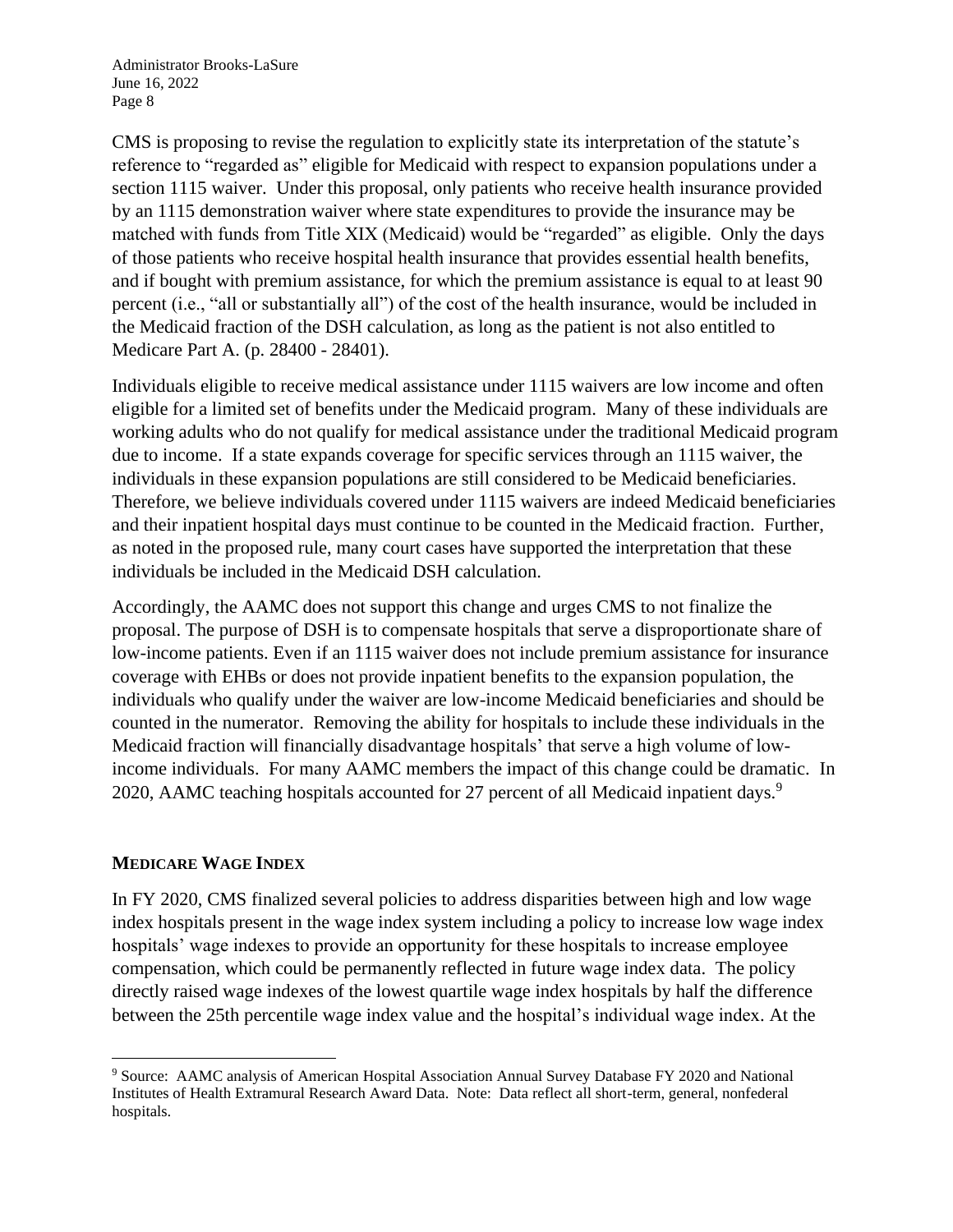time this policy was finalized, CMS intended to apply it for a minimum of four years, citing the four-year lag between increasing wages and the wage index data reflecting those increases. CMS initially proposed to make the policy budget neutral through an equivalent reduction to the wage indexes of hospitals in the top quartile of wage index values. While the AAMC supported the Agency's proposal to raise low wage hospitals' wage indexes, it opposed doing so through the targeted reduction to high wage index hospitals. The AAMC commented and remains concerned that the targeted reduction did not reflect the relative hospital wage levels in their geographic areas and was therefore contrary to the purpose of the wage index.

The proposed rule notes that although the policy is the subject of pending litigation, CMS is proposing to continue this low wage index policy in FY 2023 but depending on stakeholders' comments and developments in the court proceedings, may not finalize the policy as proposed. (p. 28370). CMS would continue to apply a budget neutral adjustment to standardized amounts to offset the increase in IPPS payments to hospitals with low wage index value for FY 2023 and subsequent years.

# *Consider the Impact of the COVID-19 PHE on Area Wage Indexes and Evaluate the Low Wage Index Policy*

The pandemic's impact on wages remains uncertain and CMS needs to collect more data in this area. As a result, wage data collected during the COVID-19 PHE stands to drastically impact the hospital wage index adjustment for areas heavily impacted by COVID0-19 once used to determine area wage indexes. The COVID-19 PHE could also affect CMS' review of its lowwage index policy.

Additionally, CMS originally stated that it intends to "revisit the issue of the duration of the [low wage index] policy in future rulemaking" – presumably as the four-year lag of wage data becomes available. (84 FR 19395). The AAMC also recommends that CMS exclude the use of 2020 and other years of data significantly impacted by the COVID-19 PHE as it deliberates how it will appropriately evaluate the effectiveness of its policy to raise low wage hospitals' wage indexes in the near future.

# **CONDITIONS OF PARTICIPATION REQUIREMENTS FOR HOSPITALS TO REPORT DATA ELEMENTS TO ADDRESS ANY FUTURE PANDEMICS AND EPIDEMICS**

## *COVID-19 and Seasonal Influenza Reporting Requirements Should Not be Part of the Hospital Conditions of Participation (CoPs)*

The Medicare CoPs set minimum health and safety standards for hospitals participating in Medicare. Compliance with CoPs allows hospitals to maintain their CMS certification and continue to receive reimbursement for services furnished to Medicare and Medicaid beneficiaries. CMS has the authority to terminate a hospital's certification if it deems a hospital is noncompliant with the CoPs.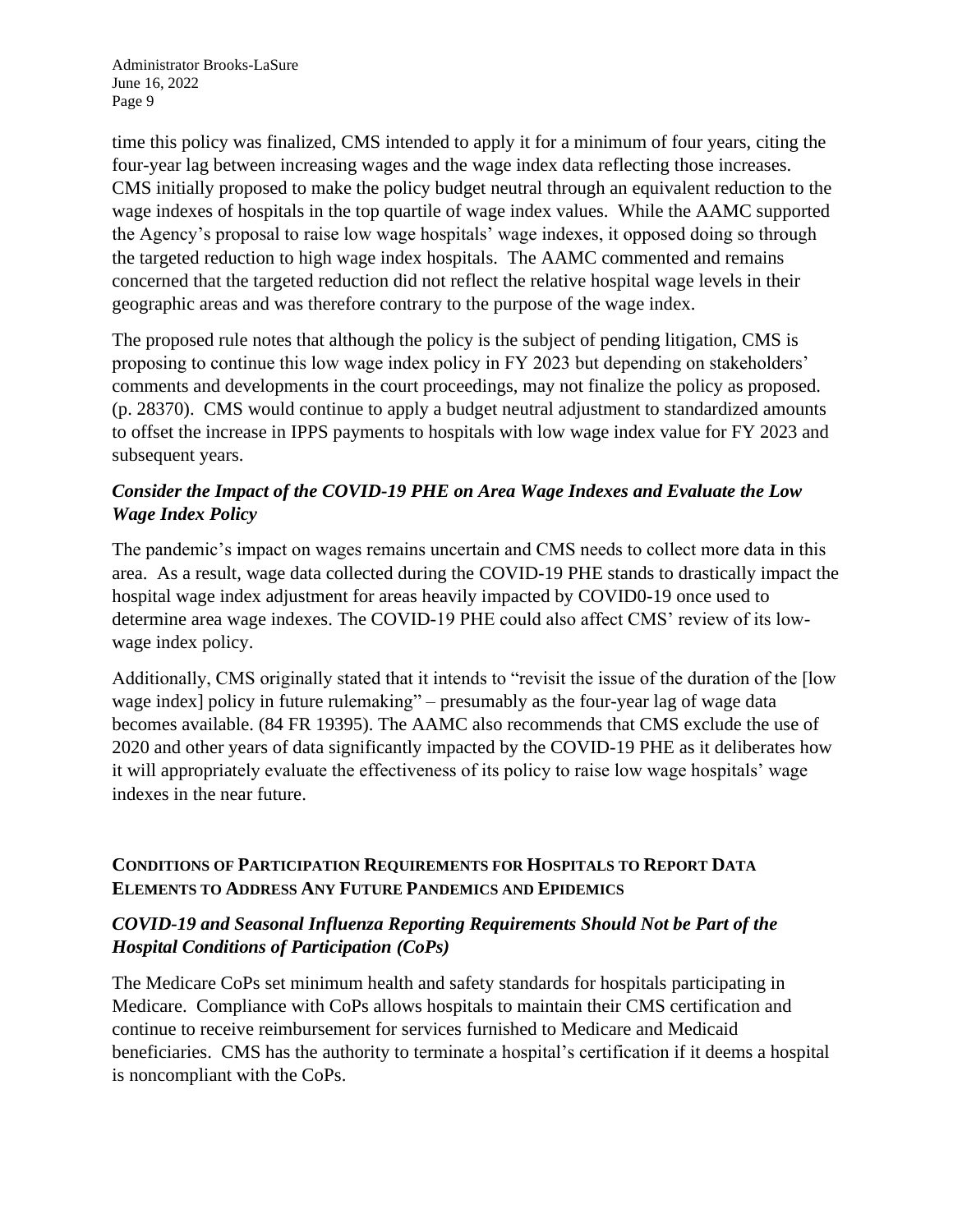Traditionally, CMS has used the threat of non-compliance with CoPs and potential hospital decertification from the Medicare and Medicaid programs as a mechanism to address significant breeches of quality and safety that may threaten patient care. The AAMC is concerned that CMS has begun to use decertification as its main threat of compliance and that this misuse could have significant impacts on the nation's health care system. For example, during the PHE CMS used decertification as a means to increase compliance with DAILY coronavirus reporting, at a time when the hospital systems were most stretched. Nevertheless, CMS maintained that hospitals must use their scarce resources to count supplies rather than care for patients or face decertification, even though daily reporting was unlikely a critical data factor in understanding the pandemic's effect and despite the majority of hospitals were already voluntarily compliant with this request. We urge CMS to utilize the consequences of decertification for only the most dire concerns of patient safety and quality.

The AAMC and its members appreciate CMS relaxing some of the CoPs during the COVID-19 PHE to allow hospitals and health systems to meet the extraordinary demands of the PHE. In this proposed rule, CMS would continue to tie COVID-19 and seasonal influenza reporting to compliance with hospital CoPs. If hospitals do not comply with reporting requirements, they will be in violation of CoPs and could be subject to termination from Medicare and Medicaid. We believe that tying reporting to CoPs that involve removal from the Medicare and Medicaid programs as a potential consequence is inappropriate. Throughout much of the PHE, hospitals reported these data elements voluntarily and worked with federal and state governments to assist with surveillance. Requiring data collection, some of which is duplicative and redundant, does not improve the data collection; it just adds to the burden of those required to report it.

## *Do Not Extend Data Reporting Beyond the End of the COVID-19 PHE*

Although hospitals voluntarily reported data at the beginning of the COVID-19 PHE, CMS tied mandatory reporting of COVID-19 data and subsequently seasonal influenza data to the CoPs.<sup>10</sup> Throughout the PHE, hospitals have continued to report COVID-19 data on a daily basis. The AAMC and its members continue to oppose tying this reporting to the CoPs. CMS has included in this proposed rule a proposal to extend the current hospital reporting of COVID-19 data and seasonal influenza data requirements. Beginning at the conclusion of the current COVID-19 PHE declaration and continuing until April 30, 2024, a hospital would have to electronically report information about COVID-19 and seasonal influenza.

The AAMC recognizes the value of data reporting but does not believe that the CoPs are the appropriate mechanism for doing so. Moreover, the Association does not support extending the reporting requirements beyond the end of the PHE. Despite a myriad of other challenges faced during the COVID-19 PHE, hospitals continued to report daily the required data elements and redirecting scarce resources from other settings to comply with the reporting. It remains unclear, however, how federal agencies are utilizing this mountain of information. We urge CMS to end the data reporting requirements at the end of the COVID-19 PHE declaration. CMS and other

<sup>10</sup> CMS-3401-IFC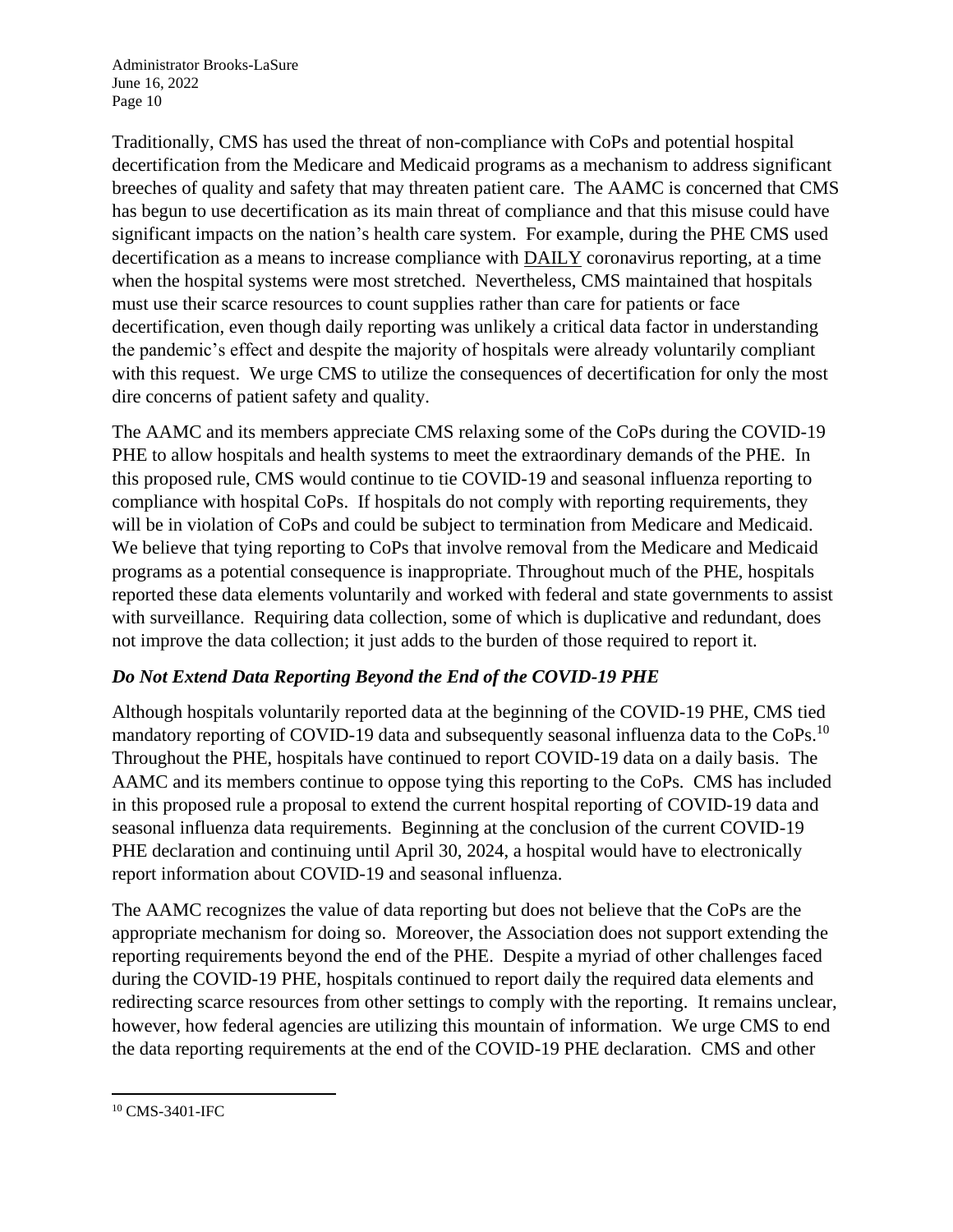federal agencies should provide hospitals with a detailed analysis of the data collected, how it was used during the PHE, and solicit stakeholder input as to the value of continuing to collect this data, as well as identifying best reporting practices for future pandemics.

## *Do Not Finalize New CoP Reporting Requirements for COVID-19 and Seasonal Influenza*

To be better prepared for future pandemics or epidemics, CMS and other federal partners are considering ways to ensure a more flexible regulatory framework to ensure a "nimble and informed response" to the next pandemic or epidemic. (p. 28619). To this end, the Agency is proposing to establish new reporting requirements under the hospital infection prevention and control and antibiotic stewardship programs CoPs. (p. 28619 – 28620). Specifically, if the HHS Secretary declares a PHE, hospitals would be required to report specific data elements to the Centers for Disease Control and Prevention's (CDC's) National Health Safety Network (NHSN) or other CDC-supported surveillance systems. The proposed requirements would apply to local, state, and national PHEs as declared by the HHS Secretary.

The Association appreciates the need for data to understand the impact of public health emergencies; however, during the pandemic, hospitals submitted an enormous amount of data without knowing how, or whether, it was used by the federal government. Data reporting, particularly when it does not have a targeted purpose, is very burdensome, forcing hospitals to redirect scarce resources in order to comply with reporting requirements. While CMS expects that at some point in the future reporting will become more automated, ongoing reporting will continue to demand high resource consumption. (p. 28622). Hospitals will struggle to maintain staff and systems to be prepared to respond to any future PHEs. Once automated data is available, we urge CMS to work with stakeholders to determine the type of reporting that would be valuable.

The proposed rule notes that CMS considered data elements that provided informative and actionable over the course of the COVID-19 PHE. (p. 28621). Further, while the proposed rule states that it "aims to minimize reporting burden" we believe CMS could meet this goal by addressing the points below prior to finalizing any new COVID-19 or seasonal influenza reporting requirements. (p. 28622).

*Increase transparency of data*. Hospitals agree with the need for transparency in COVID-19 data reporting. However, despite multiple inquiries as to the purpose and use of COVID-19 and seasonal influenza data collection, it is still unclear how this data is being used to guide the federal government's response to the pandemic. Throughout the PHE, hospitals have provided an overwhelming amount of information, but the government has not been transparent regarding its usefulness. We call on the Administration to be explicit about the reasons for collecting the current extensive amount of information, inform hospitals about how the data are being used, and discuss future plans for use of the data before adding additional data reporting requirements. In addition, this data must be available under proper HIPAA controls to be analyzed and studied to make important recommendations for future data collection, use of data and appropriateness of the types of data which were or can be most useful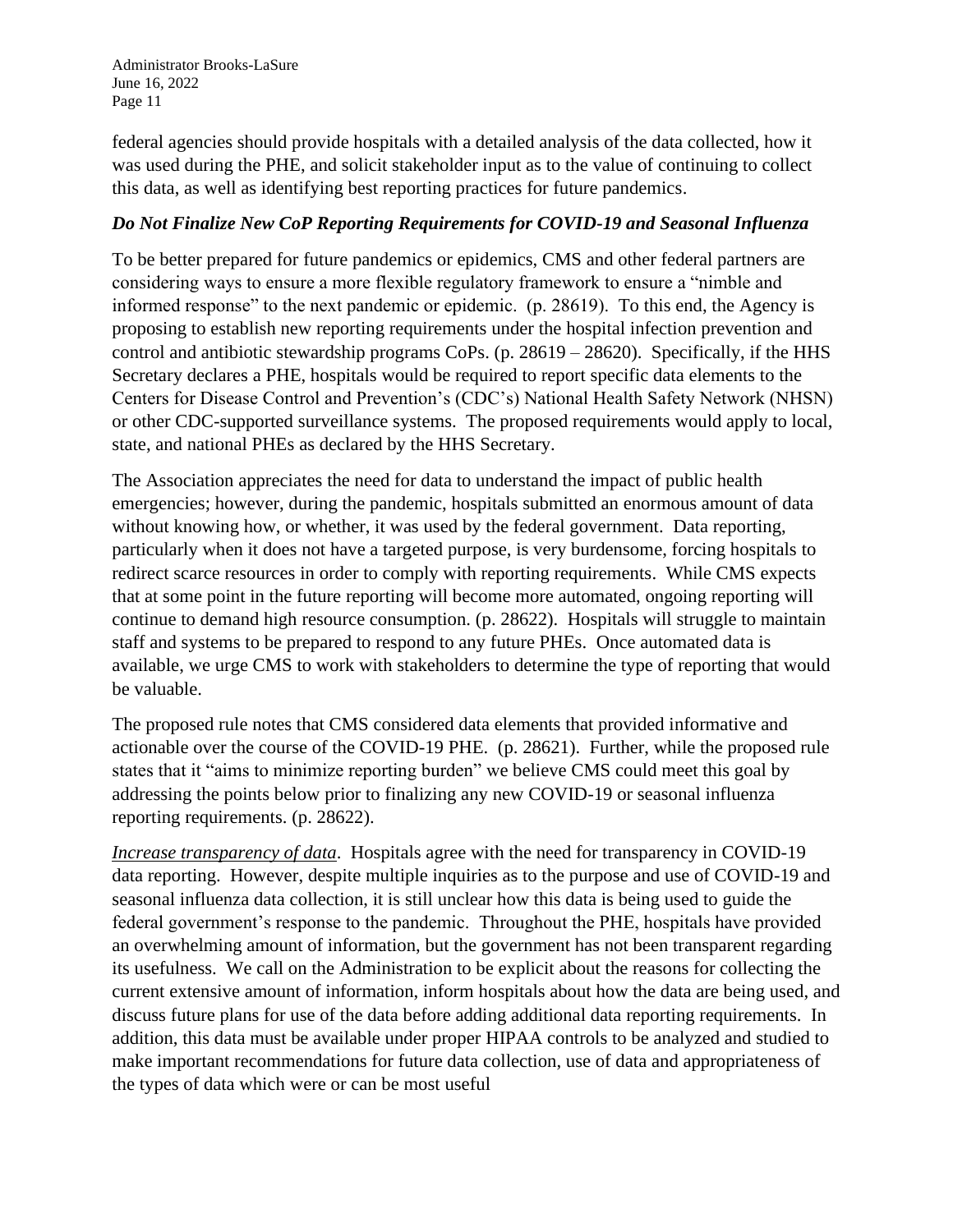Currently, state and local public health agencies have limited access to certain National Healthcare Safety Network (NHSN) data via their NHSN accounts. (p. 28622). However, providing more access to the data will allow stakeholders to better understand how the PHE impacts them and their communities and allow for more detailed feedback on how the federal government can collect data that is informative and actionable.

*Reduce data submission redundancy; simplify data elements; make definitions consistent*. CMS should ensure that data reporting is streamlined, including making definitions consistent across federal, state, and local reporting platforms. Federal reporting requirements are often in addition to reporting hospitals are required to do at the state and local levels. Increased reporting combined with inconsistent requirements adds to the confusion on what and to whom to report. These inconsistencies are burdensome and have resulted in hospitals reporting the same or similar information to state and local governments and the federal government to ensure compliance.

For example, the CDC collects, compiles, and analyzes information on influenza activity yearround in the U.S. FluView<sup>11</sup> is a weekly influenza report that tracks seasonal influenza activity in the U.S. The Influenza Hospitalization Surveillance Network4 (FluSurv-NET) collects laboratory-confirmed influenza-associated hospitalizations among children and adults from a network of acute care hospitals to track influenza infections. Therefore, requiring hospitals to also report this information as part of hospital CoP data requirements is unnecessary.

*Report only confirmed cases*. CMS proposes that hospitals would continue to report suspected cases of COVID-19 and seasonal influenza. Hospitals test patients for COVID-19 upon admission so it will be easier and more accurate to capture confirmed cases. Additionally, many of these patients are asymptomatic and suspected cases would likely be under reported. Also, it is being reported that the CDC has plans to end the reporting of suspected cases.<sup>12</sup>

## **REQUEST FOR FEEDBACK ON PAYMENT ADJUSTMENT FOR WHOLLY DOMESTICALLY MADE NIOSH-APPROVED SURGICAL N95 RESPIRATORS**

The COVID-19 PHE showed the fragility and weaknesses of the global supply chain. Hospitals and health care settings realized that just-in-time and Lean inventory management strategies were not sufficient to meet the extraordinary demands for supplies that the PHE demanded. CMS requests feedback on the appropriateness of a payment adjustment to acquire NIOSHapproved surgical N95 respirators that are wholly domestically made. The goal of this adjustment is to sustain a level of supply resilience for surgical N95 respirators that is critical during a public health emergency. We agree with the Administration that more needs to be done to ensure a stable health care supply chain. While we support the CMS goal, we question whether using the Medicare hospital payment system is the right avenue to meet this goal.

<sup>11</sup> <https://www.cdc.gov/flu/weekly/overview.htm>

<sup>&</sup>lt;sup>12</sup> [https://www.bloomberg.com/news/articles/2022-05-26/cdc-plans-to-stop-reporting-suspected-covid-cases-to-ease](https://www.bloomberg.com/news/articles/2022-05-26/cdc-plans-to-stop-reporting-suspected-covid-cases-to-ease-burden)[burden](https://www.bloomberg.com/news/articles/2022-05-26/cdc-plans-to-stop-reporting-suspected-covid-cases-to-ease-burden)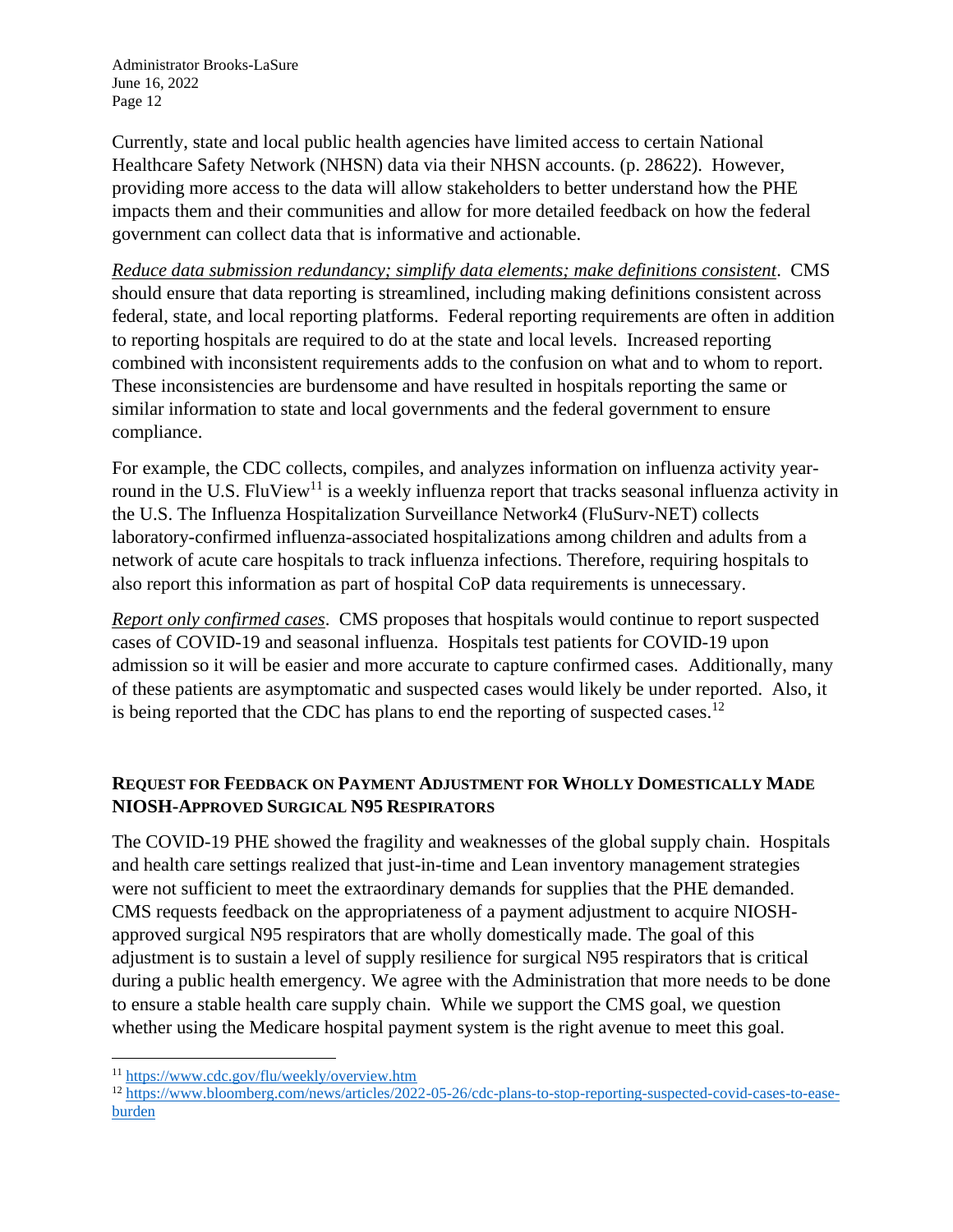Ensuring a sufficient supply of critical medical supplies seems to be outside the scope of the Medicare program.

The unprecedented demand for health care supplies both globally and nationally during the PHE led to an imbalance in supply versus demand. This supply chain imbalance revealed that more than one source of goods and materials needs to be maintained in order to ensure a robust supply chain. It is critical to establish relationships with dependable onshore and offshore suppliers and invest in companies that can fill the needs during peak surges. Separate supply chains should be required to meet the same standards.

The Association supports incentivizing U.S.-based manufacturing, but we stress the need for more than one supply chain to ensure adequate product supply. We saw the devastating impact Hurricane Maria caused when intravenous fluids quickly were in short supply because the hurricane put Puerto Rican manufacturers offline. Health care facilities scrambled to find IV fluids in order to continue needed care such as surgical procedures and outpatient infusions. Having more than one manufacturing option could have lessened the impact of the shortages. The health care system must anticipate how it will respond to unprecedented demands in surge for critical medical supplies and drugs in the event of another PHE. We look to the Administration to work with stakeholders to develop a cohesive national strategy for addressing the impact future PHEs may have on the nation's health care supply chain.

CMS seeks comments on how to structure a payment adjustment to incentivize hospitals to purchase wholly, domestically made, NIOSH-approved N95 surgical masks. Hospitals are even more cost conscious considering the financial strain they continue to face due to postponement of elective services, staffing shortages and supply costs. While hospitals would not oppose purchasing domestically made N95 masks, they should not be penalized if they choose to purchase an imported mask that meets standards at a lower cost. Having more options for purchase also should increase competition and reduce costs. Due to financial considerations and storage capacity, it is unlikely that even with a financial incentive, hospitals will substantially change the amount of supplies they have on hand and will continue to utilize just in time supply which further underscores the need for a cohesive national strategy.

If CMS decides to move forward with this proposal, the AAMC supports the biweekly interim lump-sum payment proposal. Under this proposal, a hospital would separately report on its cost report the aggregate cost and total quantity of NIOSH-approved surgical N95 respirators it purchased that were wholly domestically made and those that were not, for cost reporting period beginning on or after January 1, 2023. Payments would be reconciled at Medicare cost report settlement. (p. 28624). We do not support a budget neutral implementation under the Outpatient Prospective Payment System. Identifying that N95 masks meeting the criteria to be wholly, domestically made should rest with NIOSH or another federal agency. NIOSH or another federal agency would certify whether a mask meets the criteria based on information submitted by the manufacturer and issue an identifier that hospitals would use on the Medicare cost report. The obligation to determine whether a mask meets the requirements should not rest with the hospital; that is between the manufacturer and NIOSH or another federal agency.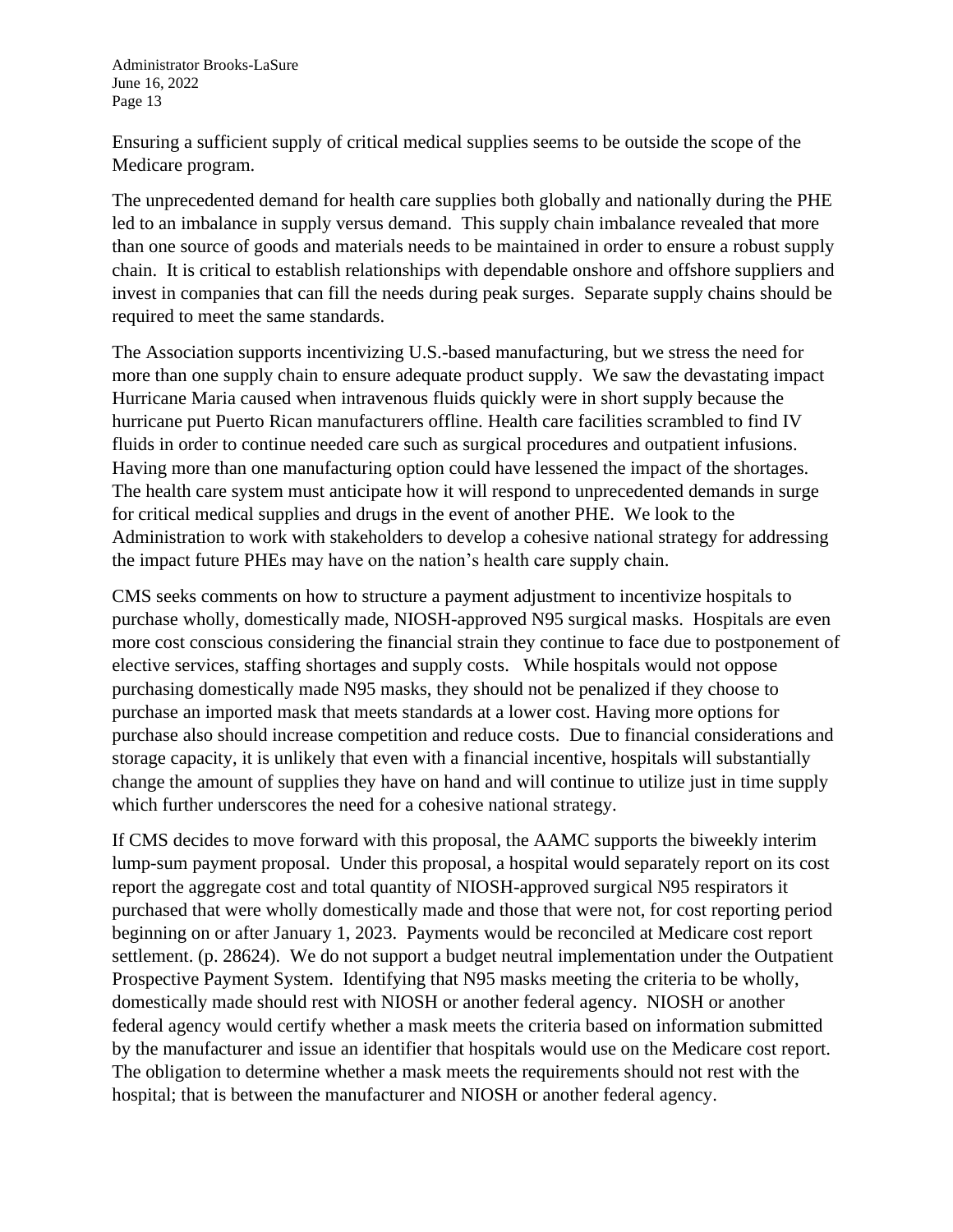#### **REQUEST FOR INFORMATION – SOCIAL DETERMINANTS OF HEALTH DIAGNOSIS (SDOH) CODES**

CMS seeks additional information on how reporting ICD-10-CM diagnosis Z codes in categories Z55-Z65 (Persons with potential health hazards related to socioeconomic and psychosocial circumstances) may improve the ability to recognize the severity of illness, complexity of illness, and utilization of resources under MS-DRGs. CMS believes better reporting of these Z codes through inpatient claims could enhance coordination within hospitals across their clinical care and discharge planning teams, including with post-acute care providers.

The AAMC has previously supported the expansion of Z codes and consideration of policies to better encourage providers to include Z codes on claims.<sup>13</sup> **We believe that Z codes can provide better data to providers and payers alike on the health-related social needs (HRSNs) of patients that influence health care outcomes and utilization of services.** CMS notes that Z codes are rarely included on Medicare inpatient claims, and we believe this is in part because they are not directly tied to provider payment. **We support CMS's exploration of tying the Z59.0 (Homelessness) code to payment by reclassifying it to a Complication or comorbidity (CC) code for purposes of MS-DRG grouping and encourage involvement of stakeholders to determine the best way to proceed.**

CMS also seeks information on which Z codes may improve the ability to recognize severity and complexity of illness and utilization of resources under MS-DRGs and potential burdens of documenting and reporting Z codes. **The AAMC recommends that CMS seek alignment between payment and quality measurement by prioritizing CC consideration of Z codes related to the five HRSNs proposed under a new quality measure for the Inpatient Quality Reporting Program.** That measure would assess hospitals rates of screening adult inpatients for:

- housing instability (Z59.0, Z59.1 Inadequate housing, and Z59.81 Housing instability, housed),
- food insecurity (Z59.4 Lack of adequate food),
- transportation needs (Z59.5 Extreme poverty, Z59.6 Low income, and Z59.7 Insufficient social insurance and welfare support),
- utility difficulties (Z59.5 and Z59.6), and
- interpersonal safety (Z62.81 Personal history of abuse in childhood, Z63.0 Problems in relationship with spouse or partner, and Z63.1 Problems in relationship with in-laws).

Alignment with the quality measure and the allowance for any member of the care team to collect and document Z codes in the medical record together helps to relieve burden on providers. We have heard from AAMC members that one burden limiting the use of Z codes is the limit on the number of diagnoses allowed to be included on Medicare inpatient claims. We urge CMS to evaluate the potential to expand the number of diagnoses providers may submit, or to otherwise allow documentation of Z codes in addition to the current limit of diagnoses codes on Medicare inpatient claims. Additionally, **the AAMC encourages CMS to continue its commitment to improving communication and education around the use of Z codes.**

<sup>&</sup>lt;sup>13</sup> [AAMC Comments on Proposal to Expand ICD-10 Codes for Social Determinants of Health](https://www.aamc.org/media/11751/download) (May 2019).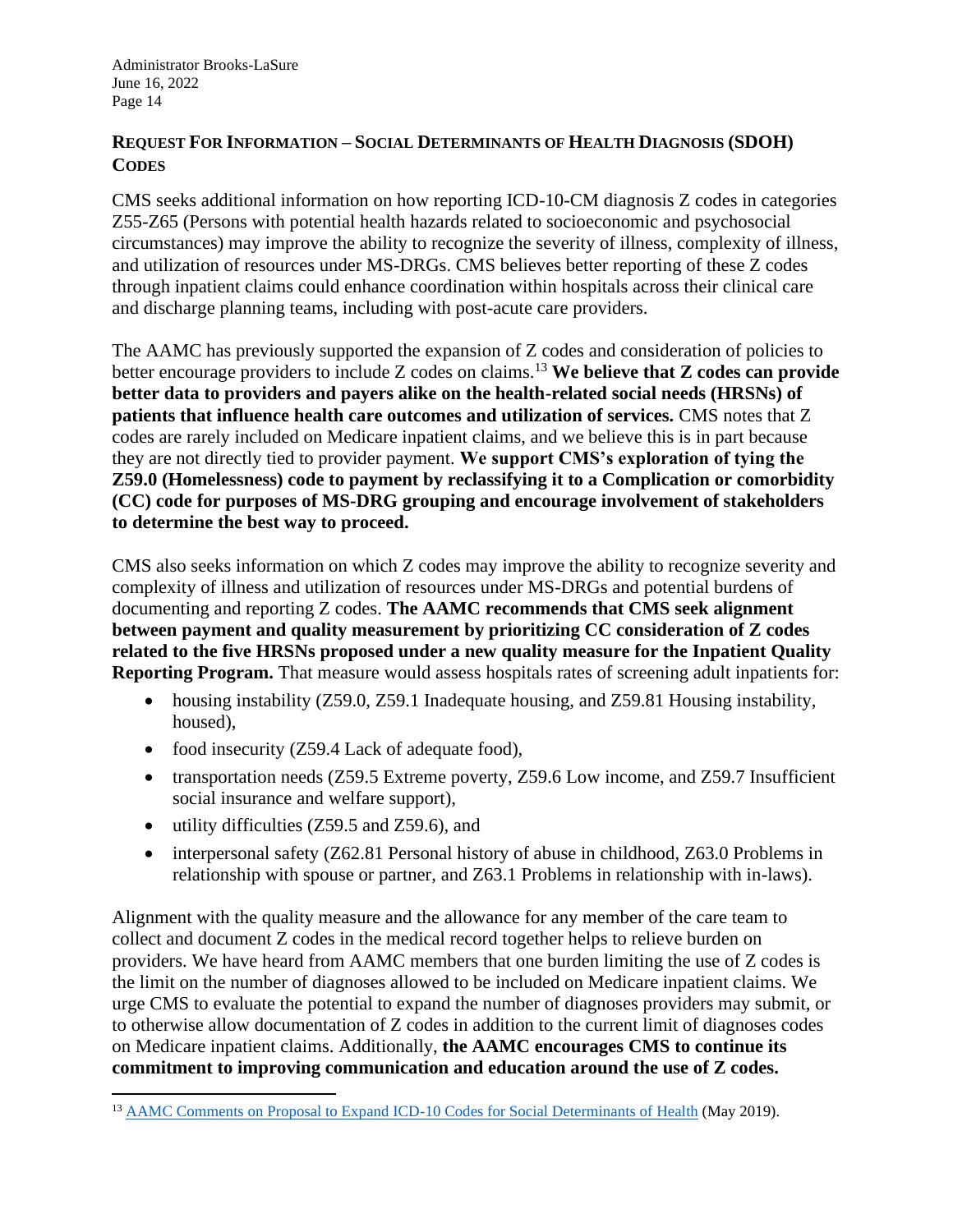Finally, CMS asks several other related questions. One is whether CMS should mandate the reporting of Z codes. **The AAMC believes that CMS should continue to evaluate provider use of Z codes before mandating their reporting. This is critical considering points above regarding alignment with the screening quality measure and potential challenges of inclusion due to limits on the number of codes CMS accepts on inpatient claims.** CMS should test reimbursement of Z codes and publicize impacts of those tests before mandating their use. Another is whether there are other criteria CMS should consider when promoting other CCs. The AAMC urges CMS to monitor emerging research on which Z codes correlate to specific outcomes and resource use to help inform future criteria for promoting CCs.

# **HOSPITAL QUALITY PROVISIONS**

# **RFI – CLIMATE CHANGE IMPACTS ON OUTCOMES, CARE, AND HEALTH EQUITY**

CMS requests feedback on hospital responses to climate change and how CMS and HHS can support health care providers in their efforts to prepare for both catastrophic events and chronic impacts of climate change on operations and the health of patients and communities.

The AAMC appreciates CMS's interest in addressing climate change, its impacts on patients, and the health sector's carbon footprint. We look forward to continuing to work with the Agency on this important issue. As an organization representing the medical education, patient care, medical research, and community collaboration missions of academic medicine, our organizational support for efforts to address climate change also extend beyond the teaching hospitals where patient care occurs. For more information specific to the AAMC's efforts, both independently and through partnership with other national organizations, to address the impacts of climate change on the health sector as well as decarbonization efforts across the sector, we direct you to our responses to a recent request for information from the U.S. House of Representatives Committee on Ways and Means. <sup>14</sup>

Our members recognize that climate change has been and continues to be a growing health threat for their patients and acknowledge their own carbon contributions exacerbating the threat. Teaching hospitals and health systems are partnering on issues of environmental justice within their communities, focusing on those economically and socially disadvantaged groups that face the greatest risks from climate change. Many are investing in system-wide efforts to help mitigate their institutions' impact on climate change and are undertaking efforts to better understand their climate footprints. This includes identifying potential mechanisms to reduce the impacts of patient care and research practices on the environment, including decreasing energy utilization in the operating room, expanding use of renewable energy, designing green buildings, and supporting green community design, evaluating sustainable procurement and supply chains, etc. We continue to engage with our members to understand and support their efforts.

<sup>&</sup>lt;sup>14</sup> [AAMC Comments to Ways and Means Committee Chairman Richard E. Neal](https://www.aamc.org/media/60776/download?attachment) (May 2022).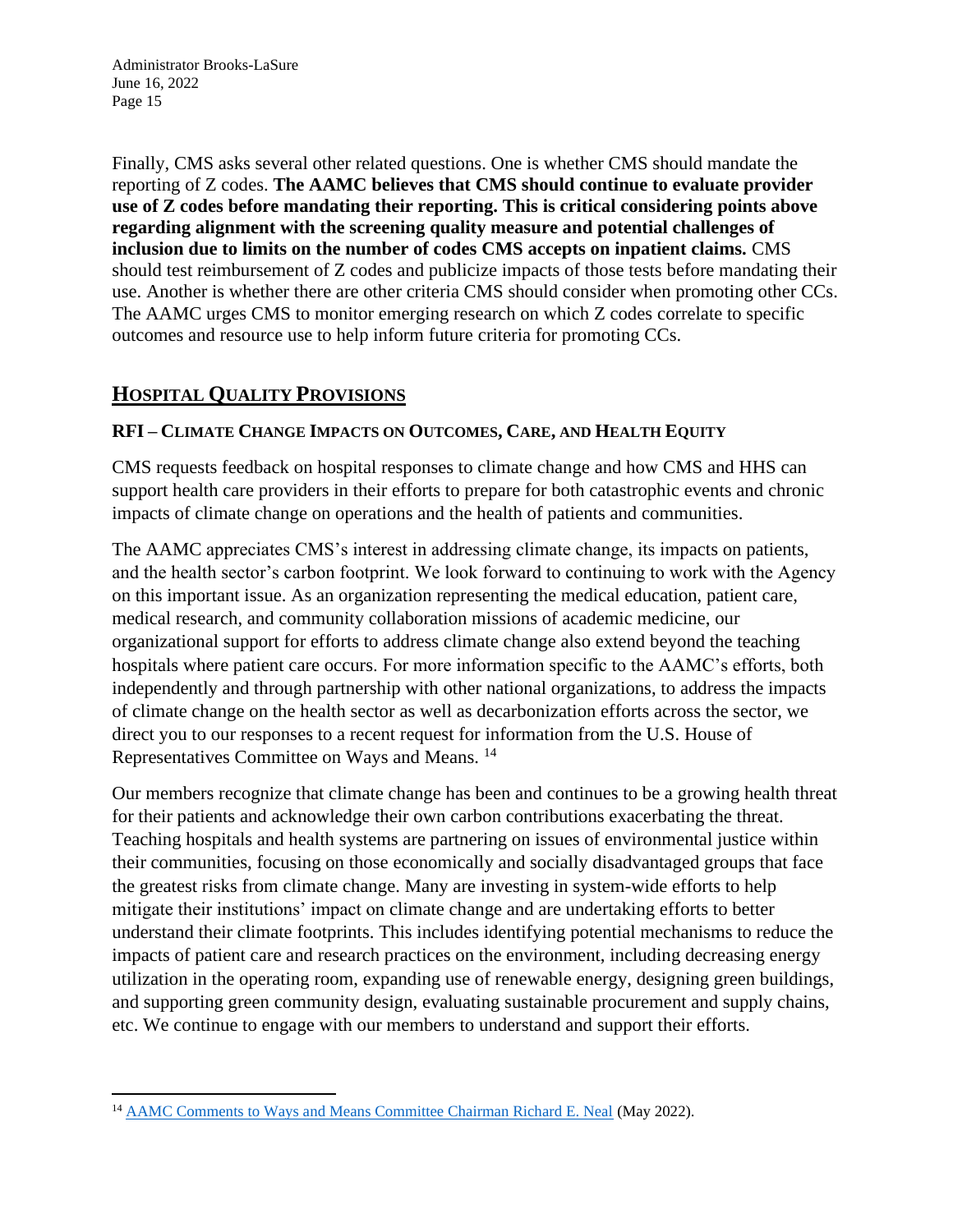As we take the time to better understand the many facets of climate change and its varied impact on the delivery of care, health of patients and communities, and the role of the U.S. health care system on the nation's carbon footprint, **we urge CMS and HHS more broadly to commit to a collaborative approach with stakeholders to developing innovative solutions**. To this end, we appreciate the efforts for a voluntary Health Care Sector Commitment to Emissions Reduction and Resilience<sup>15</sup> and an Office of Environmental Justice.<sup>16</sup> The former includes a pledge for organizations to lower greenhouse gas emissions and build more climate resilient infrastructure. A number of AAMC members have committed to this effort. The latter is a new office within the Department to coordinate and provide expertise to support efforts to protect the health of disadvantaged communities and vulnerable populations on the frontlines of pollution and environmental hazards. Dr. Balbus, who heads the office, recently spoke to a meeting of the CEOs of AAMC member hospitals and health systems to discuss his office, its goals, and the special role that teaching hospitals and health systems can play. These sorts of collaborations and supports for hospitals are critical to ensure that providers and policymakers are able to share knowledge and develop solutions collectively.

A critical aspect to addressing climate change is equitable distribution of necessary resources for this work. Not every hospital and health system can quickly shift to invest in this critical work, especially after the financial impact of the pandemic, and we cannot allow some hospitals and the communities they serve to fall behind due to lack of resources. The AAMC asks CMS and HHS to explore ways to increase funding to incentivize and support hospital adoption of effective innovations to address healthcare's carbon footprint and reducing emissions.

Finally, **CMS and HHS should holistically consider broader policies for their potential climate-related impacts.** For example, there is a separate dialogue regarding expansive data collection and potentially maintaining exponential amounts of individual health information electronically for increasing periods of time. Even in this proposed rule there is consideration of significant proliferation of the data that quality measures might tap into for digital quality measurement goals. It is unclear whether the potential benefits of unlimited cloud-based health data collection and storage is being evaluated against the real environmental impacts of data storage.<sup>17</sup> Data proliferation should be balanced on the evidence of the benefits of increased data collection and storage is worth the potential climate-related impacts.

<sup>15</sup> *See* HHS Press Office, [HHS Launches Pledge Initiative to Mobilize Health Care Sector to Reduce Emissions](https://www.hhs.gov/about/news/2022/04/22/hhs-launches-pledge-initiative-mobilize-health-care-sector-reduce-emissions.html) (Apr. 22, 2022), where health care entities may voluntarily pledge to reduce emissions by 50% by 2030 and to net zero by 2050 and publicly report progress in addition to developing climate resilience plans for their facilities and communities.

<sup>16</sup> *See* 87 *Fed. Reg.* 33174 (Jun. 1 2022), detailing the organization of the new office under the Office of the Assistant Secretary for Health.

<sup>&</sup>lt;sup>17</sup> See AJ Dellinger, ["The environmental impact of data storage is more than you think –](https://www.mic.com/p/the-environmental-impact-of-data-storage-is-more-than-you-think-its-only-getting-worse-18017662) and it's only getting worse, Mic.com (June 19, 2019), describing in general the environmental costs of expanded data storage, including citing to a 2015 report that found data centers to be responsible for about 2 percent of global greenhouse gas emissions, similar to that of the aviation industry.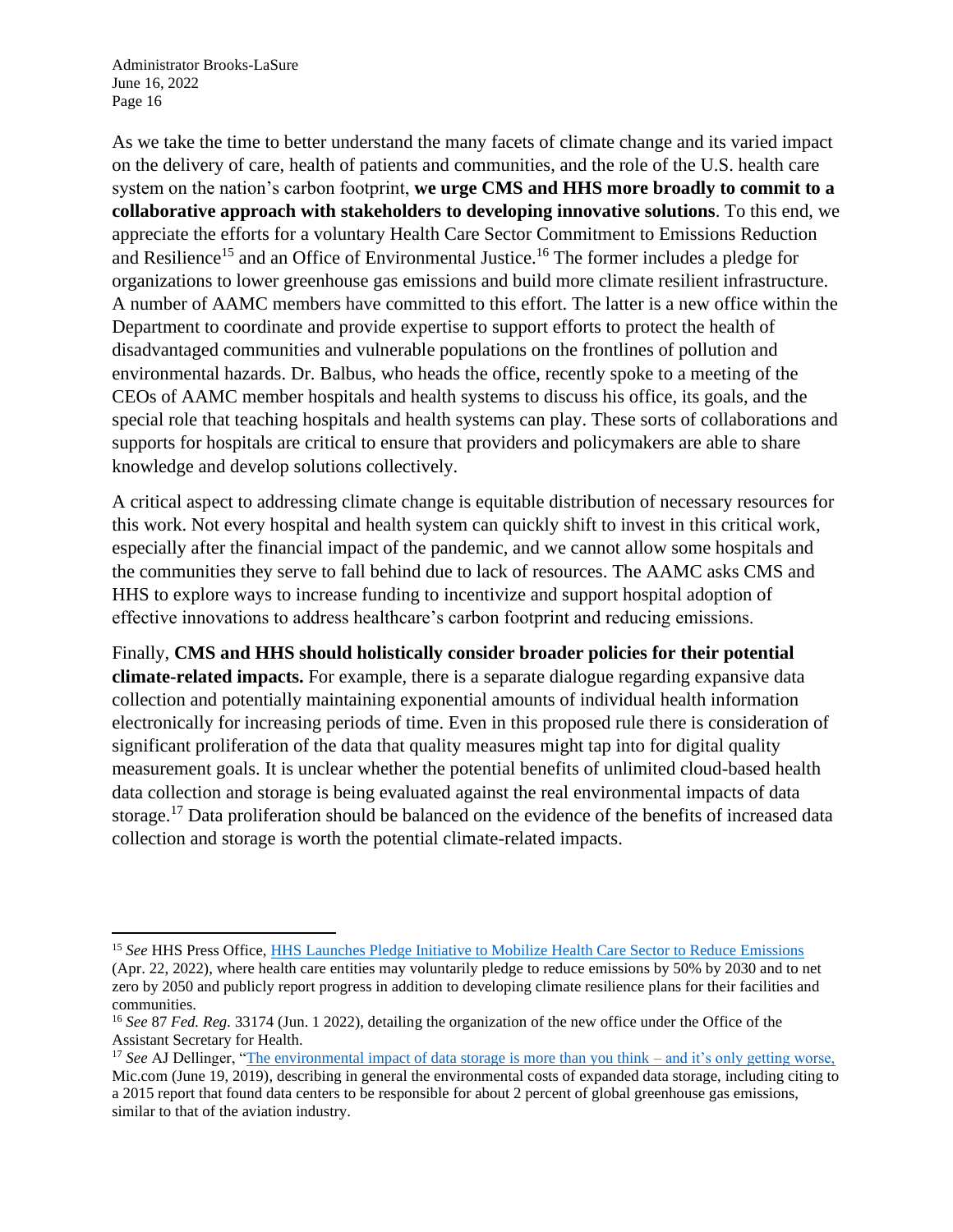#### **RFI – MEASURING HEALTHCARE QUALITY DISPARITIES ACROSS CMS QUALITY PROGRAMS**

CMS seeks feedback to inform future rulemaking to support the Agency's goal of addressing disparities, or inequities, in healthcare outcomes as part of the Agency's broader health equity goals. To do so, CMS presents key principles and approaches for consideration when addressing inequities through quality measurement and stratification. Comments to selected topics raised in the RFI are as follows.

## *Identifying Goals and Approaches for Measuring Health Care Inequities*

The AAMC supports establishing express goals and approaches to measurement as a component of addressing health care inequities. We believe that a critical starting point is to clearly state the role of health care quality and measurement in promoting equity in health care delivered in an acute care setting versus those that are more appropriate to promote health equity and community health. We believe there is valuable overlap in these aims, but also that there are important distinctions that must be made when using quality measurement as a tool for improving equity. Health equity rightfully includes health care but must also evaluate and address broader community resources and needs. More and more evidence shows that health care and genetics play a limited role in one's health compared to behavioral, social, and environmental risk factors.<sup>18</sup> Improving quality of care is one of a myriad factors within the broader health equity aim. It is an important aspect for evaluating and driving equitable access to high quality care for all patient populations.

We appreciate that in creating a system for measuring healthcare inequities CMS sets out to establish alignment across CMS programs and provider settings. Consistency across CMS programs ensures that all health care providers can engage in health care equity work and collaborate on solutions.

CMS currently employs two disparity methods as part of confidential reporting that hospitals receive: (1) Within Hospital and (2) Across Hospital. This reporting currently is based on patient dual-eligibility and statistically imputed race and ethnicity data. **CMS should prioritize expansion of inequity reporting based on the Within Hospital method.** The Within Hospital method is a useful metric for hospitals to understand the inequities within their own setting, so long as it is based on additional data points beyond dual eligibility. (We refer CMS to AAMC comments on the use of dual eligibility as a proxy for social risk in further detail on principles for data selection and in response to the request for feedback to including disparities measurement in the Hospital Readmissions Reduction's performance measurement.) Given differences in case mix and community contexts, comparing inequities across hospitals is an incomplete picture and does not inform a hospital's understanding of its own performance as it does not incentivize local progress for health care equity.

<sup>&</sup>lt;sup>18</sup> *See* National Quality Forum, *Social Risk Trial Final Draft Report at* 5 (April 19, 2021).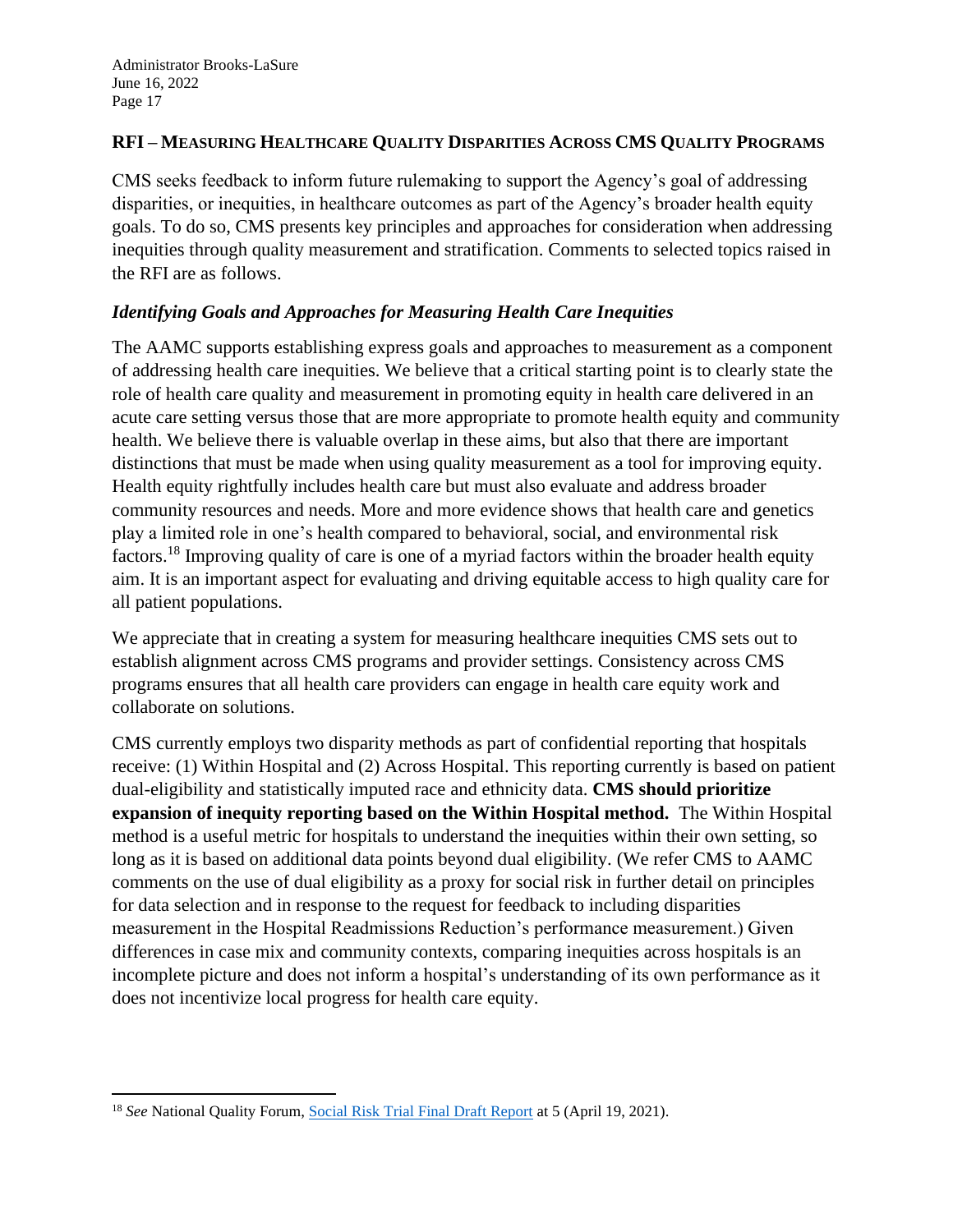## *Guiding Principles for Selecting and Prioritizing Measures for Inequity Reporting*

The AAMC believes that measures should be prioritized for inequity reporting that satisfy the following conditions: (1) existing, validated, reliable clinical quality measures that can be feasibly stratified for disparity measurement; (2) evidence supporting inequities exist when measuring for a specific social risk factor, demographic factor, or community-level characteristic for the clinical quality measure; and (3) valid and reliable data to measure such inequities (i.e., there is sufficient data to stratify measure performance to that social risk factor, demographic factor, or community-level characteristic). Regarding the first criterion, we believe that there should be a prioritization of measures for stratification, focusing first on measures of equitable access to care and equitable health care policies. Then, as the measurement program develops CMS should commit to thoughtfully building a strong foundation to support this work for the long term. In that way health care providers can begin to invest in the necessary infrastructure to understand and respond to inequities measurement, including data collection and reporting.

## *Principles for Social Risk Factor and Demographic Data Selection and Use*

**The AAMC believes that when measuring inequities, we must measure and shine light on the broad mix of factors at play in order to find appropriate solutions.** Quality measurement of health care must measure factors which are in the control of providers and helps shed light onto the social factors that are outside the realm of health care delivery.<sup>19</sup> The role of improved risk adjustment that addresses clinical, social, and functional status risk factors is crucial for ensuring accurate and fair assessment so that safety net providers are not penalized by losing the very resources they need.<sup>20</sup> We agree with the National Academies, that when measurement is paired with stratification, $21$  we can and should ensure that adjustment does not mask inequities, but rather highlights them in a way that points to appropriate intervention and guides investments needed to drive improvement.

We are supportive of CMS proposals to use quality measurement as an incentive for provider screening of health-related social needs (HRSNs). We believe this has the potential to improve data collection of individual-level social risk factors that contribute to inequities and highlight potential intervention points. **We must start by identifying precisely which HRSNs are key and can inform improvement.** However, as we note in our comments to both the request for information on incorporating Z codes into DRG payment and the adoption of new quality measures for the Inpatient Quality Reporting (IQR) Program, CMS should look to align

<sup>19</sup> *See* [National Quality Forum Issues Quality Roadmap for Reducing Healthcare Disparities](https://www.qualityforum.org/NQFs_Roadmap_to_Health_Equity.aspx)

<sup>&</sup>lt;sup>20</sup> See the [National Quality Forum's framework](https://www.qualityforum.org/Risk_Adjustment_Guidance.aspx) to develop risk adjustment guidance for CMS, a second report is forthcoming in 2022.

<sup>&</sup>lt;sup>21</sup> See National Academies of Sciences, Engineering, and Medicine, Accounting for Social Risk Factors in Medicare [Payment](https://nap.nationalacademies.org/catalog/21858/accounting-for-social-risk-factors-in-medicare-payment-identifying-social) (2016) at 71, finding a conceptual framework "that social risk factors may influence health care process as well as outcomes of care among Medicare beneficiaries in many interrelated way....At the same time, there are mechanisms through which the health care system can itself ameliorate the impact of social risk factors on quality, outcomes, and cost."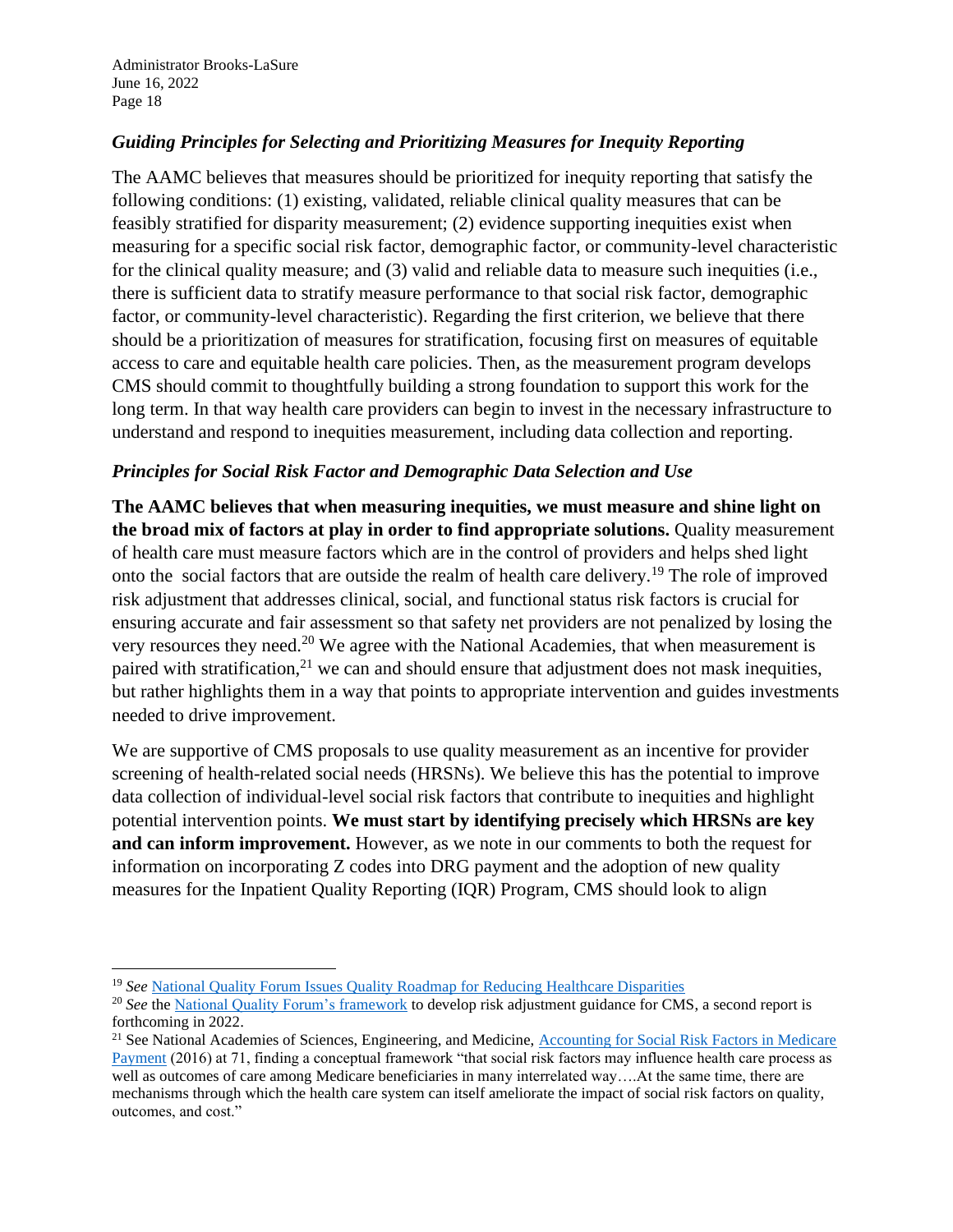approaches to data collection and use of HRSNs to mitigate burden on providers, including costs associated with data collection.

Patient self-reported demographic information is noted as the gold standard, and only such demographic data should be used for measuring inequities. CMS should also be clear that demographics themselves are not actionable risk factors. Furthermore, disparities surveillance does not tap into patient populations' perception<sup>22</sup> of (or the reality of) equitable opportunity for optimal care. Stratified quality measurement's ability to reduce inequities is only as good as the stratification factors used. For example, dual eligibility and race and ethnicity as proxies for actual social risk factors likely reduces the intended impact because there is no intervention for "Dually Eligible" or "Asian-American". Finally, we support the use of community-level factors such as the area deprivation index, to ensure that we measure inequities for whole communities, in addition to individual social risks. Addressing health care equity through measuring inequities must give us insight into both individual and community-level factors, but hospitals must only be held accountable for those factors which are hospital specific and that hospitals can address, while still being supportive of community activities that address the broader health-related needs.

#### *Identifying Meaningful Performance Differences*

**The AAMC believes that we must first focus on building the measurement basics for informing intervention. CMS should prioritize valid and reliable measurement that can support hospital improvement at the outset.** Understanding meaningful performance differences is a critical component to measurement. With time, and maturity, national or state benchmarking could become a key tool for helping providers understand and contextualize their own performance in relation to that of their peers. Then, even further down the line, CMS could consider additional approaches, such as ranked ordering and percentiles, or defined thresholds, if there is evidence that such approaches can further support improvement and expand our understanding of measure performance.

#### *Guiding Principles for Reporting Inequity Measures*

**The goal of inequity measurement is to both inform providers of areas where inequities exist and must be addressed and to eventually shine light on provider performance for patients and communities. Confidential reporting should be prioritized as inequity reporting is expanded in order to meet that first goal of informing providers.** Providers and policymakers must agree that they have the data necessary to measure inequities and how measurement informs improvement. Public reporting should not be considered until such agreement is widely accepted. Furthermore, providers should have at least one year of data to

<sup>&</sup>lt;sup>22</sup> For example, refer to the Minnesota Department of Health's Guild, "HEDA: Conducting a Health Equity Data [Analysis,"](https://www.health.state.mn.us/data/mchs/genstats/heda/healthequitydataguideV2.0-final.pdf) Version 2 (February 2018), which recommends that health equity data analysis (HEDA) requires engaging populations that experience health inequities in the assessment process, including a principle for community engagement that stakeholders must learn about the community's perceptions of those initiating the engagement activities. Additionally, the AAMC Center for Health Justice's ["Principles of Trustworthiness"](https://www.aamchealthjustice.org/resources/trustworthiness-toolkit#principles) project builds on foundational principle that trust is crucial for equitable community partnerships.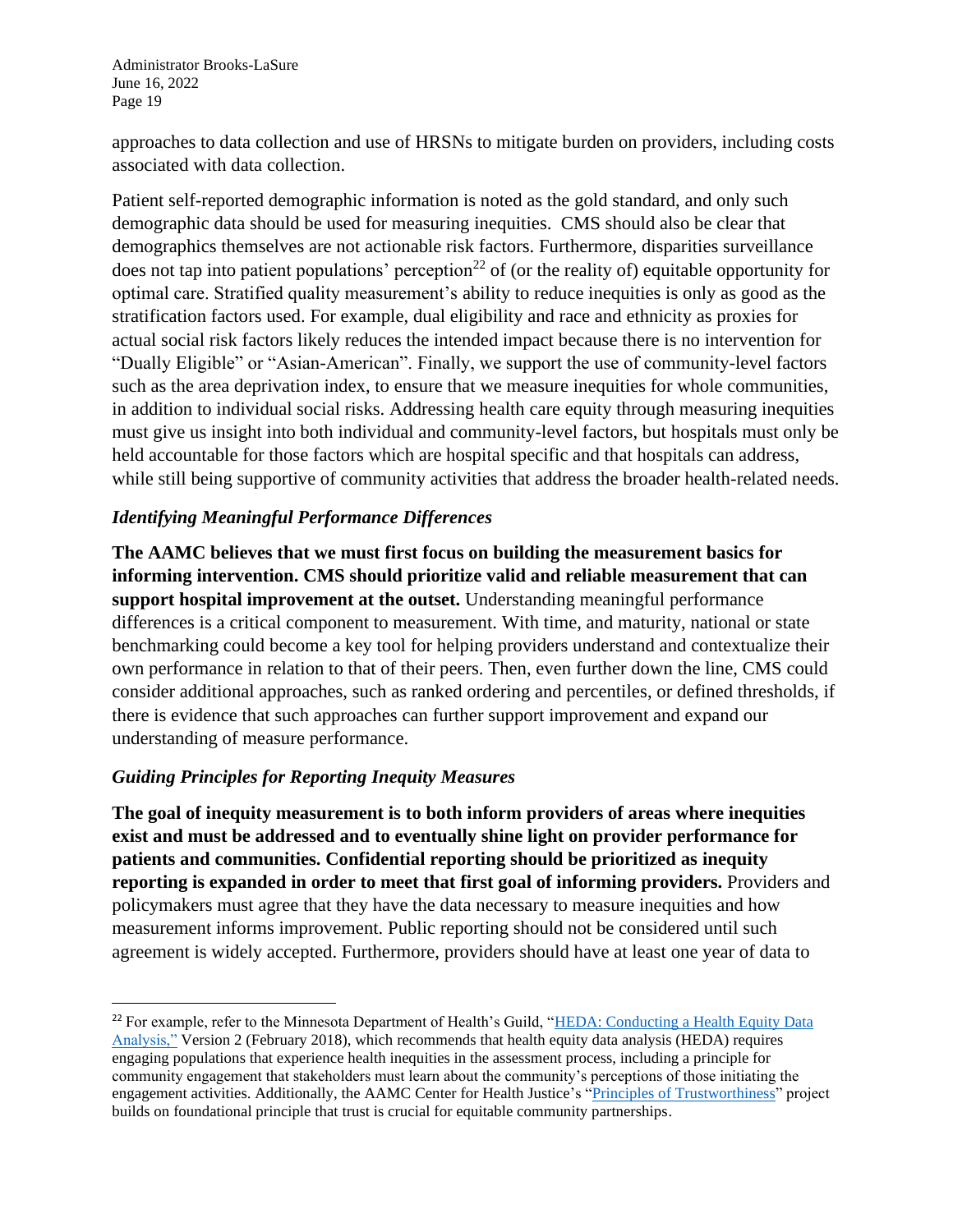understand performance on a given inequity measure before any consideration of public reporting.

**The AAMC believes that any publicly reporting of disparity measure performance is premature at this stage. When implemented in the future it must be meaningful and well understood.** Patients and communities must trust the information that is presented to them. CMS should thoughtfully examine the potential unintended consequences of public reporting, including understanding how patients and communities interpret inequity measurement. Public reporting should not place a burden on patients and communities to "do their homework" to parse through stratified and non-stratified results to gain a comprehensive understanding of their health care providers.

# **RFI – FAST HEALTHCARE INTEROPERABILITY RESOURCES (FHIR) IN HOSPITAL QUALITY PROGRAMS**

CMS seeks feedback to inform future rulemaking to support the Agency's goal of transitioning to digital quality measurement in its quality reporting and performance programs, with a focus on the use of FHIR-based application programming interfaces to support such efforts.

## *Definition of Digital Quality Measures (dQMs)*

The AAMC believes that improved electronic health record (EHR) interoperability for the exchange and use of electronic health data has great promise to not only improve quality measurement and patient outcomes, but also to reduce burden on providers. However, we encourage CMS to continue to refine its definition of dQMs and set clear and specific parameters for what it hopes to achieve and what it expects of hospitals. The other key principle is that the primary purpose of a medical record is for use by the care team to assess, plan for care, and transmit data to other providers. The EHR has been criticized in the past for becoming more of a tool for billing, obfuscating its use to relay critical information to the care team. As CMS looks at the important use of the EHR for dQMs, it must keep in mind that these processes must not interfere, delay, or hinder patient care.

The definition as revised in this Request for Information remains overly broad, and lists data sources including "administrative systems, electronically submitted clinical assessment data, case management systems, EHRs, laboratory systems, prescription drug monitoring programs (PDMPs), instruments (for example, medical devices and wearable devices), patient portals or applications (for example, for collection of patient-generated health data such as home blood pressure monitor, or patient-reported health data), health information exchanges (HIEs) or registries, and other sources." Not all of these data sources are ready for "prime time" and inclusion in quality measurement. For example, wearable devices and patient-generated health data hold great promise for the future but have not been vetted as valid and reliable interoperable data sources or as usable for clinical quality improvement and assessment. There is real concern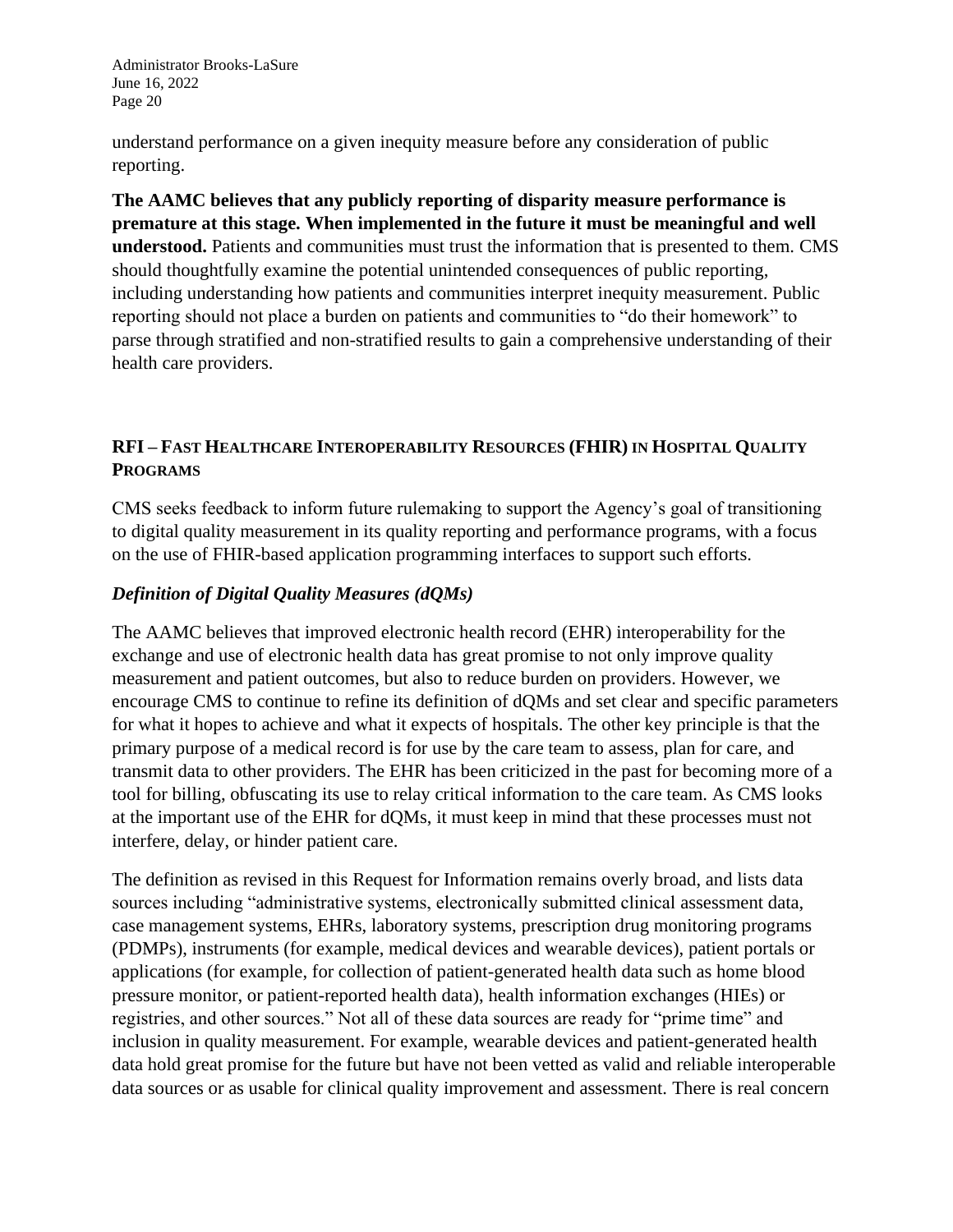that letting data from wearable devices or patient-generated health data flow freely into EHRs might obfuscate clinically relevant information rather than enhance it and may require redesigning clinical workflows to reduce provider burden.<sup>23</sup>, <sup>24</sup> Beyond the validity and utility of the data generated, wearable devices such as smartwatches and fitness trackers are not universally adopted, with some research suggesting higher uptake by Americans with higher earnings or levels of educational attainment.<sup>25</sup> CMS should be cautious about using data from wearable devices to ensure that such data does not invite bias or inequities.

## *Approaches to Achieve FHIR eCQM Reporting*

Last year, the AAMC recommended that CMS should also outline plans for piloting new data sources for quality measurement, identifying reasonable near-term and longer-term priorities. We are encouraged to see CMS respond in this year's RFI with an acknowledgement of an iterative process and a focus on more interoperable eCQM reporting. We believe that as CMS tests FHIRbased conversions for eCQM reporting, it should ensure that hospitals and their vendors are able to implement and optimize interoperable FHIR-based exchange without any unintended setbacks or consequences.

Finally, we continue to recommend that CMS engage the National Quality Forum (NQF) in this work, to ensure that digital measure specifications are appropriately evaluated for utility in improving quality of care. The AAMC and our members are excited to partner with CMS and to collaborate on more specific plans for digital quality measurement for the future.

#### **RFI – ADVANCING THE TRUSTED EXCHANGE FRAMEWORK AND COMMON AGREEMENT**

CMS seeks feedback to inform future rulemaking to support the Agency's approaches to the adoption of the Office of the National Coordinator (ONC) for Health Information Technology (HIT)'s first version of the Trusted Exchange Framework and Common Agreement (TEFCA) as a universal policy and technical floor for interoperability. The AAMC is supportive of TEFCA and recommends that CMS create a collaborative environment for providers to engage with and implement TEFCA capabilities and use-cases. Due to the ongoing COVID-19 PHE, hospitals and health systems have had to divert resources to manage surges and other operational constraints. Time is needed to allow hospitals to evaluate and implement TEFCA standards.

<sup>&</sup>lt;sup>23</sup> See Jim et al, [Innovations in Research and Clinical Care Using Patient-Generated Health Data,](https://acsjournals.onlinelibrary.wiley.com/doi/pdfdirect/10.3322/caac.21608) CA: A Cancer Journal for Clinicians Vol. 70: 182-199 (2020), finding challenges and solutions for the integration of PGHD into clinical care are presented. The challenges include electronic medical record integration of PROs and biometric data, analysis of large and complex biometric data sets, and potential clinic workflow redesign.

<sup>&</sup>lt;sup>24</sup> *See* Lavallee et al, mHealth and patient generated health data: stakeholder perspectives on opportunities and [barriers for transforming healthcare,](https://www.ncbi.nlm.nih.gov/pmc/articles/PMC7063266/) mhealth (2020), noting that significant barriers included data validity and actionability, and burden of integrating patient-generated health data into existing care processes.

<sup>&</sup>lt;sup>25</sup> See Emily A. Vogels, [About one-in-five Americans use a smart watch or fitness tracker,](https://www.pewresearch.org/fact-tank/2020/01/09/about-one-in-five-americans-use-a-smart-watch-or-fitness-tracker/) Pew Research (Jan. 9, 2020) finding device use varies substantially by socioeconomic factors.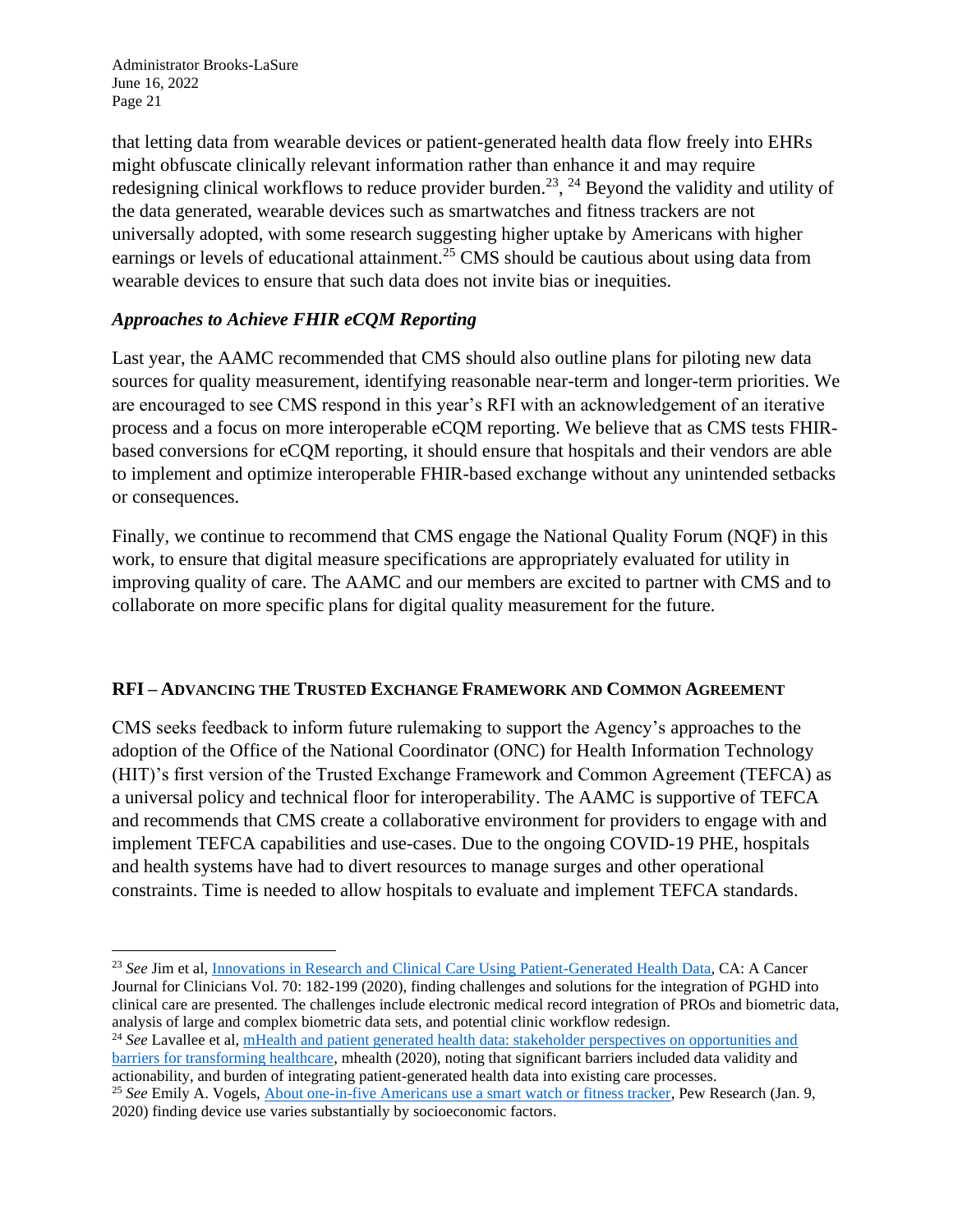#### **HOSPITAL READMISSION REDUCTION PROGRAM (HRRP)**

#### *Incorporating a History of COVID-19 into Measure Risk Adjustment*

CMS proposes to adopt a technical measure specification update to each of the readmission measures in the HRRP to include a covariate adjustment for COVID-19 beginning with FY 2023. This would adjust for patient history of COVID-19 in the 12 months prior to the admission. **The AAMC supports this technical specification update in concept for its recognition of potential lasting effects of COVID-19 that could affect a patient's risk of being readmitted following an index admission for the conditions included in the HRRP but has concerns about some of the proposed technical specifications.** 

We are concerned that initial data presented after the publication of the proposed rule requires additional review and revision to the proposed technical specification update. Measure Methodology Reports referencing to the QualityNet website in the rule published in May 2022 show that History of COVID-19 is *negatively* correlated to readmissions for four of the five conditions.<sup>26</sup> There are a several factors that could lead to these results: inconsistent documentation of prior history of COVID-19 through the code established in 2021,  $^{27}$ documentation challenges of diagnosing COVID-19 through home-tests without additional need for care, and interactions with the policy to exclude patients with COVID-19 present on admission. Regardless, these results demonstrate that there is much more we must know about the history of COVID-19 as a covariate adjustment. **In response to this initial data, CMS should revise the proposal to include a policy to only include the covariate adjustment for conditions where it is a positive risk variable for the performance period in line with the proposal's intended recognition that history of COVID-19 "could affect a patient's risk factors for being readmitted."**<sup>28</sup>

#### *Possible Future Inclusion of Disparities Performance in Readmissions Measurement*

CMS requests comment on the benefits and potential risks of incorporating hospital performance for beneficiaries with social risk factors in the HRRP, approaches to linking performance in caring for socially at-risk populations and payment reductions based on readmission outcomes for socially at-risk beneficiaries compared to other hospitals or to performance for other beneficiaries within the hospital, and measures of indices of social risk in addition to dual eligibility that should be used to measure equity performance.

**The AAMC shares the goal to reduce inequities in health care quality across beneficiary groups with health-related social needs. The key to improving performance is better data to ensure providers have actionable information to inform improvement.** Efforts should be

<sup>26</sup> *See* 87 *Fed. Reg.* at 28422, which links to

[https://qualitynet.cms.gov/inpatient/measures/readmission/methodology;](https://qualitynet.cms.gov/inpatient/measures/readmission/methodology) the individual measure reports posted show negative coefficients ranging from -.030 to -0.266 for AMI, CABG, HF, and THA/TKA for the FY2023 performance period. For COPD there is a small positive coefficient of 0.037.

<sup>27</sup> *See* CDC, [New ICD-10-CM code for the 2019 Novel Coronavirus \(COVID-19\)](https://www.cdc.gov/nchs/data/icd/Announcement-New-ICD-code-for-coronavirus-19-508.pdf) (December 3, 2020). <sup>28</sup> 87 *Fed. Reg.* at 28422.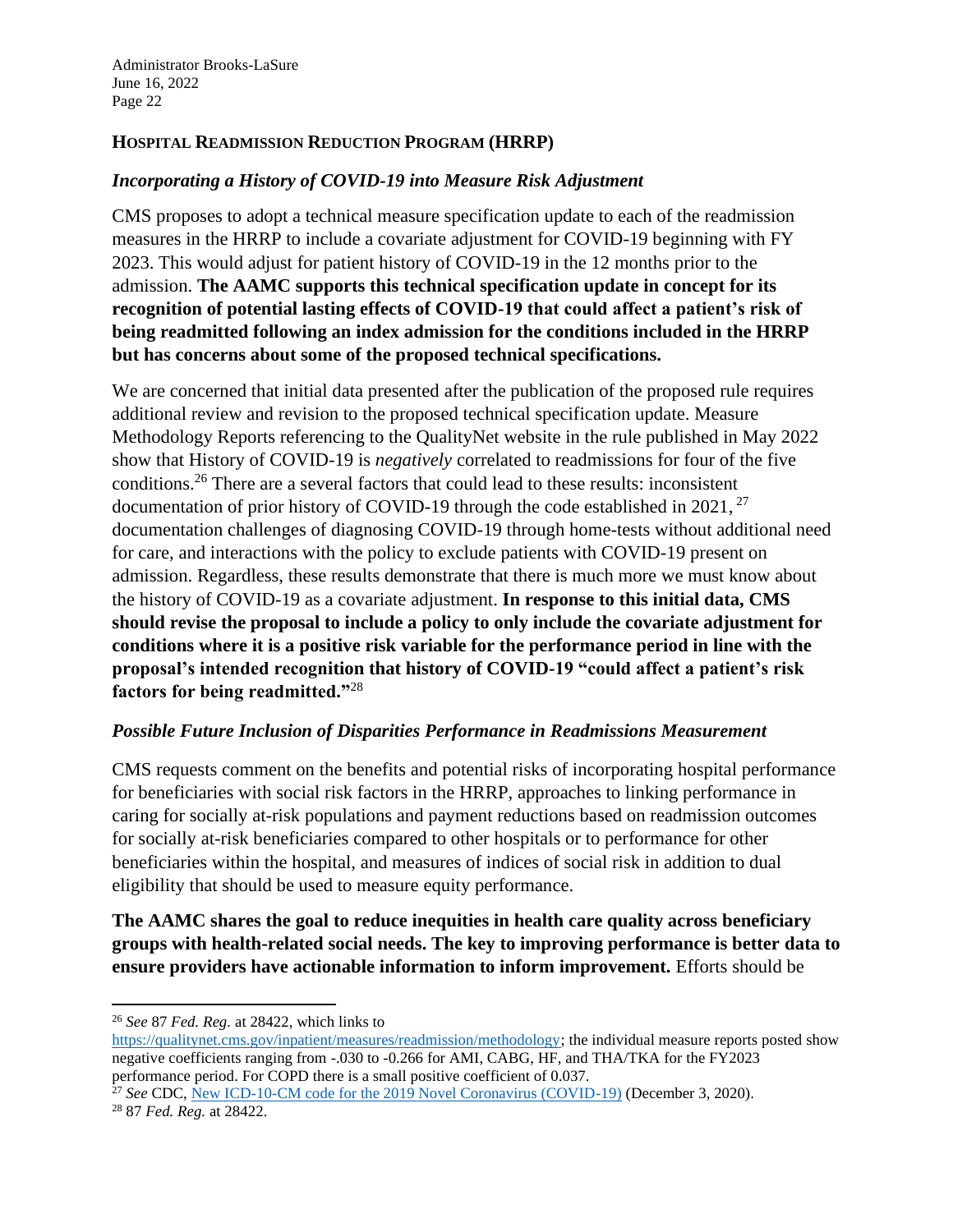made to incent valid collection social risk factor data that will best inform intervention. CMS proposes new measures in the Hospital Inpatient Quality Reporting (IQR) Program to encourage screening patients for health-related social needs, which in turn could support the use of actionable social risk factor data, such as ICD-10 Z codes, in quality measurement and information linkages between such social needs and potential referrals and interventions to improve performance. Including current disparity performance based solely on dual eligibility as a beneficiary group is challenging, as it is unclear which particular health-related social needs dual eligible patients have that heighten their likelihood of readmission. Medicaid coverage varies across states, and evidence shows that the range of benefits and health care experiences<sup>29</sup> of dual eligible beneficiaries is diverse.

Additionally, **CMS should consider and explore the use of social risk data at both the individual and community level to best identify inequities and guide interventions for improvement.** CMS has expressed interest in the use of broader community-based social determinants for use in inequity reporting.<sup>30</sup> There is evidence<sup>31, 32</sup> that the current use of dualeligibility alone to stratify penalties in the HRRP is insufficient. Neither dual eligibility nor one's community are sole determinants of an individual's health.<sup>33</sup> Hospitals need insight not only into factors to inform individual patient-level interventions, but also potential community investments as part of its quality improvement efforts. CMS can also glean information about community investments though the Community Health Needs Assessment (CHNA) and Implementation Strategy that the Internal Revenue Service requires of every 501(c)(3) hospital.

We believe that the use of CMS Disparity Methods is not ready for use in performance measurement, considering both the lack of actionable information to drive improvement and specifics as to how CMS would incorporate such performance into overall HRRP measurement and scoring. We appreciate that CMS acknowledges a need to evaluate different approaches to encourage improved performance for socially at-risk populations, and that approaches might have unintended consequences. The most critical risks of unintended consequences are a potential disincentive for hospitals to treat socially at-risk patients or financially penalizing those hospitals that treat larger proportions of patients in under-resourced communities. CMS could consider an alternative path to reduce unintended consequence by establishing a bonus points

<sup>29</sup> *See* Reaves et al., [Faces of Dually Eligible Beneficiaries: Profiles of People with Medicare and Medicaid](https://www.kff.org/medicaid/issue-brief/faces-of-dually-eligible-beneficiaries-profiles-of-people-with-medicare-and-medicaid-coverage/)  [Coverage,](https://www.kff.org/medicaid/issue-brief/faces-of-dually-eligible-beneficiaries-profiles-of-people-with-medicare-and-medicaid-coverage/) KFF (Jul. 2013) illustrating the diverse experiences of dually eligible beneficiaries in obtaining medical care and non-medical, supportive services.

<sup>30</sup> *See* 87 *Fed. Reg.* at 28425, stating "[m]easures of social risk could also include indices developed for the purpose of identifying socially at-risk populations and measuring the degree of risk."

<sup>31</sup> *See* Baker et al., [Social Determinants Matter for Hospital Readmission Policy: Insights from New York City,](https://www.healthaffairs.org/doi/abs/10.1377/hlthaff.2020.01742) Health Affairs Vol. 40, No. 4 (Apr. 2021) finding that including social determinants of health (SDOH) data constructed with granular geographic data, along with social risk factor variables, substantially affects projected penalties for hospitals treating the highest proportion of patients with high SDOH scores, even after including peergroup stratification in the program's model based on proportion of dual-eligible patients served.

<sup>32</sup> *See* Alberti and Baker, [Dual eligible patients are not the same,](https://journals.lww.com/md-journal/Fulltext/2020/09180/Dual_eligible_patients_are_not_the_same__How.68.aspx) Medicine (Sep. 18, 2020), evaluating stratification of the pneumonia readmission measure under the HRRP and finding that broad differences in dual-eligible populations could mislead between-hospital comparisons using dual eligibility as a social risk factor.

<sup>33</sup> *See* Silvestri et al.[, Factors Associated With Disparities in Hospital Readmission Rates Among US Adults Dually](https://jamanetwork.com/journals/jama-health-forum/fullarticle/2788515)  [Eligible for Medicare and Medicaid,](https://jamanetwork.com/journals/jama-health-forum/fullarticle/2788515) JAMA Health Forum (Jan. 2022).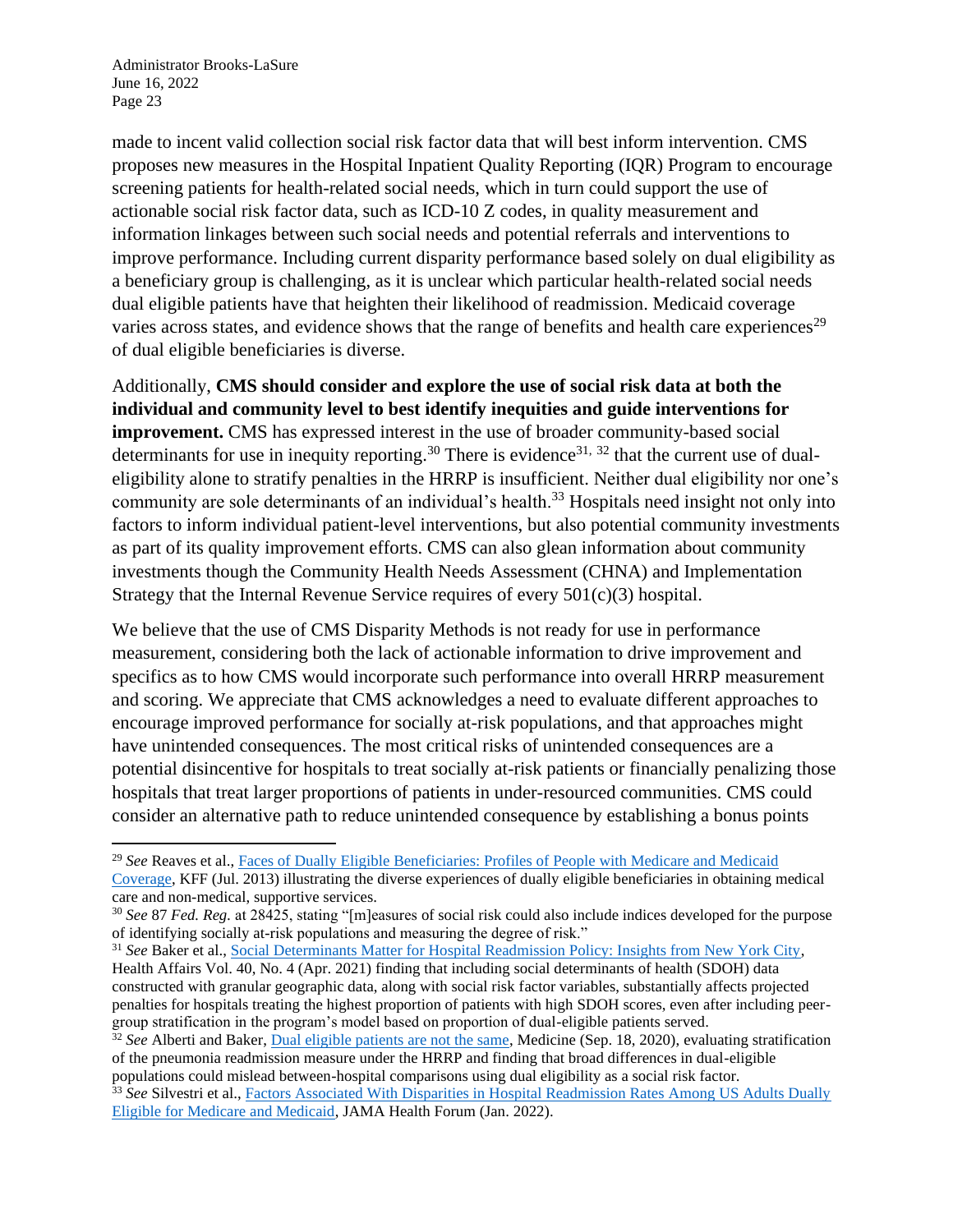system as way to reduce a hospital's penalties under the program based on measurement of inequities performance.

#### **HOSPITAL VALUE-BASED PURCHASING PROGRAM (HVBP)**

#### *Application of COVID-19 Measures Suppression Policy to HVBP Program*

CMS proposes to suppress measures under three of four domains: Efficiency and Cost Reduction, Person and Community Engagement, and Safety for FY 2023, as a continuation of the policy finalized for FY 2022. Due to this expansive suppression proposal, CMS proposes to apply a neutral payment adjustment for FY 2023, where no hospital will receive a penalty or bonus, and hospitals will not receive a Total Performance Score. CMS also proposes changes to the baseline and performance periods for FY 2025 for Efficiency and Cost Reduction, Person and Community Engagement, and Safety domains to account for downstream effects of measure suppressions proposed for FY 2023. **The AAMC appreciates the recognition of the continuing stress of the pandemic on hospitals and supports this approach for addressing the impact of COVID-19 on the HVBP for FY 2023.**

#### *Incorporating a History of COVID-19 into Measure Risk Adjustment*

CMS proposes to adopt a technical measure specification update to each of the measures in the Clinical Outcomes domain to include a covariate adjustment for COVID-19 beginning with FY 2023. This would adjust for patient history of COVID-19 in the 12 months prior to the admission. **The AAMC supports this technical specification update in concept for its recognition of potential lasting effects of COVID-19 that could affect a patient's risks following an index admission for the outcome measures included in the HVBP but believes that some revisions should be made to the proposed technical specification update.** 

However, we are concerned that initial data presented after the publication of the proposed rule requires additional review and revision to the proposed technical specification update. Measure Methodology Reports referencing to the QualityNet website in the rule published in May 2022 show that History of COVID-19 is *negatively* correlated for outcomes measured for the five conditions in the domain for FY 2023.<sup>34</sup> There are several factors that could lead to these results: inconsistent documentation of prior history of COVID-19 through the code established in 2021, <sup>35</sup> documentation challenges of diagnosing COVID-19 through home-tests without additional need for care at the time, and interactions with the policy to exclude patients with COVID-19 present on admission. Regardless, these results demonstrate that there is much more we must know about the history of COVID-19 as a covariate adjustment. **In response to this initial data,**

<sup>34</sup> *See* 87 *Fed. Reg.* at 28434, which links to [https://www.cms.gov/Medicare/Quality-Initiatives-Patient-Assessment-](https://www.cms.gov/Medicare/Quality-Initiatives-Patient-Assessment-Instruments/HospitalQualityInits/Measure-Methodology)[Instruments/HospitalQualityInits/Measure-Methodology;](https://www.cms.gov/Medicare/Quality-Initiatives-Patient-Assessment-Instruments/HospitalQualityInits/Measure-Methodology) the individual measure reports posted show negative coefficients ranging from -.026 to -0.232 for AMI, CABG, COPD, and HF mortality measures, and THA/TKA complications for the FY2023 performance period.

<sup>&</sup>lt;sup>35</sup> See CDC, [New ICD-10-CM code for the 2019 Novel Coronavirus \(COVID-19\)](https://www.cdc.gov/nchs/data/icd/Announcement-New-ICD-code-for-coronavirus-19-508.pdf) (December 3, 2020).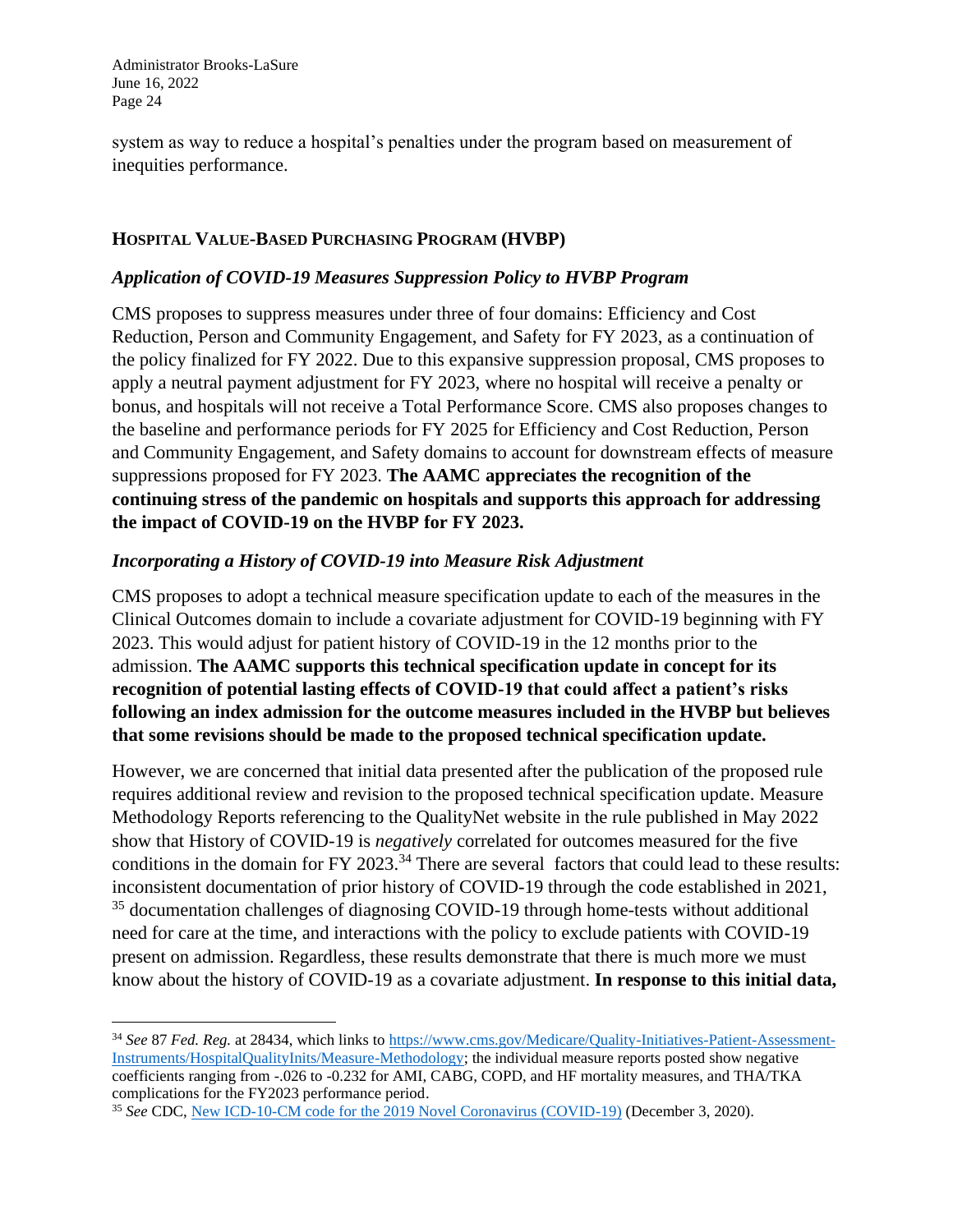**CMS should revise the proposal to include a policy to only include the covariate adjustment for measures where it is a positive risk variable for the performance period in line with the proposal's intended recognition that history of COVID-19 "could affect a patient's risk of mortality or complications."**<sup>36</sup>

## **HOSPITAL-ACQUIRED CONDITION REDUCTION PROGRAM (HACRP)**

## *Application of COVID-19 Measures Suppression Policy to HACRP Program*

CMS proposes to suppress all the measures in the HACRP measures for FY 2023, due to the misalignment of the performance period impacted by COVID-19 with the reference period. Due to this expansive suppression proposal, CMS proposes to not apply penalties for FY 2023 due to the complete suppression of performance measurement. **The AAMC supports and applauds this approach for addressing the impact of COVID-19 on the HACRP for FY 2023.**

#### *Incorporating COVID-19 into PSI-90 Measure Risk Adjustment*

In addition to measure suppressions for FY 2023, CMS proposes to make a technical measure specification to the PSI-90 measure for FY 2024 to include a COVID-19 diagnosis in the measure's risk adjustment. CMS cites analysis finding adjusting for patient-level COVID-19 diagnoses removes incremental risk of adverse patient safety events associated with COVID-19. **The AAMC supports this technical update in recognition of COVID-19 impact.**

#### **INPATIENT QUALITY REPORTING (IQR) PROGRAM**

#### *Adoption of New Measures*

CMS proposes to adopt ten new quality measures. **The AAMC urges CMS to consider the potential burden on providers with such a significant increase in measures for the Program, especially in light of the ongoing COVID-19 PHE.** CMS should prioritize the adoption of measures that are most meaningful to hospitals and patients. Comments specific to each measure follow.

#### *Hospital Commitment to Health Equity*

CMS proposes to adopt a structural measure that assesses a hospital's commitment to health equity based on a set of equity-focused organizational competencies across five domains, beginning with CY 2023 reporting. **The AAMC has previously commented on the value of structural measures as a starting point for addressing health equity through quality** 

<sup>36</sup> 87 *Fed. Reg.* at 28434.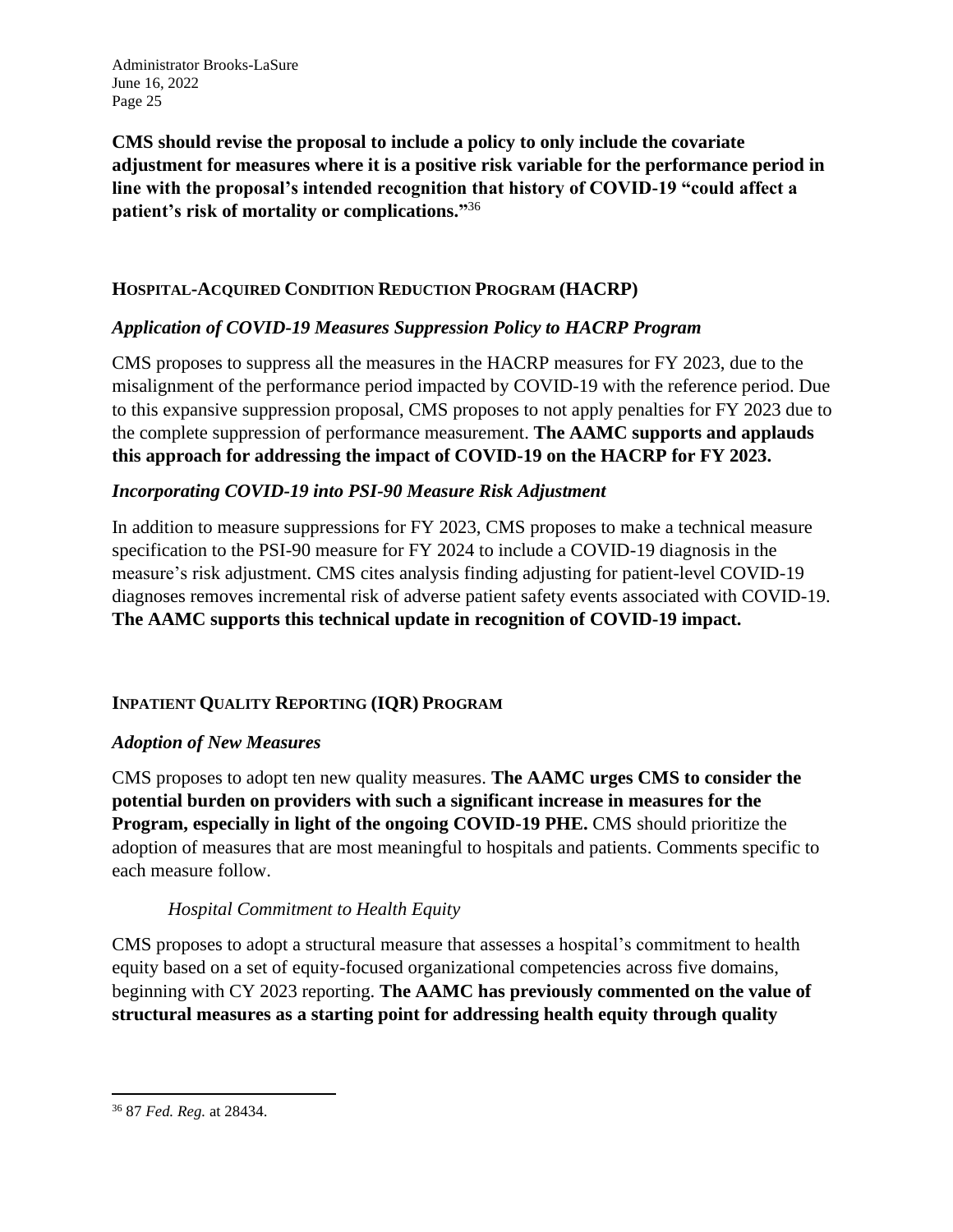**measurement and appreciates CMS responding to our recommendation. <sup>37</sup>** Regarding this specific structural measure, we urge CMS to consider additional testing of the measure, possibly through a period of voluntary reporting, to assess whether hospitals are consistently interpreting each of the attestation elements within each domain. This measure has the potential to inform better understanding of correlation between processes and activities with quality performance, and it can only meet that potential if consistently applied across hospitals.

Additionally, we urge CMS to ensure that publicly reporting this measure does not mislead patients and communities. CMS proposes to publicly report a fraction representing the number of complete competency domains to which a hospital attests. For example, a hospital's scoring could be 3/5. Would this be represented as Hospital A is 3/5 committed to health equity? What would that mean to patients? Considering the lack of clarity such public reporting presents, we recommend that CMS consider the alternative public reporting options previously established for measures where "information may not be relevant to or easily understood by beneficiaries" by reporting it as part of a publicly available dataset instead of on the Care Compare website.<sup>38</sup>

#### *Screening for Social Drivers of Health*

CMS proposes to adopt two screening measures assessing a hospital's rate of screening inpatients for five health-related social needs (HRSNs) beginning with CY 2024 reporting (following a voluntary reporting period in CY 2023). The five HRSNs are: food insecurity, housing instability, transportation needs, utility difficulties, and interpersonal safety, and are based on the five domains screened as part of CMS's Accountable Health Communities (AHC) model. While based on the screening in the AHC model, CMS does not mandate the screening tool hospitals must use to report this measure.

**The AAMC supports this measure as a targeted step towards expanding data collection and data harmonization to provide actionable information to inform improvement.** We agree that screening to identify unmet HRSNs can be a useful first step in identifying necessary community partners and connecting patients to community resources. We also believe that focusing on a specific set of HRSNs to start helps to ensure an even focus across hospitals and allocate limited resources. CMS should commit resources to thorough evaluation of the HRSNs and how they might impact quality of care and whether they are the most appropriate HRSNs for screening. Finally, one of the exclusions for the measure is patient opt-out of screening. We believe this is an appropriate exclusion but ask CMS to consider providing hospitals with comparative information on opt-out rates to help them better understand their own opt-out rates. AAMC Center for Health Justice public opinion polling has observed the critical importance of

<sup>37</sup> *See* [AAMC Comments on Medicare Inpatient Prospective Payment System FY 2022 Proposed Rule](https://www.aamc.org/media/55156/download) (Jun. 2021), at 44.

<sup>38</sup> *See* 78 *Fed. Reg.* 50496 (2013) at 50776-77, noting that CMS may satisfy public reporting requirements for the IQR Program for "information that may not be relevant to or easily understood by beneficiaries" by making it "available on other CMS websites that are not intended to be used as an interactive web tool" such as data.cms.gov.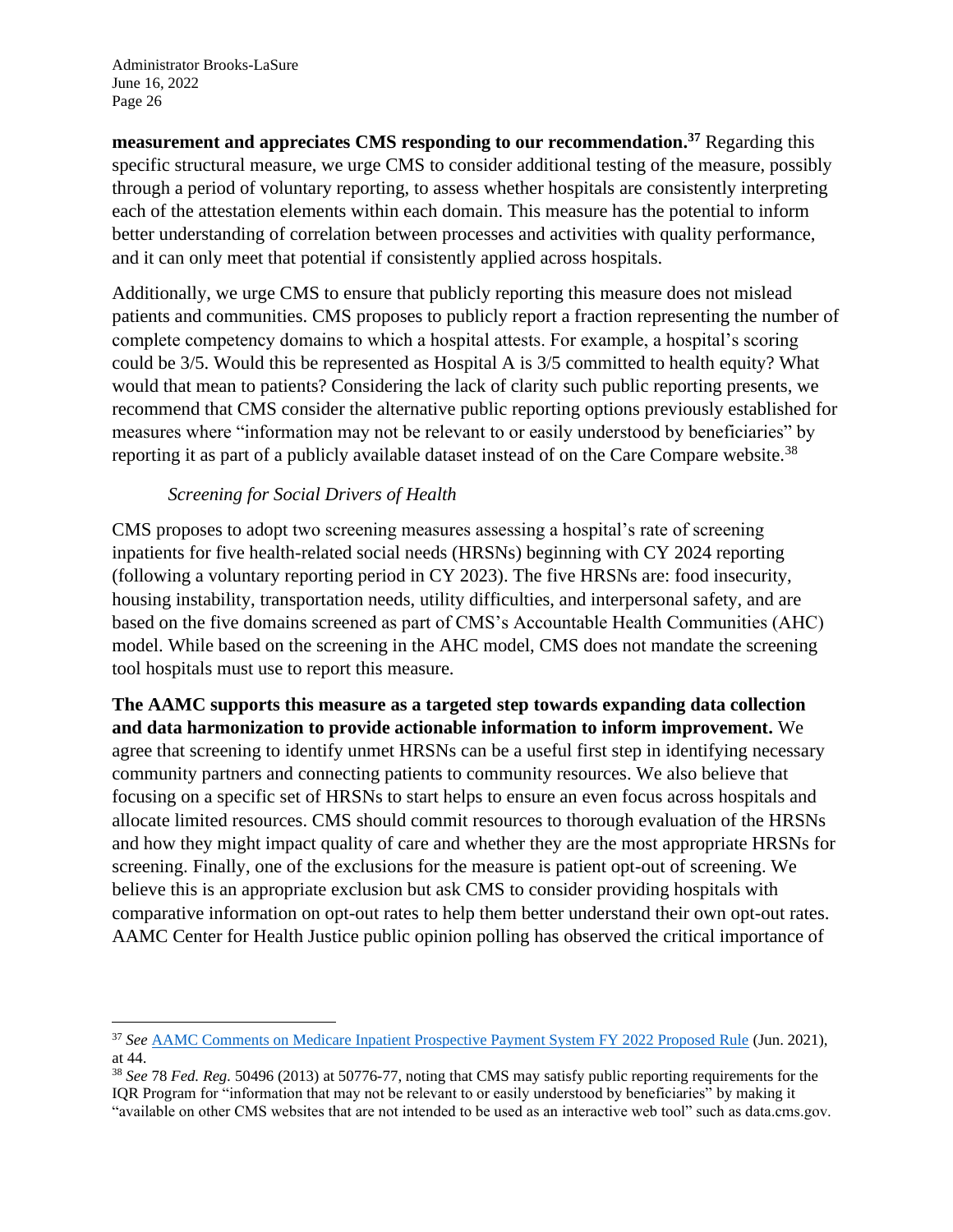trustworthiness, especially for individuals sharing sensitive information regarding social needs.<sup>39</sup> Garnering greater insight into opt-out rates might provide an additional data point for potential trustworthiness gaps.

## *Screen Positive Rate for Social Drivers of Health*

Coupled with the screening rate measure, CMS also proposes a separate measure of the positive screening rates for each of the five HRSNs, also beginning with CY 2024 reporting (following a year of voluntary reporting). This measure would be reported as five separate rates, for each HRSN, as the number of patients who screened positive for the HRSN out of the overall number of patients screened. CMS notes that it believes a separate measure on the results of screening for HRSNs will help to quantify the levels of HRSNs in local communities served by a hospital and visibility into the interaction between HRSNs and health status, healthcare utilization, and quality of care.<sup>40</sup> However, CMS notes "that this measure is intended to provide information to hospitals on the level of unmet social needs among patients served, and not for comparison between hospitals."<sup>41</sup>

The AAMC agrees that the results of screening could be an additional data point that can help inform hospital collaboration with community partners and community investment, and for use by local, state, and federal policymakers in their efforts to improve health equity. **We urge CMS to commit to evaluating the interaction between positive rates for these five HRSNs and quality, and to consider how positive rates of HRSNs could be incorporated into measure stratification and risk-adjustment.** Additionally, as an acknowledgement that the measure is not meant for hospital comparisons, CMS should report the measure as part of a public data set on data.cms.gov rather than on the Care Compare website.<sup>42</sup> Simply put, it is unclear how this measure data might be interpreted or what it says about a hospital. CMS should monitor use of the measure performance data to evaluate whether there are unintended uses of the data that might misinform or inhibit the measure's value.

#### *Cesarean Birth eCQM*

CMS proposes to adopt a mandatory eCQM that assesses a hospital's rate of cesarean births beginning with CY 2024 reporting (following a voluntary reporting period in CY 2023). **The AAMC agrees with the importance of reducing the occurrence of non-medically indicated cesarean births and wholeheartedly supports improving maternal health outcomes.** However, we urge CMS to thoroughly monitor the measure data for potential unintended consequences and the potential for measure performance "topping out." There is concern that this measure could discourage providers from performing cesareans deemed medically appropriate and necessary for nulliparous term singleton vertex (NTSV) patients. Regarding

<sup>39</sup> *See* Dev et al., [For the Common Good: Data, Trust, and Community Health,](https://www.aamchealthjustice.org/our-work/data-health-equity/common-good) AAMC Center for Health Justice (Mar. 2022) finding that 53% of responding adults were comfortable sharing social information with health care providers other than their doctor.

<sup>40</sup> 87 *Fed. Reg*. at 28504.

<sup>41</sup> *Id*. at 28505.

<sup>42</sup> *Supra*, citing CMS policy for publicly reporting information not relevant to or easily understood by beneficiaries.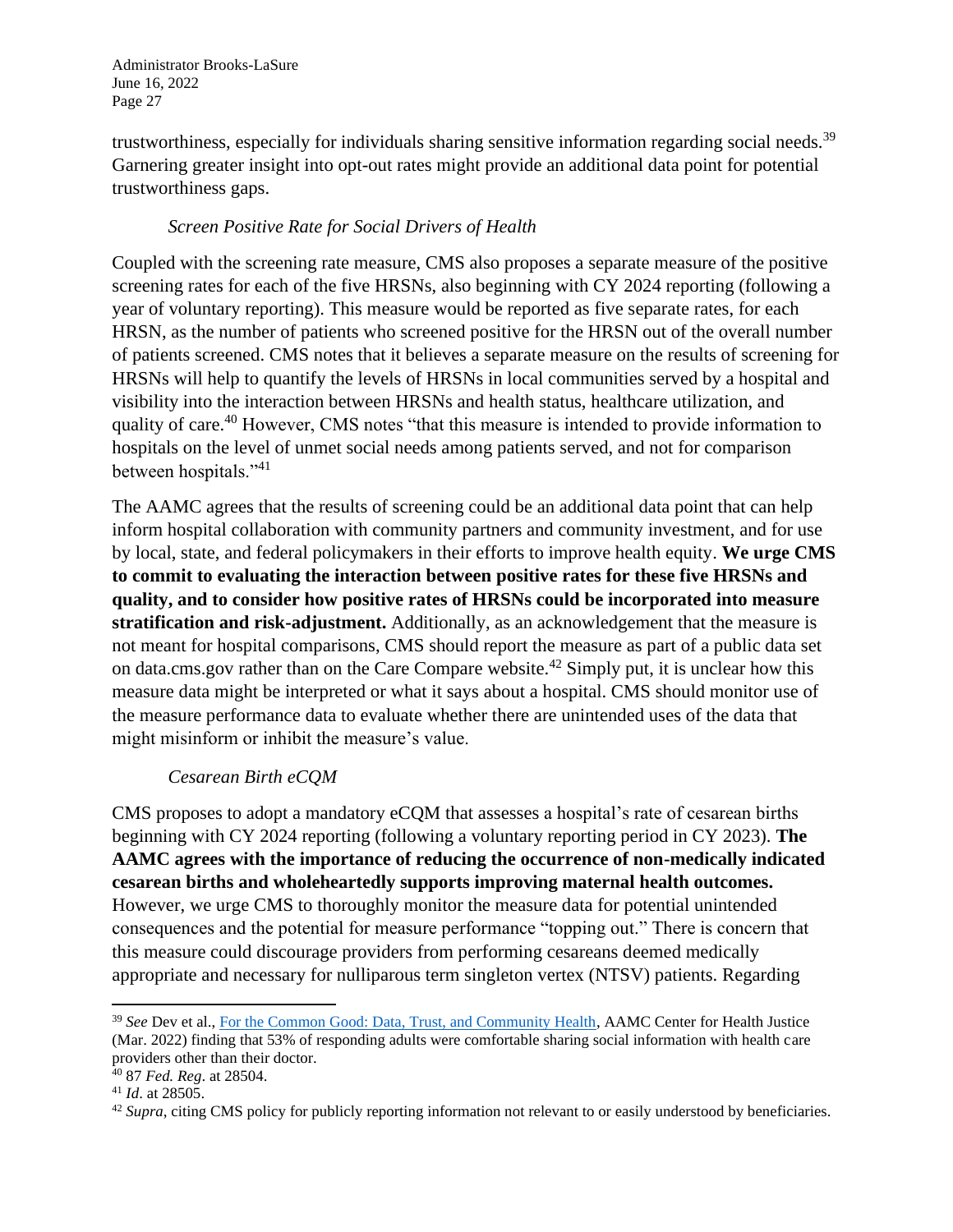performance "topping out," CMS itself notes that there are no practical clinical guidelines in the US for an optimal rate of C-sections or an appropriate variance rate. Early years of measure reporting might provide such an answer and help guide review regarding if and when measure performance indeed "tops out." Finally, CMS should evaluate the measure's pairing with PC-01 Elective Delivery to better wholistically examine C section rates in the US. The evaluation should consider potential impacts on maternal health inequities given existing racial disparities in cesarean rates, as highlighted by CMS in this proposed rule. In addition to potentially discouraging providers from performing medically necessary c-sections, efforts should be made to ensure that this does not perpetuate racial disparities regarding who gets a c-section and why.

#### *Severe Obstetric Complications eCQM*

CMS proposes to adopt a mandatory eCQM that assesses the proportion of patients with severe obstetric complications that occur during inpatient delivery hospitalizations beginning with CY 2024 reporting (following a voluntary reporting period in CY 2023). **The AAMC agrees that measuring maternal outcomes is critical to addressing maternal health inequities.** While we support this measure, we recommend that if the measure is finalized CMS monitor and evaluate the measure data and provider feedback for potential improvements to inform understanding of obstetric complications. For example, this measure rightfully evaluates a wide range of qualifying complications and procedures, but it may, in practice, be challenging for providers to parse out actionable interventions from measure results reported as a rate of all complications per 10,000 deliveries. Similarly, the measure is extensively risk-adjusted, including for patient age, but includes patients as young as 8 and as old as 65. We believe removing such significant patient outliers provides more meaningful data for patients and providers.

## *Hospital Harm – Opioid-Related Adverse Events eCQM*

CMS proposes to adopt an eCQM that assesses hospital opioid-related adverse events, beginning as an optional eCQM hospitals may report for the CY2024 reporting period. The AAMC is supportive of measure concepts that assess the critical patient safety issues surrounding opioid use, though asks CMS to evaluate its reliance on potentially outdated clinical support for the measure. CMS cites several studies of opioid-related harm and the large variation of hospital administration of opioids, yet many of the citations are to studies published from  $2009-2014$ ,  $43$ well before widespread attention was paid to opioid use and prior to the ongoing opioid public health emergency that began in October 2017.<sup>44</sup> We urge CMS to monitor clinical literature **for more recent studies of hospital opioid administration practices and in the coming years to evaluate performance to determine whether measurement remains one of critical importance.**

<sup>43</sup> *See* 87 *Fed. Reg.* at 28515, noting studies cited to in footnotes 1057, 1058,1059, 1060, 1062, 1064, 1067, and 1073.

<sup>&</sup>lt;sup>44</sup> See HHS Office of the Assistant Secretary for Preparedness & Response, Renewal of Determination That a Public [Health Emergency Exists](https://aspr.hhs.gov/legal/PHE/Pages/Opioid-4Apr22.aspx) (Apr. 2022).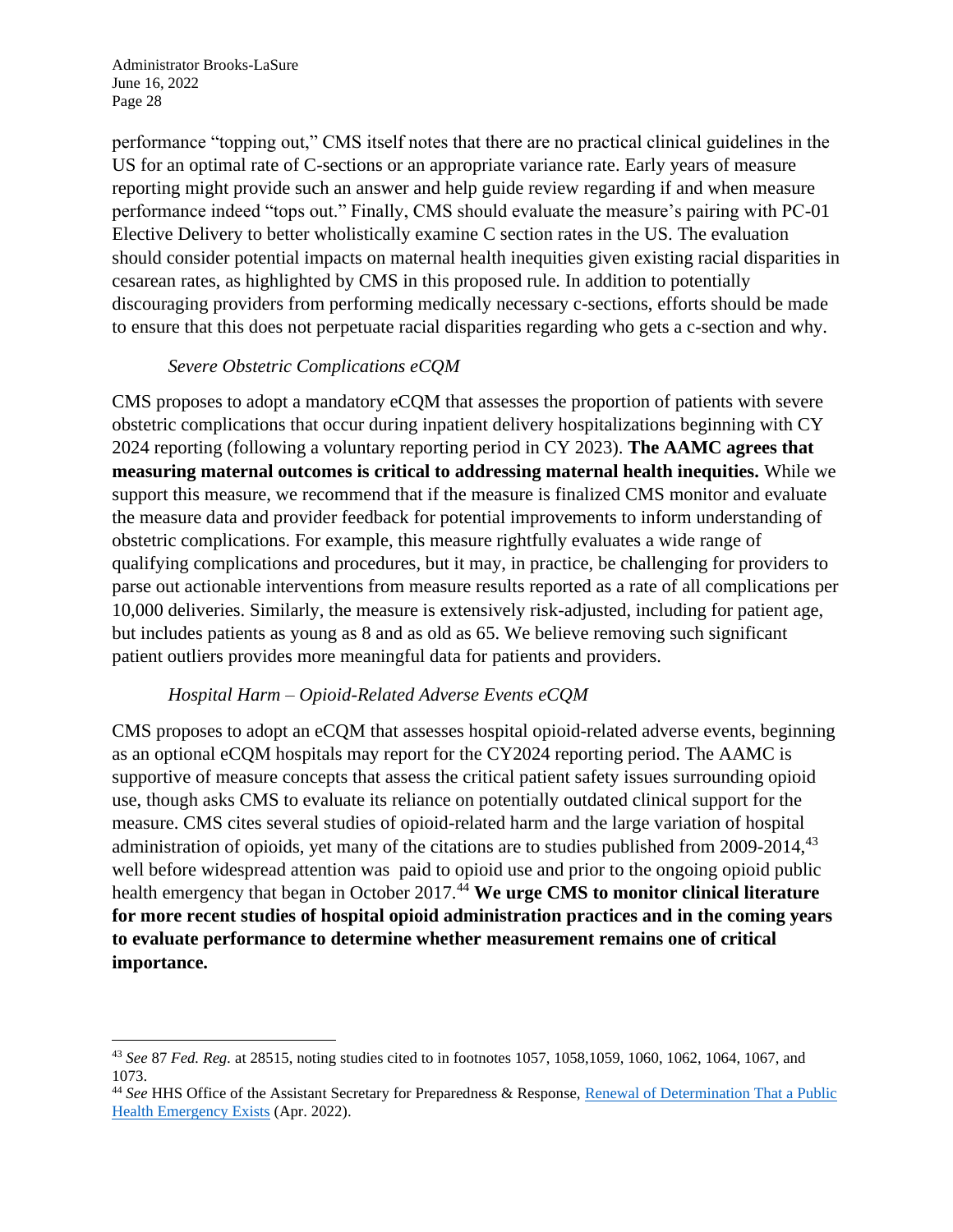## *Global Malnutrition Composite Score eCQM*

CMS proposes to adopt an eCQM that assesses adults 65 and older admitted to a hospital who received care appropriate to their level of malnutrition risk and malnutrition diagnosis, if properly identified. CMS proposes the measure beginning with the CY2024 reporting period as an optional eCQM hospitals may self-select for reporting. The component measure would be the first to directly address malnutrition of hospitalized patients. Components of the measure include nutrition screening and further assessment, documentation, and nutrition care planning for patients identified as at-risk for malnutrition based on the initial screening. CMS notes recent literature identifying the relationship between the four component measures and hospital readmissions and length of stay and associated improvements following nutrition-related interventions. **The AAMC supports the adoption of this measure as a step towards improving outcomes for patients at risk of malnutrition and improving our collective understanding of nutrition on health care outcomes.**

*Hospital-Level, Risk Standardized Patient-Reported Outcomes Performance Measure (PRO-PM) Following Elective Primary Total Hip Arthroplasty (THA) and/or Total Knee Arthroplasty (TKA)*

CMS proposes to adopt the first PRO-PM in its hospital quality programs, beginning with a measure focused on THA/TKA and requiring hospitals to report the measure with procedures performed July 2024 through June 2025 (following one and a half voluntary reporting periods). **The AAMC supports exploring the role of PRO-PMs in hospital quality measurement and agrees that beginning with elective procedures is reasonable. However, we believe the CMS should carefully evaluate the inclusion of this particular PRO-PM due to several concerns**.

First, the THA/TKA PRO-PM has been included in the Comprehensive Joint Replacement (CJR) payment model as a voluntarily reported measure since 2016, and after a few years, CMS increased reporting threshold requirements for scoring. We have heard from members that most are not reporting PRO-PM data in the model due to the 80% reporting threshold, which hospitals have been unable to meet. CMS notes in its discussion of the measure that the CJR model "revealed hospital-level variation…although the full degree and extent of variation is unknown."<sup>45</sup> The AAMC believes challenges with survey responsiveness and the high reporting threshold are responsible, at least in part, for the lack of concrete evidence of performance variation despite many years of the measure being in the program. **CMS should further analyze survey response rates, especially since this measure requires pre-and post-procedure responses, and consider how it can support hospitals in efforts to increase responsiveness.**

Second, CMS notes that there are broader payment-related policy changes that could critically impact this measure as currently specified for the inpatient setting. <sup>46</sup> CMS has removed THA/TKA procedures from the inpatient only (IPO) procedure list, and these procedures are increasingly occurring in the outpatient and ambulatory surgical center settings. **Considering** 

<sup>45</sup> 87 *Fed. Reg.* at 28524

<sup>46</sup> 87 *Fed. Reg.* at 28526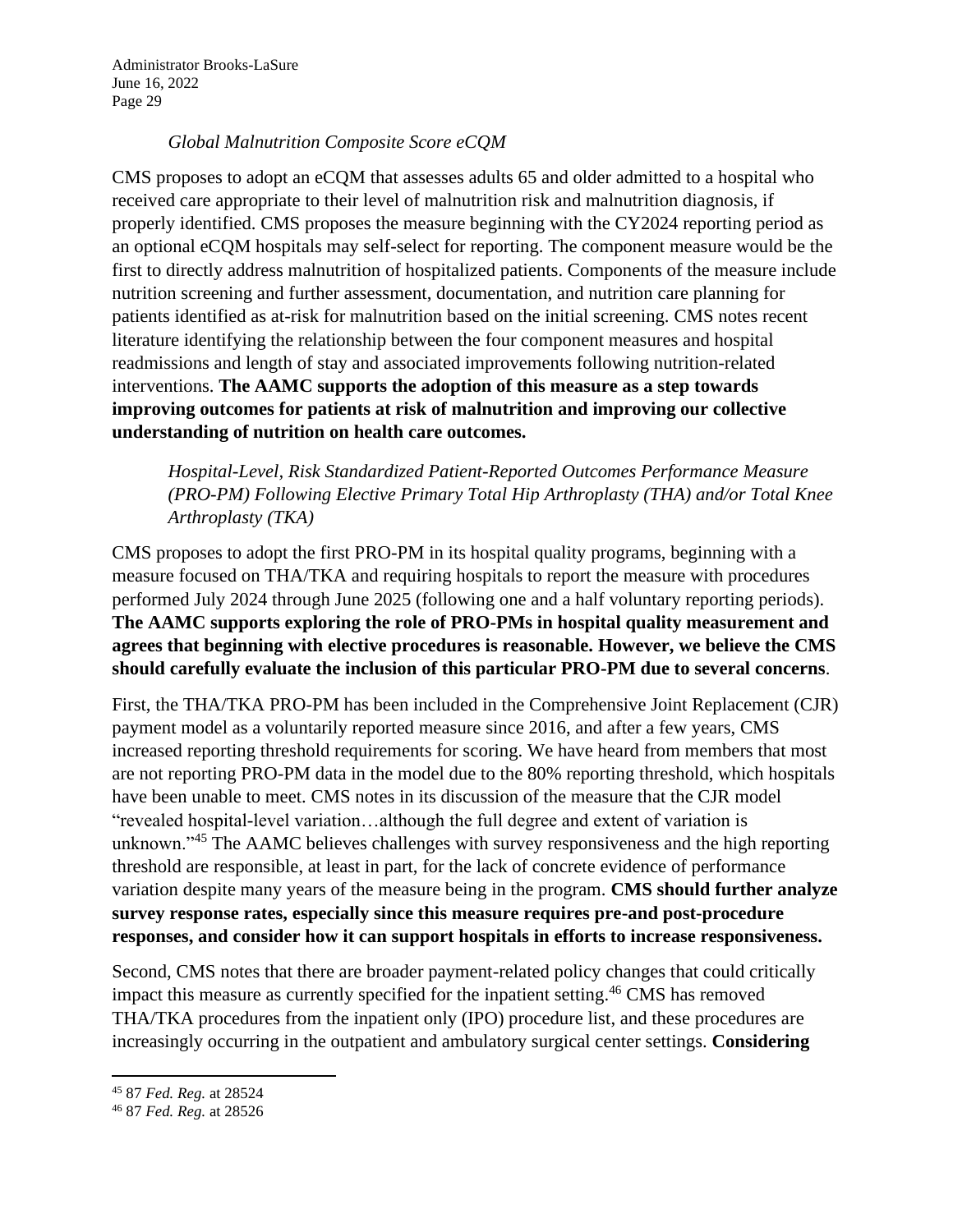**that if finalized this measure would be mandatory for a reporting period that is two years from now, the AAMC urges CMS to thoroughly analyze and monitor the shift in clinical settings in the interim to determine whether the measure will remain valid and reliable for the future.** This measure includes a significant investment in survey administration as part of the overall data collection, and we are concerned that this PRO-PM may not be "ripe" for the inpatient setting due to these site of service changes.

#### *Substantive Measure Refinement: Medicare Spending Per Beneficiary (MSPB)*

CMS proposes to adopt a substantively refined MSPB hospital measure in the IQR beginning with FY 2024 payment determinations to replace the current version. The AAMC is supportive of the measure refinements and appreciates that the revised measure is NQF-endorsed prior to proposed adoption. We do note, however, that there is a potential for confusion in having two versions of the MSPB measure publicly reported simultaneously. **We ask CMS to clarify how the versions of the measure will be distinguished in public reporting.**

## *Substantive Measure Refinement: Hospital-Level Risk Standardized Complication Rate Following Elective Primary THA/TKA*

CMS proposes to adopt a substantively refined THA/TKA complications measure in the IQR beginning with FY 2024 payment determinations. A version of the MSPB measure is currently included in the VBP Program measure set, and CMS would likely propose to replace that measure with this refined version after a period of reporting in the IQR program. The AAMC supports the measure refinements and appreciates that the revised measure is NQF-endorsed prior to proposed adoption. We do note, however, that there is a potential for confusion in having two versions of the measure publicly reported simultaneously. **We ask CMS to clarify how the versions of the measure will be distinguished in public reporting and which version of the measure will be in use for the Overall Hospital Quality Star Ratings.**

#### *Potential Future Measures*

CMS seeks feedback on two potential future CDC National Health Safety Network (NHSN) measures. Comments specific to each are as follows.

## *CDC NHSN Clostridioides difficile (C. diff.) Infection Outcome Measure*

CMS is considering the future inclusion of a hospital-level digital quality measure of new *C. diff.* infections among hospital inpatients, using algorithmic determinations based on electronic health record (EHR) data. This measure was included on the December 2021 Measures Under Consideration (MUC) list as part of the required pre-rulemaking process. The MAP conditioned its support for the measure on NQF endorsement following full testing of the revised measure. The AAMC agrees with the MAP assessment, that the measure must be fully tested and vetted as valid and reliable. Additionally, we believe the NQF endorsement process will also ensure that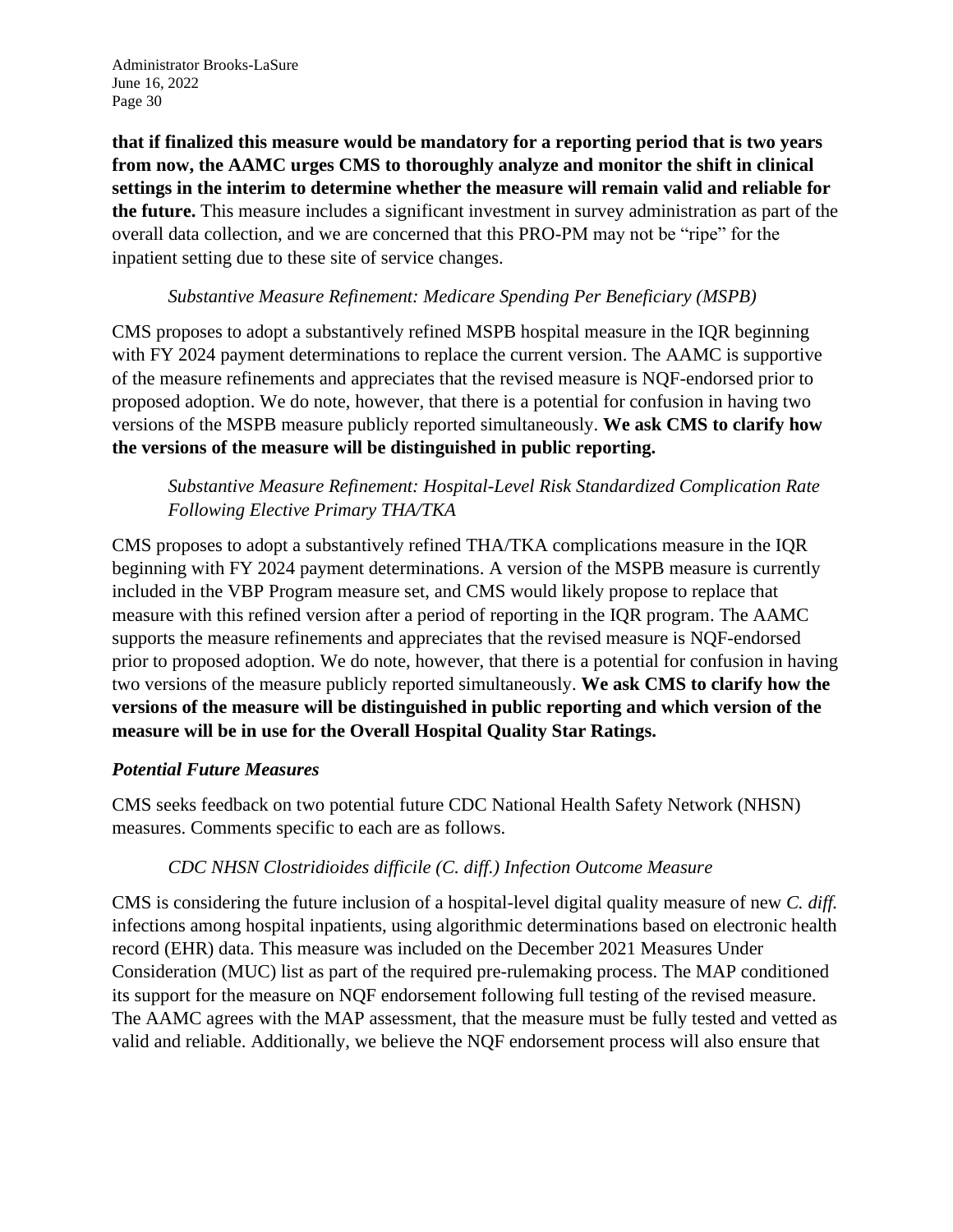the measure is reviewed for any potential unintended consequences that might arise from reliance on algorithmic determinations.<sup>47</sup>

#### *CDC NHSN Hospital-Onset Bacteremia and Fungemia Outcome Measure*

CMS is considering the future inclusion of a hospital-level digital quality measure of new bacteremia and fungemia among hospital inpatients, using algorithmic determinations based on electronic health record (EHR) data. This measure would expand on currently CDC NHSN measures of organism-specific (e.g., MRSA) and source-specific (e.g., central-line associated or catheter-associated) infections. This measure was included on the December 2021 Measures Under Consideration (MUC) list as part of the required pre-rulemaking process. The MAP conditioned its support for the measure on NQF endorsement following full testing of the revised measure. The AAMC agrees with the MAP assessment, that the measure must be fully tested and vetted as valid and reliable. Additionally, we believe the NQF endorsement process will also ensure that the measure is reviewed for any potential unintended consequences that might arise from reliance on algorithmic determinations.<sup>48</sup>

## *Quality and Safety of Maternal Care*

## *Establishing a Maternal Care Designation*

CMS seeks feedback on a Maternal Care Designation for Hospitals to be published on the *Care Compare* website to help inform patients and communities. To begin in CY 2023, this designation is proposed to be based on the structural measure finalized in last year's rulemaking regarding participation in and implementation of practices from perinatal quality improvement collaboratives. Ideally, CMS then would expand the underlying measures for the designation as they are included in the IQR Program.

**The AAMC believes there is a role for greater transparency of maternal health information on hospitals for patients and communities, but we urge CMS to ensure that the name of such a designation meaningfully represents the supporting measure data.** For example, if the initial designation is based on a structural measure of hospital quality improvement practices, the initial designation name should accurately reflect that information rather than portray itself as an expansive statement of overall quality of maternal health services and outcomes. CMS should be careful to ensure that patients and communities have trust in such a designation and believe that it provides them with meaningful information.

Additionally, in acknowledging that this designation is intended to grow and develop over time, we urge CMS to be proactive to ensure that the initial version is framed with that iterative intention in mind. Many policy initiatives "calcify" on first impression and struggle to evolve to meet the broader, more expansive goals initially envisioned. Principles for this designation must

<sup>47</sup> *See* Cabitza et al., [Unintended Consequences of Machine Learning in Medicine,](https://jamanetwork.com/journals/jama/article-abstract/2645762) JAMA Viewpoint (Aug. 2017), noting the issue of machine learning algorithms, often referred to as "black box models," where underlying rationale for the outputs is inscrutable by providers and the engineers who develop them. <sup>48</sup> Ibid.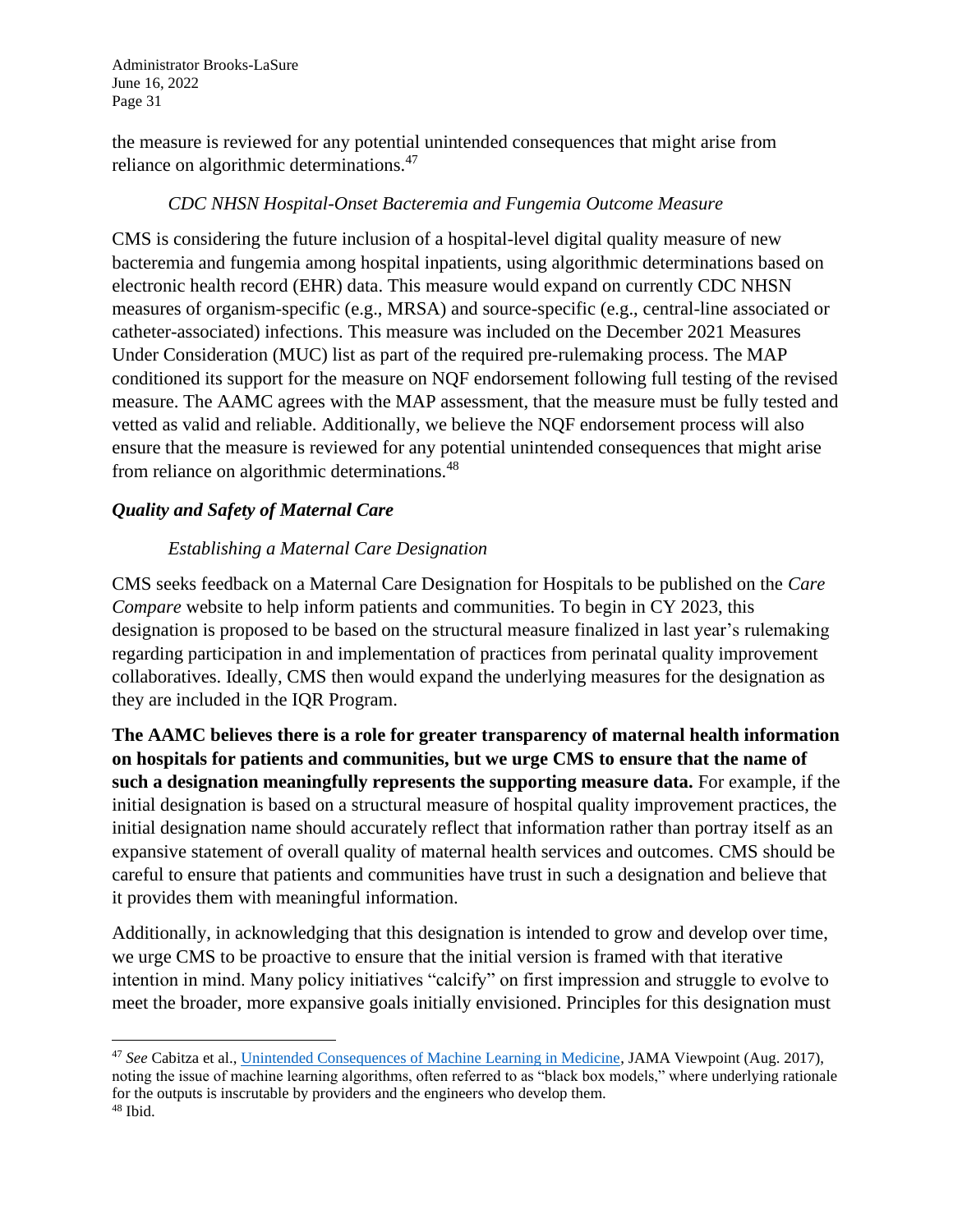be established to support the Agency's ability to remain agile and ensure the designation's success.

Finally, CMS should commit to ensuring that such a designation has the intended impact of adding value for patients and communities and does not have unintended consequences. There is evidence of a significant decline in the number of hospitals maintaining obstetric and delivery units, especially during the pandemic, $49$  and we must be sure that such designations do not further limit and exacerbate disparities in access to such critical hospital care. Similarly, it is unclear precisely how much choice pregnant patients have when it comes to which hospital they deliver in. Hospital choice can be limited to those hospitals for which their obstetrician has admitting privileges and by their insurance coverage. It can also be limited by physical accessibility barriers and other factors related to the social determinants of health, such as transportation access. CMS should examine whether patients feel the designation is helpful to them in making choices about the hospital where they will deliver their baby.

#### *RFI – Additional Activities to Advance Maternal Health*

CMS seeks additional information on other potential policy approaches to advancing maternal health equity. These approaches could include modifications to the Conditions of Participation (CoPs) and quality reporting programs.

The AAMC agrees that maternal health equity is a critical issue facing the United States that must be addressed. The AAMC Center for Health Justice has identified maternal health as one of three key focus areas for its work.<sup>50</sup> The Center develops resources, convenes experts, and strengthens efforts around maternal health, with a focus on equitable partnerships with communities. The AAMC strongly believes that there must be broad support for innovative research for interventions, both within and outside of the health care system, to eliminate inequities that threaten the health and well-being of all birthing persons.

However, the AAMC also strongly believes there is a difference between maternal health care equity and maternal health equity more broadly, and that CMS efforts should focus on the former for the scope of its considerations. As discussed in the measuring disparities comments of this letter, it is critical to distinguish health care inequities as an important component of health equity, and one that is more directly within the health care system's control. Furthermore, within the realm of maternal health care equity, CMS must acknowledge the broader role of the full range of maternal care providers (e.g., physicians, certified nurse midwives, doulas, mental health providers) who provide prenatal and postpartum maternal care largely outside the hospital inpatient setting. High quality care throughout pregnancy and following delivery are important elements to good outcomes for mother and baby. Hospitals do have a critical role in improving maternal health care equity, especially for labor and delivery outcomes, but cannot be held solely responsible for implementing much needed improvements and solutions. CMS should focus hospital policy approaches on those which are in the hospital's control.

<sup>49</sup> *See* Dylan Scott, [Maternity wards are shuttering across the US during the pandemic,](https://www.vox.com/22923432/maternity-wards-hospitals-covid-19-pandemic) Vox (Mar. 2022), suggesting that the closures could reduce access for pregnant patients in rural areas and for Black and Hispanic patients. <sup>50</sup> *See*, AAMC Center for Health Justice, [Maternal Health Equity.](https://www.aamchealthjustice.org/our-work/maternal-health-equity)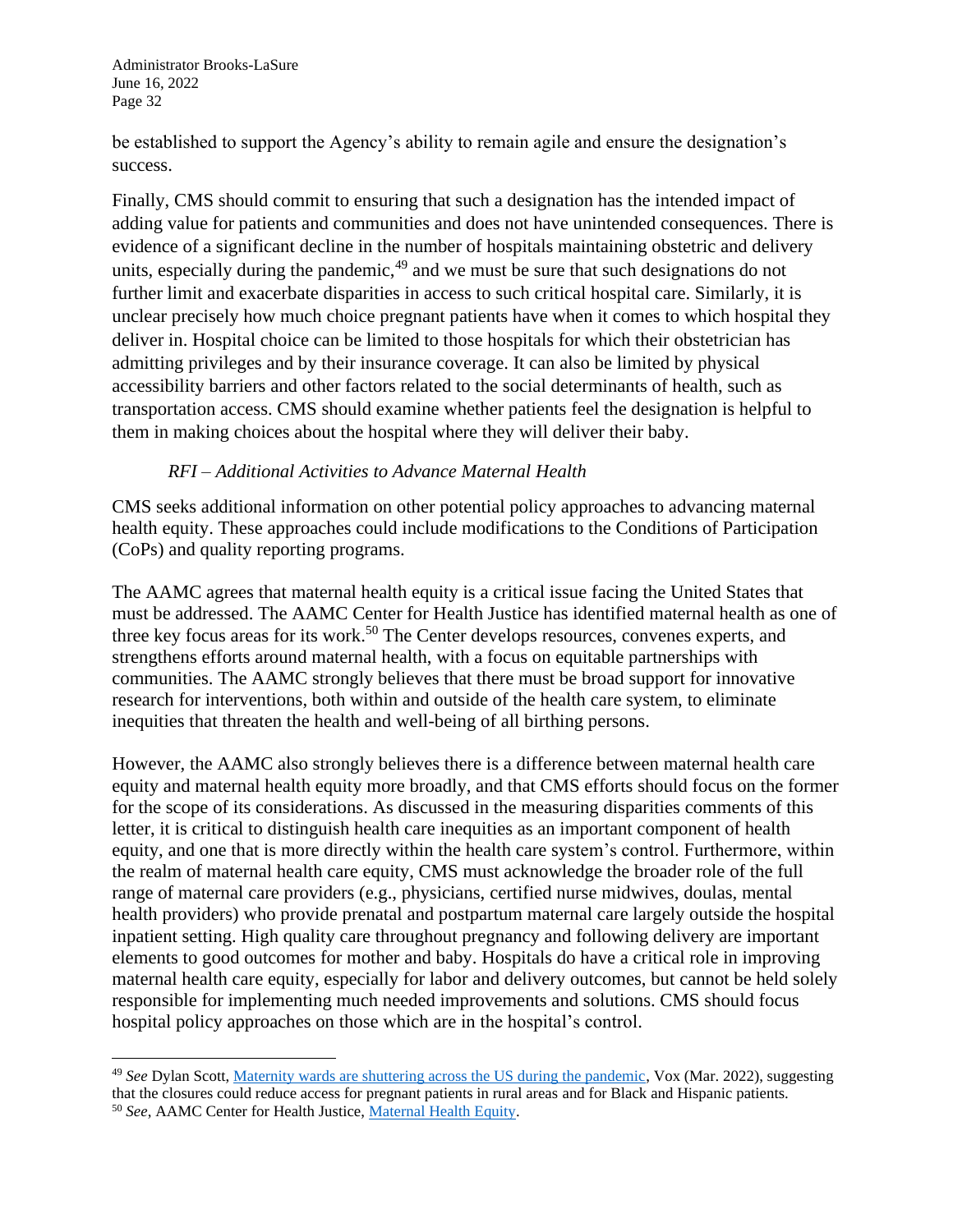The AAMC does not support changes to the CoPs to address maternal health care equity. CoPs are not the right vehicle, considering the significant consequences for failure to comply. CMS has other policy levers, such as its quality reporting programs, to incentivize improvements for maternal health care equity. Additionally, as previously mentioned, there is significant concern with the reduction of labor and delivery units in hospitals and impact on access to care. Additional CoPs could have the unintended impact of further reducing the hospital services available to pregnant patients and further exacerbating disparities in care.

We believe that hospitals have an important role in collaborating with patients and communities as key and equal participants in hospital-based improvements to maternal health care equity. Meaningful engagement with patients and communities served provides critical feedback and insight into how to best implement changes to improve care. Significant inequities in screening patients for mental health complications during or after pregnancy which is the largest reported type of postpartum complication<sup>51</sup> was identified by public polling by the AAMC Center for Health Justice and is an area to consider for fostering collaboration. We believe that hospitals can work to better collaborate with the full range of maternal care providers and with patients and communities to establish best practices around patient screening and care referrals to ensure that all birthing persons receive necessary care, including mental health care. Taking the time to listen and reflect on the needs of patients and communities, as expressed by patients and communities, is a way hospitals can improve maternal health care equity.

#### **MEDICARE PROMOTING INTEROPERABILITY (PI) PROGRAM**

## *Proposed Changes to the Performance-Based Scoring Methodology for the EHR Reporting Period in CY 2023*

CMS proposes to shift the points available per category to put greater emphasis on the Public Health and Clinical Data Exchange Objective. **While the AAMC agrees that public health related EHR reporting is critically important, we urge CMS to balance increasing emphasis on public health reporting through scoring with the need for greater investments in public health departments to support improvements to reporting and data exchange. Furthermore, CMS must recognize that the COVID-19 pandemic caused hospitals to divert EHR reporting resources.** Hospitals need more time to re-establish normal, post-pandemic health IT activities and to adjust to broader changes to EHR reporting as proposed, while public health departments need investment to build robust capabilities to receive and use data exchanged from hospitals.

<sup>51</sup> *See* Burdette et al.[, From Pregnancy to Policy,](https://www.aamchealthjustice.org/our-work/maternal-health-equity/polling) AAMC Center for Health Justice (May 2022), finding that twothirds (66%) of respondents reported some type of postpartum complication, with the largest share (38%) reporting postpartum depression and/or anxiety. Seven of ten respondents reported being screened for mental health complications, while 30% reported that they were not screened for or asked about depression or anxiety-related symptoms at any point during or after their pregnancy.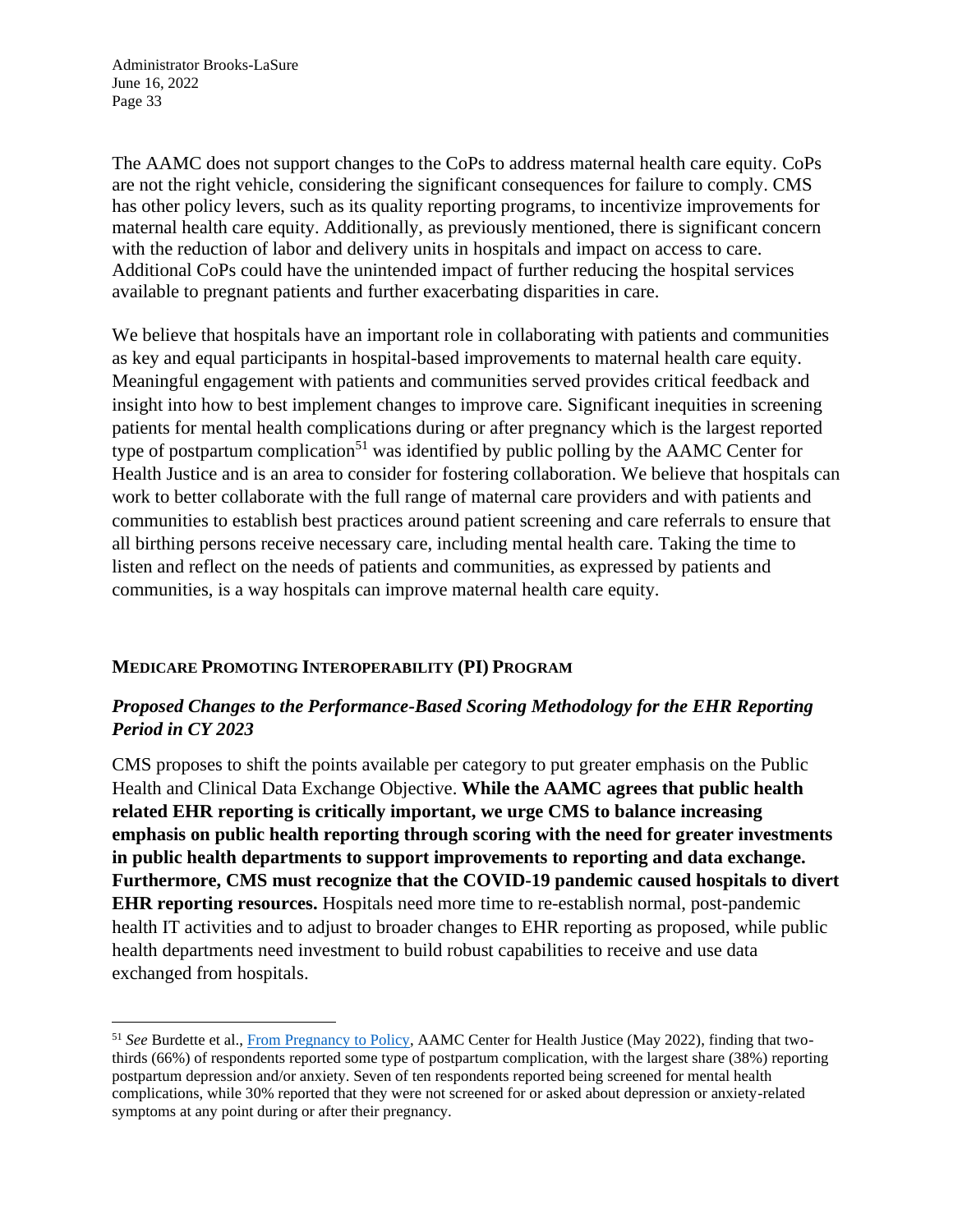# *Proposed Changes to Query of Prescription Drug Monitoring Program (PDMP) Measure Under the Electronic Prescribing Objective*

The Query of PDMP measure has been an optional measure for EHR reporting periods in 2019, 2020, 2021, and 2022 and eligible for 5 bonus points in 2019, 2020 and 2021 and 10 bonus points in 2022. Hospitals electing to report this measure report "yes" if for at least one Schedule II opioid electronically prescribed using CEHRT during the EHR reporting period, the eligible hospital or CAH used data from CEHRT to conduct a query of a PDMP for prescription drug history, except where prohibited and in accordance with applicable law. In this rule, CMS proposes in 2023 to require the reporting of the Query of PDMP measure for eligible hospitals and CAHs participating in the Medicare Promoting Interoperability Program (PIP) with two exclusions. In addition, it proposes to expand the Query of PDMP measure to include Schedule III and IV drugs.

The proposed measure description would read as follows: "For at least one Schedule II opioid or Schedule III or IV drug electronically prescribed using CEHRT during the EHR reporting period, the eligible hospital or critical access hospital (CAH) uses data from CEHRT to conduct a query of a PDMP for prescription drug history." CMS believes it is feasible to require providers to report the current Query of PDMP measure requiring a "yes/no" response and further proposes to maintain the associated points at 10 points. CMS welcomes comment on any barriers (e.g., technology solutions, cost, and workflow) that should be considered as well as any other exclusions that should be considered for the measure.

**The AAMC urges CMS to maintain the PDMP measure as voluntary and supports providing a 10-point bonus if reported, and the yes/no attestation instead of numerator/denominator for this measure.** The AAMC recognizes the value of new tools to assist with the opioid addiction epidemic but cautions against making this measure required until there is better evidence of integration of these tools in CEHRT by vendors and into clinical workflows. Currently, CEHRTs do not have widespread integration of the PDMP tools. Providers often need to manually document a query of the PDMP, adding considerable burden.

Federal and private sectors initiatives are underway to improve approaches to integration of PDMPs in EHRs and to implement provisions of the SUPPORT for Patients and Communities Act. **The AAMC recommends additional time for work on these initiatives and continued evaluation of the status of PDMPs in the states before making this measure mandatory.**

#### *Proposed Changes to the Public Health and Clinical Data Exchange Objective*

Currently under the Public Health and Clinical Data Exchange Objective eligible hospitals and CAHs must report on four measures: Syndromic Surveillance Reporting; Immunization Registry Reporting; Electronic Case Reporting; and Electronic Reportable Laboratory Result Reporting. CMS believes those four measures will put public health agencies (PHAs) on better footing for future health threats and a long-term COVID-19 pandemic recovery by strengthening important public health functions.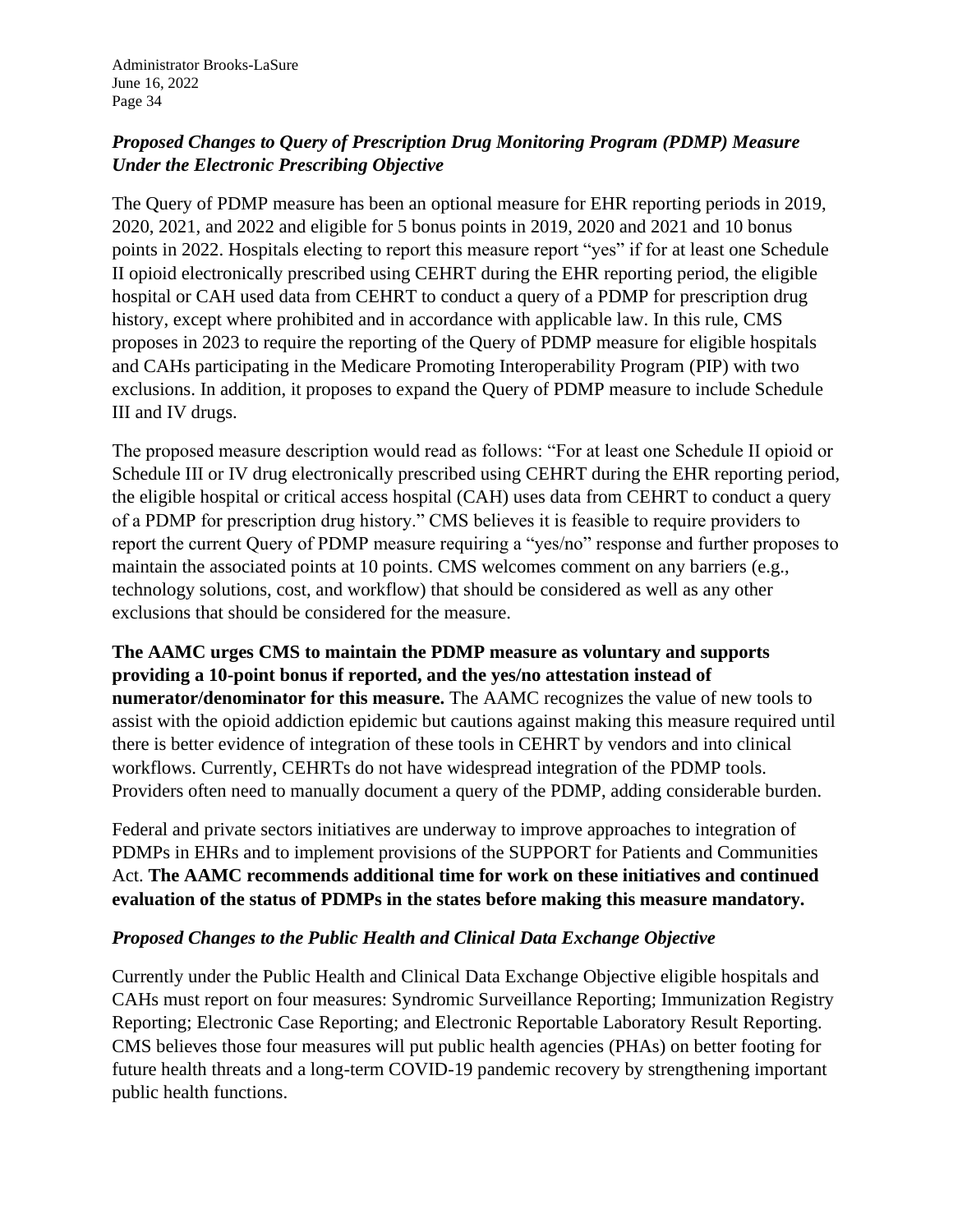#### *Antimicrobial Use and Antimicrobial Resistance Surveillance Measure*

CMS proposes a new measure regarding antimicrobial use and resistance (AUR) surveillance as a fifth required measure under the Public Health Objective beginning with the CY 2023 EHR reporting period. This measure would require the hospital to report to CMS that it successfully submitted AUR data through active engagement with the CDC's NHSN for the EHR reporting period.

The AAMC is supportive of collaboration with the CDC through the NHSN to collect data that would improve care. The AAMC shares CMS's concern with risking antimicrobial-resistant infections. We support efforts to assess the threat of antimicrobial overuse and resistance and to enable the selection and assessment of interventions aimed at optimizing antimicrobial prescribing. However, we believe that it is premature to establish this as a mandatory measure under the promoting interoperability program. Instead, CMS should consider adopting the measure as a voluntary one, worth bonus points for scoring under the Public Health Objective.

## *Proposed Revisions to "Active Engagement"*

CMS currently has established three options to demonstrate active engagement under the Public Health and Clinical Data Exchange Objective: (1) Complete registration to submit data. (2) Test and validate electronic submission of data and (3) Complete testing and validation of the electronic submission and electronically submit production data to the PHA or clinical data registry (CDR).

CMS proposes to consolidate current options 1 and 2 into one option beginning with the EHR reporting period in CY 2023. The two options would be as follows:

- Proposed Option 1. Pre-production and Validation (a combination of current option 1 and option 2)
- Proposed Option 2. Validated Data Production (current option 3, production).

Currently, there is no requirement for eligible hospitals and CAHs to report their level of active engagement for any of the measures associated with the Public Health and Clinical Data Exchange Objective. Beginning with the EHR reporting period in CY 2023 in addition to submitting responses for the required measures and any optional measures, CMS proposes to require hospitals and CAHs to submit their level of active engagement using the two options proposed for each measure they report. In addition, CMS proposes that beginning in 2023 hospitals may spend only one EHR reporting period at the Pre-production and Validation level of active engagement per measure, and then must progress to the validated Data Production level for the next calendar year (unless the hospital switches between the clinical data registries CDRs or PHAs).

The ongoing public health emergency demonstrates the importance of collecting, analyzing, and exchanging public health data. The AAMC supports reporting to PHAs. Hospitals have increasingly engaged with PHAs to share data. Yet, PHA information technology systems are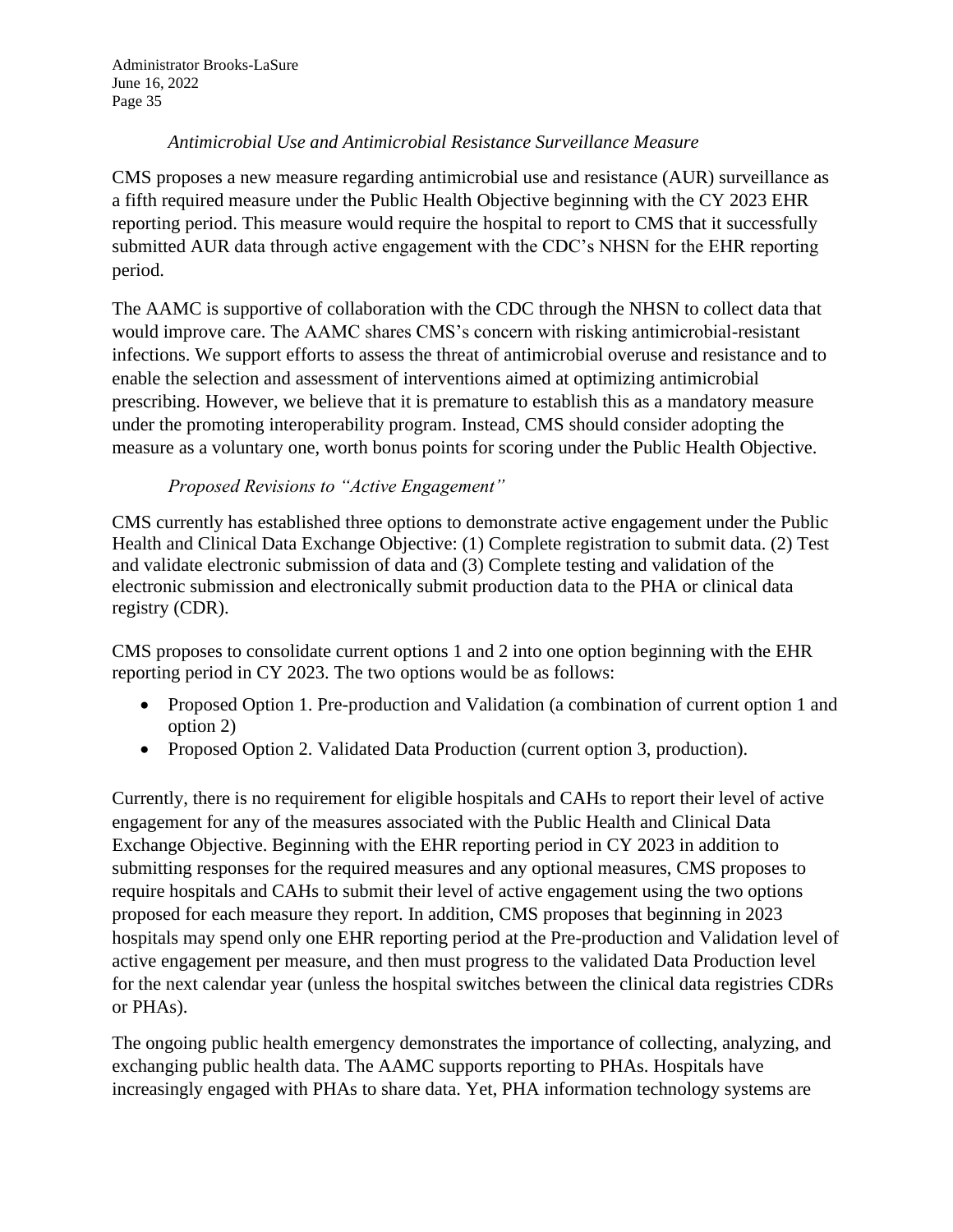often unable to receive data or incorporate data electronically, and these PHA systems vary widely be state. Technology needs to facilitate these reporting options and should be more consistently applicable across states and localities.

**Therefore, the AAMC recommends CMS retain the three historical options for "active engagement" and not finalize its proposal to require that the hospital progress to option 2 (validated data production) after one year. We urge CMS not to require validated data production until the technology can facilitate this reporting**. Also, demonstrating active engagement should be accomplished by using communications and information provided from either the hospital or the PHA. It is possible that the hospital does not receive a response from the PHA in a timely fashion and therefore should be able to rely on initial communication.

## *Proposed Public Reporting of Medicare PI Program Performance Data*

CMS proposes to begin publicly reporting hospitals EHR reporting scores under the PI Program beginning with CY2023 reporting. The AAMC urges CMS to thoughtfully consider whether this information would be meaningful to patients and communities, and whether scoring across the four objectives would be easily understood by beneficiaries if included on the *Care Compare*  website. To this end, we believe that CMS should align PI Program public reporting policy with the IQR public reporting policy,<sup>52</sup> ensuring that information posted to the *Care Compare* website is only that information that which is easily understood by patients.

#### *Request for Feedback – Patient Access to Health Information Measure*

CMS is concerned about potentially low rates of patient use of portals to access their health information and believes that providers and staff may positively influence patient use of a portal. This end, CMS seeks feedback on the development and inclusion of a measure to better incentivize patient access and use of portals as a new measure for the Patient Exchange Objective.

The AAMC supports broader patient access to their own health information as partners in care, but we caution against a future measure of patient access and use of such information. Patients' use of their own health information is well beyond the control of hospitals and simply should not be used to reflect upon a hospital's use of EHR technology. We do not see how generating figures for the frequency of logins, number of messages sent, or lab results viewed will inform improved patient outcomes or validly and reliably measure hospital use of EHR technology. The most a provider can do is to make options for access available and encourage patients to use them. **The PI Program should focus on elements of EHR use well within a hospital's control, and not patient choices regarding how and when they access their health information.**

<sup>52</sup> *See* 78 *Fed. Reg.* 50496 (2013) at 50776-77, noting that CMS may satisfy public reporting requirements for the IQR Program for "information that may not be relevant to or easily understood by beneficiaries" by making it "available on other CMS websites that are not intended to be used as an interactive web tool" such as data.cms.gov.